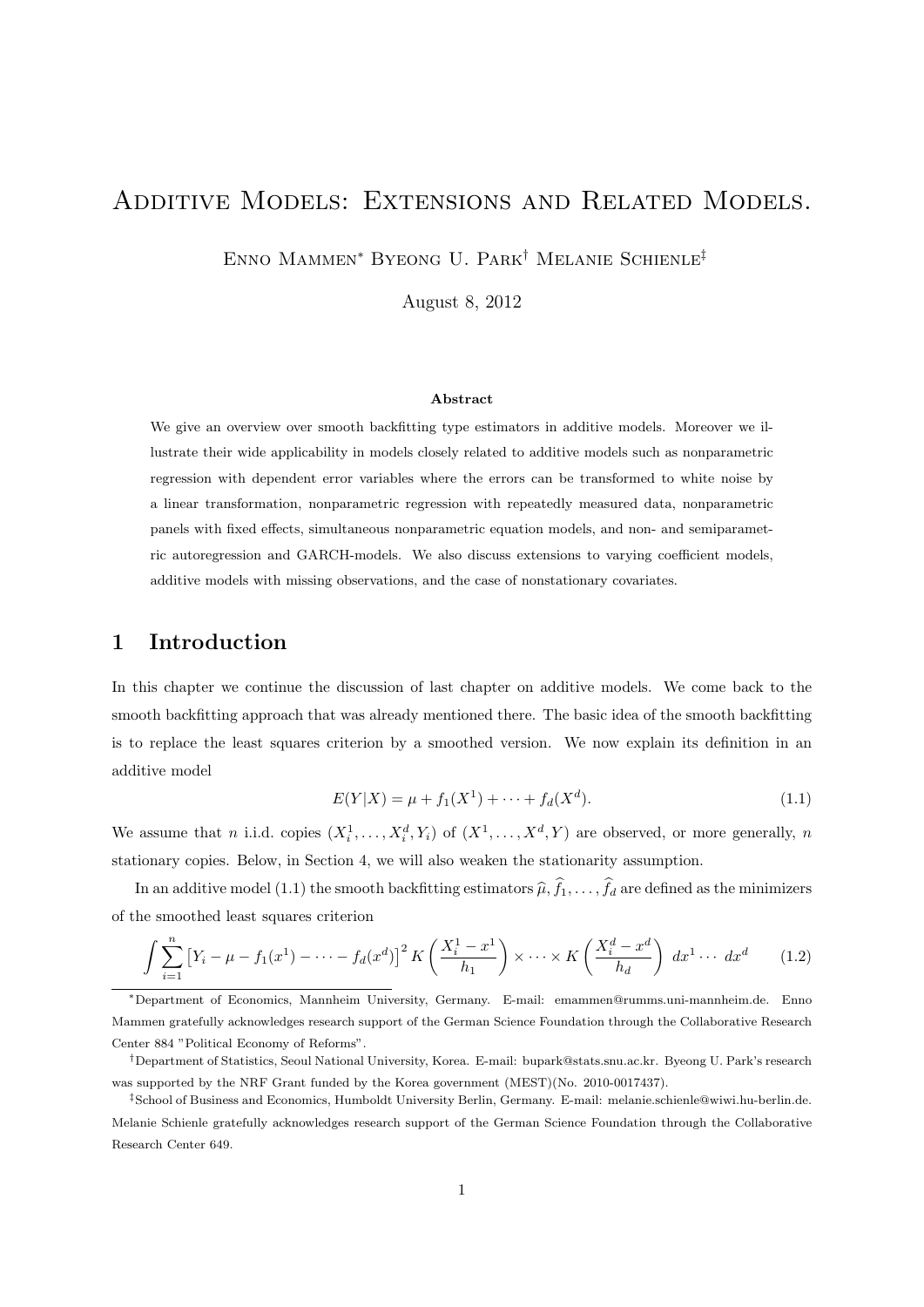under the constraint

$$
\int f_1(x^1)\hat{p}_{X^1}(x^1)dx^1 = \dots = \int f_d(x^d)\hat{p}_{X^d}(x^d)dx^d = 0.
$$
\n(1.3)

Here K is a kernel function, i.e., a positive probability density function and  $h_1, \ldots, h_d$  are bandwidths. Furthermore,  $\hat{p}_{Xj}$  is the kernel density estimator of the density  $p_{Xj}$  of  $X^j$  defined by

$$
\widehat{p}_{X^j}(x^j) = \frac{1}{nh_j} \sum_{i=1}^n K\left(\frac{X_i^j - x^j}{h_j}\right).
$$

Below, we will outline that the smooth backfitting estimator can be calculated by an iterative backfitting algorithm. While the estimator got its name from the corresponding algorithm, it could, however, better be described as smooth least squares estimator highlighting its statistical motivation.

If there is only one additive component, i.e., if we have  $d = 1$ , we get a kernel estimator  $\tilde{f}_1(x^1) =$  $\hat{\mu} + \hat{f}_1(x^1)$  as the minimizer of

$$
f_1 \leadsto \int \sum_{i=1}^n \left[ Y_i - f_1(x^1) \right]^2 K \left( \frac{X_i^1 - x^1}{h_1} \right) \, dx^1. \tag{1.4}
$$

The minimizer of this criterion is given as

$$
\widetilde{f}_1(x^1) = \left[ \sum_{i=1}^n K\left( \frac{X_i^1 - x^1}{h_1} \right) \right]^{-1} \sum_{i=1}^n Y_i K\left( \frac{X_i^1 - x^1}{h_1} \right).
$$

Thus,  $f_1(x^1)$  is just the classical Nadaraya-Watson estimator. We get the smooth backfitting estimator as a natural generalization of Nadaraya-Watson smoothing to additive models.

In this chapter we present a broad discussion of estimators based on minimizing a smoothed least squares criterion. We do this for two reasons. First, we argue that, even for additive models, this method is a powerful alternative to the two-step procedures that were extensively discussed in last chapter and in the chapter "Oracly efficient two-step estimation for additive regression". Furthermore, smooth least squares estimators also work in models that are closely related to the additive model but are not of the form that is directly suitable for two-step estimation. We illustrate this with an example. Suppose that one observes  $(X_i, Y_i)$  with  $Y_i = f(X_i) + \varepsilon_i$  where  $\varepsilon_i$  is a random walk, i.e.,  $\eta_i = \varepsilon_{i+1} - \varepsilon_i$  are zero mean i.i.d. variables that are independent of  $X_1, \ldots, X_n$ . In this model the Nadaraya-Watson estimator (1.4) is not consistent. Consistent estimators can be based on considering  $Z_i = Y_{i+1} - Y_i$ . For these variables we get the regression model

$$
Z_i = f(X_{i+1}) - f(X_i) + \eta_i.
$$

The smooth least squares estimator in this model is based on the minimization of

$$
f \rightsquigarrow \int \sum_{i=1}^{n} \left[ Z_i - f(x^1) + f(x^2) \right]^2 K \left( \frac{X_{i+1} - x^1}{h_1} \right) K \left( \frac{X_i - x^2}{h_2} \right) dx^1 dx^2.
$$

Clearly, an alternative approach would be to calculate estimators  $\hat{f}_1$  and  $\hat{f}_2$  in the model  $Z_i = f_1(X_{i+1}) +$  $f_2(X_i)+\eta_i$  and to use  $[\widehat{f}_1(x)-\widehat{f}_2(x)]/2$  as an estimator of f. We will come back to related models below.

The additive model is important for two reasons: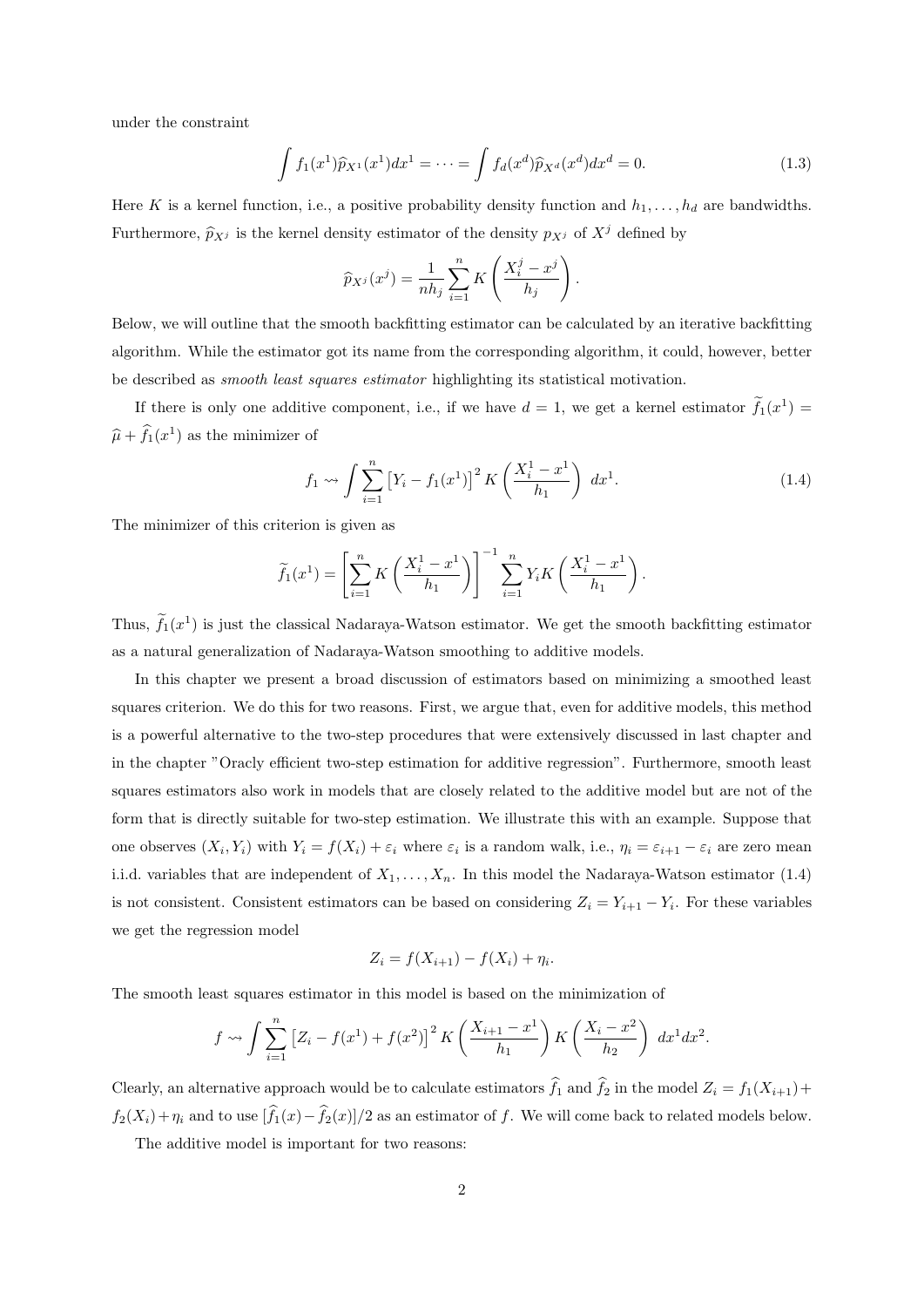- (i) It is the simplest nonparametric regression model with several nonparametric components. The theoretical analysis is quite simple because the nonparametric components enter linearly into the model. Furthermore, the mathematical analysis can be built on localization arguments from classical smoothing theory. The simple structure allows for completely understanding of how the presence of additional terms influences estimation of each one of the nonparametric curves. This question is related to semiparametric efficiency in models with a parametric component and nonparametric nuisance components. We will come back to a short discussion of *nonparametric efficiency* below.
- (ii) The additive model is also important for practical reasons. It efficiently avoids the curse of dimensionality of a full-dimensional nonparametric estimator. Nevertheless, it is a powerful and flexible model for high-dimensional data. Higher-dimensional structures can be well approximated by additive functions. As lower-dimensional curves they are also easier to visualize and hence to interpret than a higher-dimensional function.

Early references that highlight the advantages of additive modeling are Stone (1985), Stone (1986), Buja, Hastie, and Tibshirani (1989) and Hastie and Tibshirani (1990). In this chapter we concentrate on the discussion of smooth backfitting estimators for such additive structures. For a discussion of twostep estimators we refer to last chapter and the chapter on two-step estimation. For sieve estimators in additive models, see Chen (2006) and the references therein. For the discussion of penalized splines we refer to Eilers and Marx (2002).

In this chapter we only discuss estimation of nonparametric components. Estimation of parametric components such as  $\theta = \theta(f_1) = \int f_1(x_1)w(x_1) dx_1$  for some given function w requires another type of analysis. In the latter estimation problem natural questions are e.g., whether the plug-in estimator  $\hat{\theta} = \theta(\hat{f}_1) = \int \hat{f}_1(x_1)w(x_1) dx_1$  for a nonparametric estimator  $\hat{f}_1$  of  $f_1$  converges to  $\theta$  at a parametric  $\sqrt{n}$ -rate, and whether this estimator achieves the semiparametric efficiency bound. Similar questions arise in related semiparametric models. An example is the partially linear additive model:  $Y_i = \theta^\top Z^i$  +  $\mu + f_1(X_1^i) + \cdots + f_d(X_d^i) + \varepsilon^i$ . Here, Z is an additional covariate vector. A semiparametric estimation problem arises when  $\mu$ ,  $f_1$ , ...,  $f_d$  are nuisance components and  $\theta$  is the only parameter of interest. Then naturally the same questions as above arise when estimating  $\theta$ . As said, such semiparametric considerations will not be in the focus of this chapter. For a detailed discussion of the specific example we refer to Schick (1996) and Yu, Mammen, and Park (2011).

In this chapter, we concentrate on the description of estimation procedures. Smooth backfitting has been also used in testing problems by Haag (2006), Haag (35) and Lundervold, Tjø stheim, and Yao (2007). For related tests based on kernel smoothing, see also the overview article Fan and Jiang (2007). In Lundervold, Tjø stheim, and Yao (2007) additive models are used to approximate the distribution of spatial Markov random fields. The conditional expectation of the outcome of the random field at a point, given the outcomes in the neighborhood of the point, are modeled as sum of functions of the neighbored outcomes. They propose tests for testing this additive structure. They also discuss the behavior of smooth backfitting if the additive model is not correct. Their findings are also interesting for other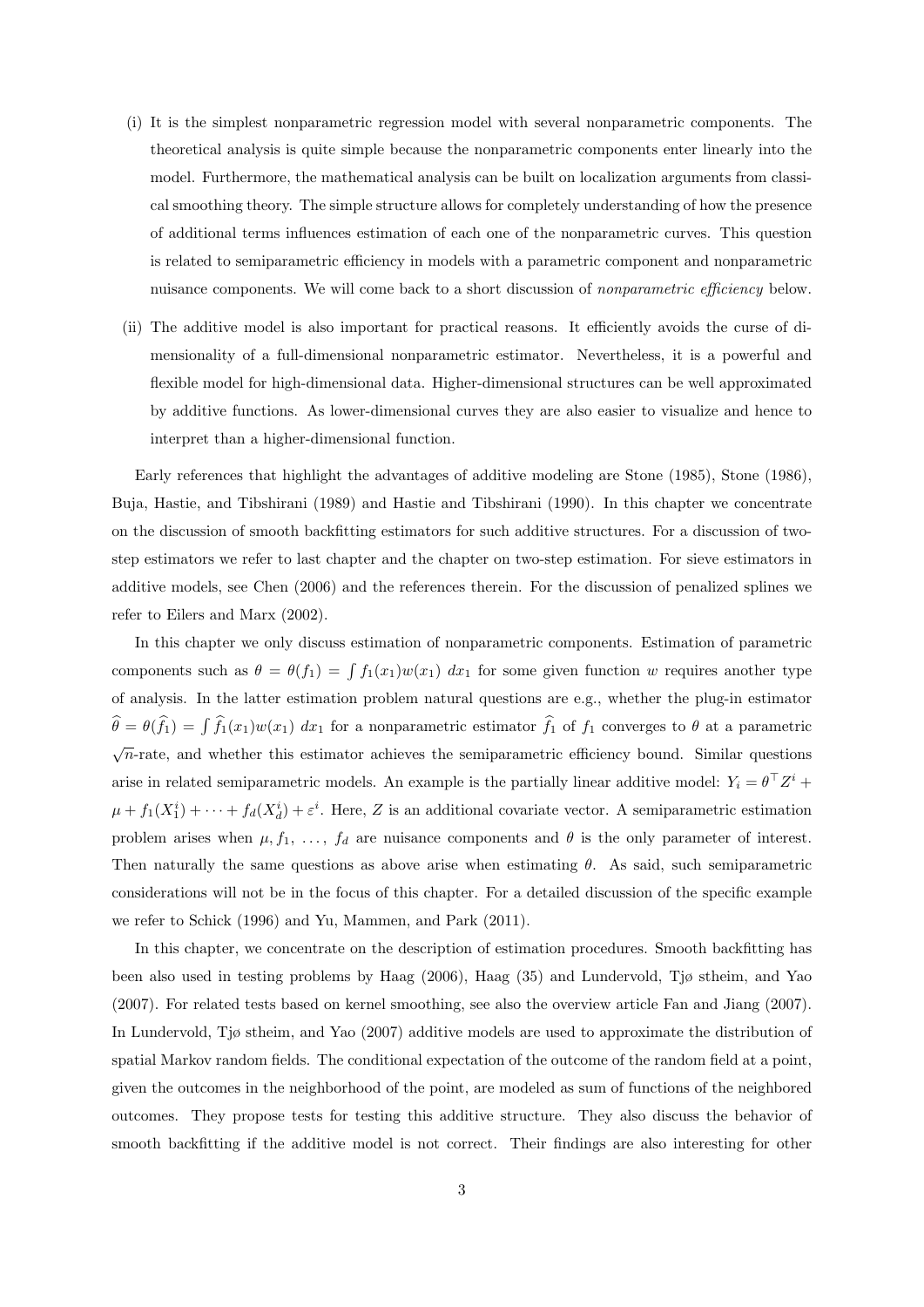applications where the additive model is not valid but can be used as a powerful approximation.

Another approach that will not be pursued here is parametrically guided nonparametrics. The idea is to fit a parametric model in a first step and then apply nonparametric smoothing in a second step, see Fan, Wu, and Feng (2009) for a description of the general idea. The original idea was suggested by Hjort and Glad (1995) in density estimation. See also Park, Kim, and Jones (2002) for a similar idea.

The next section discusses the smooth backfitting estimator in additive models. In Section 3 we discuss some models that are related to additive models. The examples include nonparametric regression with dependent error variables where the errors can be transformed to white noise by a linear transformation, nonparametric regression with repeatedly measured data, nonparametric panels with fixed effects, simultaneous nonparametric equation models, and non- and semiparametric autoregression and GARCH-models. Other extensions that we will shortly mention are varying coefficient models and additive models with missing observations. In Section 4 we discuss the case of nonstationary covariates. Throughout the chapter we will see that many of the discussed models can be put in a form of noisy Fredholm integral equation of second kind. We come back to this representation in the last section of this chapter. We show that this representation can be used as an alternative starting point for the calculation and also for an asymptotic understanding of smooth least squares estimators.

# 2 Smooth least squares estimator in additive models

### 2.1 The backfitting algorithm.

In the additive model (1.1) the smooth backfitting estimator can be calculated by an iterative algorithm. To see this, fix a value of  $x^1$  and define  $\hat{\mu}_1 = \hat{\mu} + \hat{f}_1(x^1)$ . One can easily see that  $\hat{\mu}_1$  minimizes

$$
\mu_1 \quad \leadsto \quad \int \sum_{i=1}^n K\left(\frac{X_i^1 - x^1}{h_1}\right) \left[Y_i - \mu_1 - f_2(x^2) - \dots - f_d(x^d)\right]^2
$$
\n
$$
\times K\left(\frac{X_i^2 - x^2}{h_2}\right) \times \dots \times K\left(\frac{X_i^d - x^d}{h_d}\right) dx^2 \dots dx^d.
$$
\n
$$
(2.1)
$$

This holds because we have no constraint on the function  $x^1 \leadsto \hat{\mu} + \hat{f}_1(x^1)$ . Thus we can minimize the criterion pointwise in this function and we do not integrate over the argument  $x^1$  in (2.1). Thus, we get

$$
\widehat{\mu}_1 = \left[ \int \sum_{i=1}^n \prod_{j=1}^d K\left(\frac{X_i^j - x^j}{h_j}\right) dx^2 \cdots dx^d \right]^{-1} \times \int \sum_{i=1}^n \left[ Y_i - f_2(x^2) - \cdots - f_d(x^d) \right] \prod_{j=1}^d K\left(\frac{X_i^j - x^j}{h_j}\right) dx^2 \cdots dx^d.
$$

The expression on the right hand side of this equation can be simplified by noting that  $\int \frac{1}{h_j} K\left(\frac{X_i^j - x^j}{h_j}\right)$  $\left(\frac{i-x^j}{h_j}\right) dx^j =$ 1 for  $i = 1, ..., n; j = 1, ..., d$ . We get

$$
\widehat{\mu}_1 = \widehat{\mu} + \widehat{f}_1(x^1) = \widehat{f}_1^*(x^1) - \sum_{k=2}^d \int \frac{\widehat{p}_{X^1, X^k}(x^1, x^k)}{\widehat{p}_{X^1}(x^1)} \widehat{f}_k(x^k) dx^k.
$$
\n(2.2)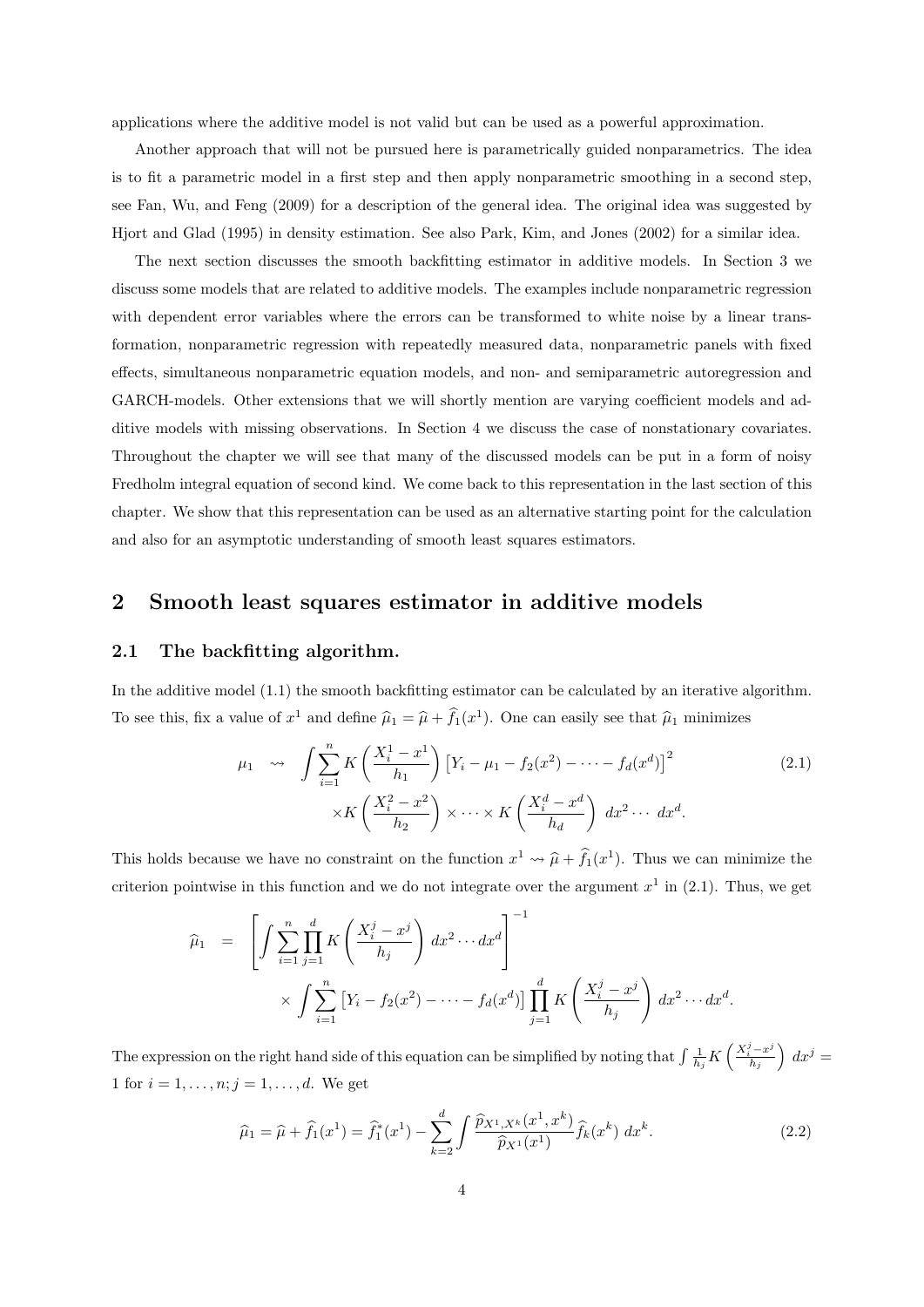Here, for  $1 \leq j \leq d$ 

$$
\widehat{f}_j^*(x^j) = \left[\sum_{i=1}^n K\left(\frac{X_i^j - x^j}{h_j}\right)\right]^{-1} \sum_{i=1}^n K\left(\frac{X_i^j - x^j}{h_j}\right) Y_i = \widehat{p}_{X^j}(x^j)^{-1} \frac{1}{nh_j} \sum_{i=1}^n K\left(\frac{X_i^j - x^j}{h_j}\right) Y_i.
$$

This is the marginal Nadaraya-Watson estimator, based on smoothing the response  $Y_i$  versus one covariate  $X_i^j$ . Furthermore,  $\hat{p}_{X^j, X^k}$  is the two-dimensional kernel density estimator of the joint density  $p_{X^j, X^k}$  of two covariates  $X^j$  and  $X^k$ : for  $1 \leq j \neq k \leq d$ 

$$
\widehat{p}_{X^j, X^k}(x^j, x^k) = \frac{1}{nh_j h_k} \sum_{i=1}^n K\left(\frac{X_i^j - x^j}{h_j}\right) K\left(\frac{X_i^k - x^k}{h_k}\right).
$$

Similarly to Eq.  $(2.2)$  we get for all  $j = 1, ..., d$  that

$$
\widehat{f}_j(x^j) = \widehat{f}_j^*(x^j) - \widehat{\mu} - \sum_{k \neq j} \int \frac{\widehat{p}_{X^j, X^k}(x^j, x^k)}{\widehat{p}_{X^j}(x^j)} \widehat{f}_k(x^k) dx^k.
$$
\n(2.3)

One can show that

$$
\widehat{\mu} = \frac{1}{n} \sum_{i=1}^{n} Y_i.
$$
\n(2.4)

A proof of this equation is postponed to the end of this subsection.

We are now in the position to define the smooth backfitting algorithm. Our main ingredients are Eq. (2.3) and the formula for  $\hat{\mu}$ . After an initialization step the backfitting algorithm proceeds in cycles of d steps:

- Initialization step: Put  $\hat{\mu} = \frac{1}{n} \sum_{i=1}^{n} Y_i$  and  $\hat{f}_j^{[0]}(x^j) \equiv 0$  for  $j = 1, ..., d$ .
- lth iteration cycle:
	- $j$ th step of the *l*th iteration cycle: in the *j*th step of the *l*th iteration cycle one updates the estimator  $\widehat{f}_j$  of the *j*th additive component  $f_j$

$$
\hat{f}_j^{[l]}(x^j) = \hat{f}_j^*(x^j) - \hat{\mu} - \sum_{k=1}^{j-1} \int \frac{\hat{p}_{X^j, X^k}(x^j, x^k)}{\hat{p}_{X^j}(x^j)} \hat{f}_k^{[l]}(x^k) dx^k - \sum_{k=j+1}^d \int \frac{\hat{p}_{X^j, X^k}(x^j, x^k)}{\hat{p}_{X^j}(x^j)} \hat{f}_k^{[l-1]}(x^k) dx^k.
$$
\n(2.5)

We now discuss some computational aspects of the smooth backfitting algorithm. One can show that there exist constants  $C > 0$  and  $0 < \gamma < 1$  that do not depend on n such that with probability tending to one

$$
\int [\hat{f}_j^{[l]}(x^j) - \hat{f}_j(x^j)]^2 p_{X^j}(x^j) dx^j \le C\gamma^{2l}.
$$
\n(2.6)

For a detailed statement, see Theorem 1 in Mammen, Linton, and Nielsen (1999) where a proof of (2.6) can be also found. The essential argument of the proof is that the approximation error  $\sum_{j=1}^d [\hat{f}_j^{[l]}(x^j) \widehat{f}_j(x^j)$  behaves like a function that is cyclically and iteratively projected onto d linear subspaces of a function space. Each cycle of projections reduces the norm of this function by a factor  $\gamma$ , for some fixed  $\gamma$  < 1, with probability tending to one.

The bound (2.6) allows for two important conclusions.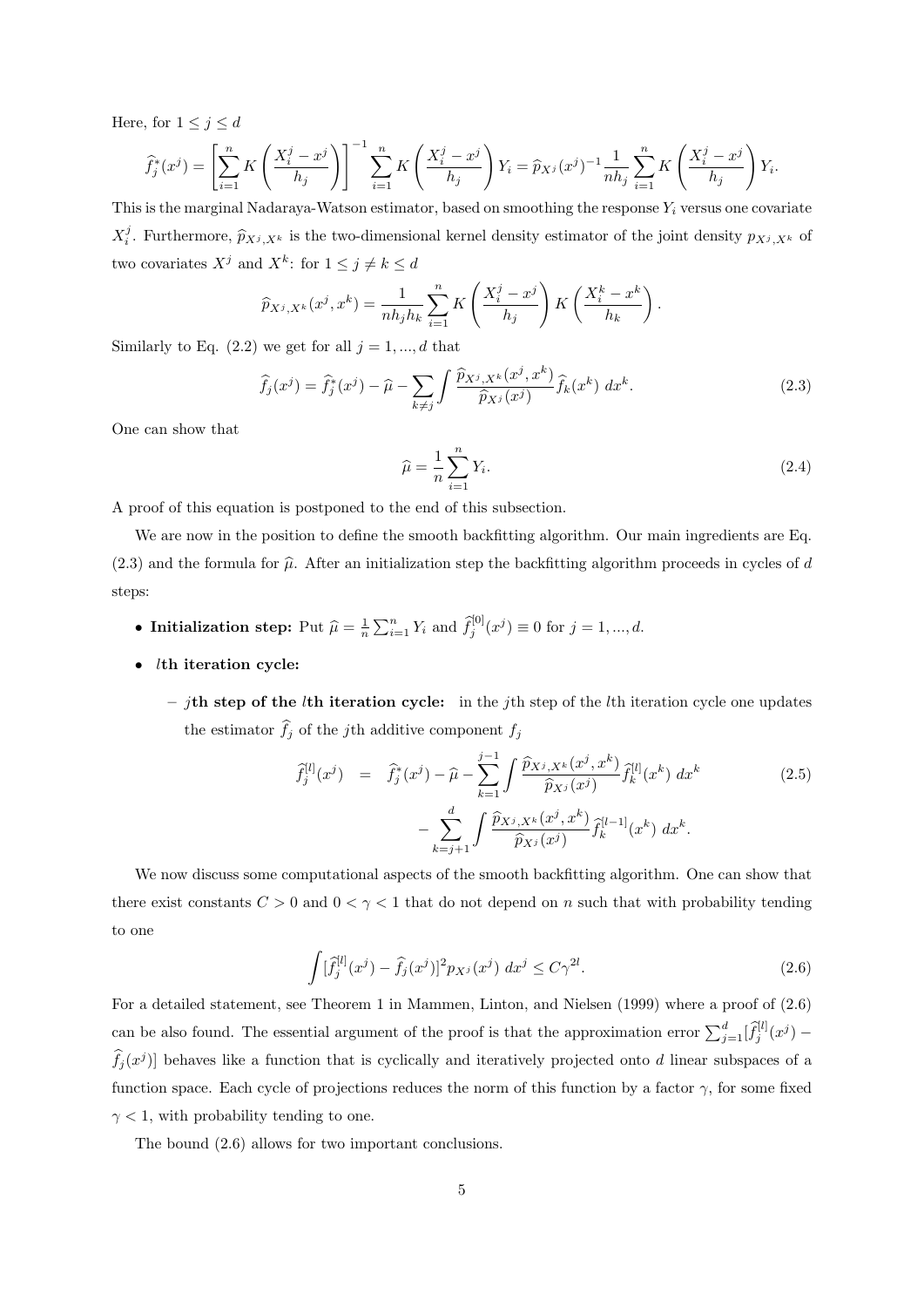- (i) For a fixed accuracy, the number of iterations of the algorithm can be chosen as constant in  $n:$  in particular, it does not need to increase with n.
- (ii) Furthermore, for an accuracy of order  $n^{-\alpha}$  it suffices that the number of iterations increases with a logarithmic order. This implies, in particular, that the complexity of the algorithm does not explode but increases only slowly in  $n$ . We will see in the next subsection that for an optimal choice of bandwidth the rate of  $\hat{f}_j(x^j) - f_j(x^j)$  is of order  $O_p(n^{-2/5})$ . In that case, a choice of  $\alpha$ with  $\alpha > 2/5$  guarantees that the numerical error is of smaller order than the statistical error.

When numerically implementing smooth backfitting, estimators  $\hat{f}_j^{[l]}(x^j)$  are only calculated on a finite grid of points and integrals in (2.6) are replaced by discrete approximations. Suppose that the number of grid points is of order  $n^{\beta}$  for some  $\beta > 0$ . Then in the initialization step we have to calculate  $n^{2\beta}$ two-dimensional kernel density estimators. This results in  $O(n^{1+2\beta})$  calculations. Let us briefly discuss this for the case where all functions  $f_j(x^j)$  have bounded support and all bandwidths are chosen so that  $\widehat{f}_j(x^j) - f_j(x^j)$  is of order  $O_p(n^{-2/5})$ . It can be shown that one has to choose  $\beta > 4/19$  to obtain a numerical error of smaller order than the statistical error. Then the computational complexity of the algorithm is of order  $O(n \log(n) + n^{1+2\beta}) = O(n^{1+2\beta}) = O(n^{(27/19)+2\delta})$  with  $\delta = \beta - \frac{4}{19}$ . This amount of calculations can still be carried out even for large values of  $n$  in reasonable time.

*Proof of (2.4)*: To get Eq. (2.4) we multiply both sides of equation (2.3) with  $\hat{p}_{Xj} (x^j)$  and integrate both sides of the resulting equation over  $x^j$ . Because of the norming (1.3) this yields:

$$
0 = \int \hat{f}_j(x^j) \hat{p}_{X^j}(x^j) dx^j
$$
  
\n
$$
= \int \hat{f}_j^*(x^j) \hat{p}_{X^j}(x^j) dx^j - \hat{\mu} \int \hat{p}_{X^j}(x^j) dx^j - \sum_{k \neq j} \int \hat{p}_{X^j, X^k}(x^j, x^k) \hat{f}_k(x^k) dx^k dx^j
$$
  
\n
$$
= \int \frac{1}{nh_j} \sum_{i=1}^n K\left(\frac{X_i^j - x^j}{h_j}\right) Y_i dx^j - \hat{\mu} - \sum_{k \neq j} \int \hat{p}_{X^k}(x^k) \hat{f}_k(x^k) dx^k
$$
  
\n
$$
= \frac{1}{n} \sum_{i=1}^n Y_i - \hat{\mu},
$$

where we use the facts that  $\int \frac{1}{h_j} K\left(\frac{X_i^j - x^j}{h_j}\right)$  $\left(\frac{d^2-x^j}{h_j}\right) dx^j = 1$  and that  $\int \widehat{p}_{X^j, X^k}(x^j, x^k) dx^j = \widehat{p}_{X^k}(x^k)$ . This completes the proof.

#### 2.2 Asymptotics of the smooth backfitting estimator

Under appropriate conditions, the following result holds for the asymptotic distribution of each component function  $\hat{f}_j(x^j), j = 1, \ldots, d$ :

$$
\sqrt{nh_j}\left(\hat{f}_j(x^j) - f_j(x^j) - \beta_j(x^j)\right) \stackrel{d}{\longrightarrow} \mathcal{N}\left(0, \int K^2(u) \ du \ \frac{\sigma_j^2(x^j)}{p_{X^j}(x^j)}\right). \tag{2.7}
$$

Here the asymptotic bias terms  $\beta_j(x^j)$  are defined as minimizers of

$$
(\beta_1,\ldots,\beta_d)\leadsto\int [\beta(x)-\beta_1(x^1)-\cdots-\beta_d(x^d)]^2p_X(x)\,dx
$$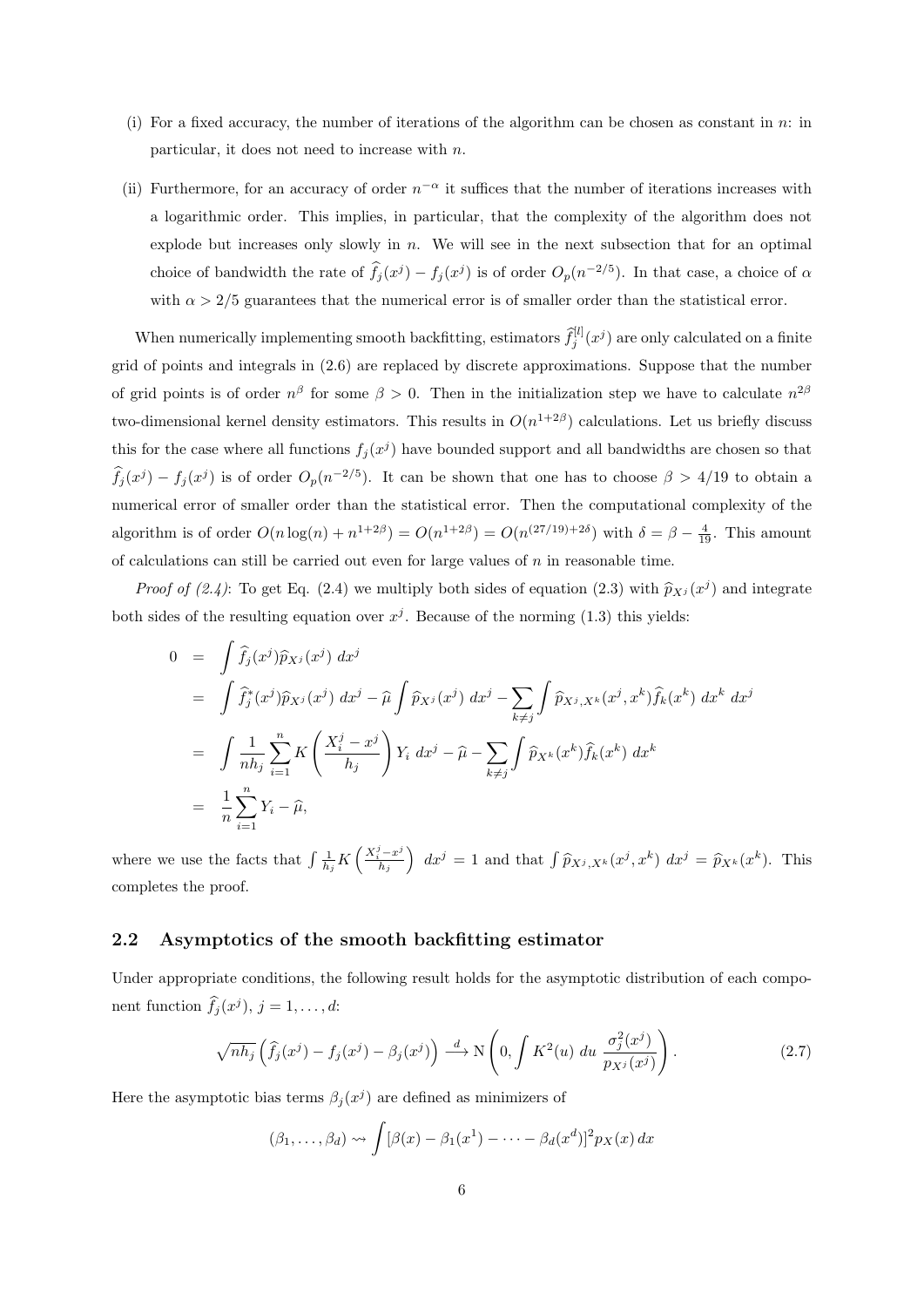under the constraint that

$$
\int \beta_j(x^j) p_{X^j}(x^j) dx^j = \frac{1}{2} h_j^2 \int [2f'_j(x^j) p'_{X^j}(x^j) + f''_j(x^j) p_{X^j}(x^j)] dx^j \int u^2 K(u) du,
$$
\n(2.8)

where  $p_X$  is the joint density of  $X = (X^1, \ldots, X^d)$  and

$$
\beta(x) = \frac{1}{2} \sum_{j=1}^d h_j^2 \left[ 2f'_j(x^j) \frac{\partial \log p_X}{\partial x^j}(x) + f''_j(x^j) \right] \int u^2 K(u) \, du.
$$

In Mammen, Linton, and Nielsen (1999) and Mammen and Park (2005) this asymptotic statement has been proved for the case that  $f_j$  is estimated on a compact interval  $I_j$ . The conditions include a boundary modification of the kernel. Specifically, the convolution kernel  $h_j^{-1}K(h_j^{-1}(X_i^j - x^j))$  is replaced by  $K_{h_j}(X_i^j, x^j) = h_j^{-1}K(h_j^{-1}(X_i^j - x^j))/\int_{I_j} h_j^{-1}K(h_j^{-1}(X_i^j - u^j)) du^j$ . Then it holds that  $\int_{I_j} K_{h_j}(X_i^j, x^j) dx^j = 1$ . In particular, this implies  $\int_{I_j} \widehat{p}_{X_j, X^k}(x^j, x^k) dx^j = \widehat{p}_{X^k}(x^k)$  and  $\int_{I_j} \widehat{p}_{X_j}(x^j) dx^j =$ 1 if one replaces  $h_j^{-1}K(h_j^{-1}(X_i^j - x^j))$  by  $K_{h_j}(X_i^j, x^j)$  in the definitions of the kernel density estimators. In fact, we have already made use of these properties of kernel density estimators in the previous subsection.

Before illustrating how the asymptotic result (2.7) is obtained, we discuss its interpretations. In particular, it is illustrative to compare  $\hat{f}_j$  with the Nadaraya-Watson estimator  $\tilde{f}_j$  in the classical nonparametric regression model  $Y_i = f_j(X_i^j) + \varepsilon_i$ . Under standard smoothness assumptions it holds that

$$
\sqrt{nh_j}\left(\tilde{f}_j(x^j) - f_j(x^j) - \beta_j^*(x^j)\right) \stackrel{d}{\longrightarrow} \mathcal{N}\left(0, \int K^2(u) \, du \, \frac{\sigma_j^2(x^j)}{p_{X^j}(x^j)}\right) \tag{2.9}
$$

with the asymptotic bias  $\beta_j^*(x^j) = \frac{1}{2}h_j^2$  $\left[2f'_{j}(x^{j})\frac{\partial \log p_{X_{j}}(x^{j})}{\partial x^{j}}+f''_{j}(x^{j})\right] \int u^{2}K(u) du$ . We see that  $\widetilde{f}_{j}(x^{j})$ has the same asymptotic variance as  $\hat{f}_j(x^j)$  but that the two estimators differ in their asymptotic bias. Thus, as long as one only considers the asymptotic variance, one has not to pay any price for not knowing the other additive components  $f_k$  ( $k \neq j$ ). One gets the same asymptotic variance in the additive model as in the simplified model  $Y_i = f_j(X_i^j) + \varepsilon_i$  where all other additive components  $f_k$   $(k \neq j)$  are set equal to 0. As said, the bias terms differ. The asymptotic bias of  $\hat{f}_j(x^j)$  may be larger or smaller than that of  $\tilde{f}_j(x^j)$ . This depends on the local characteristics of the function  $f_j$  at the point  $x^j$  and also on the global shape of the other functions  $f_k$  ( $k \neq j$ ). It is a disadvantage of the Nadaraya-Watson smooth backfitting estimator. There may be structures in  $\hat{f}_j(x^j)$  that are caused by other functions. We will argue below that this is not the case for the local linear smooth backfitting estimator. For the local linear smooth backfitting estimator one gets the same asymptotic bias and variance as for the local linear estimator in the classical model  $Y_i = f_j(X_i^j) + \varepsilon_i$ . In particular, both estimators have the same asymptotic normal distribution. In last chapter this was called oracle efficiency. This notion of efficiency is appropriate for nonparametric models. Typically in nonparametric models there exists no asymptotically optimal estimator, in contrast to parametric models and to the case of estimating the parametric parts of semiparametric models.

We now come to a heuristic explanation of the asymptotic result  $(2.7)$ . For a detailed proof we refer to Mammen, Linton, and Nielsen (1999) and Mammen and Park (2005). The main argument is based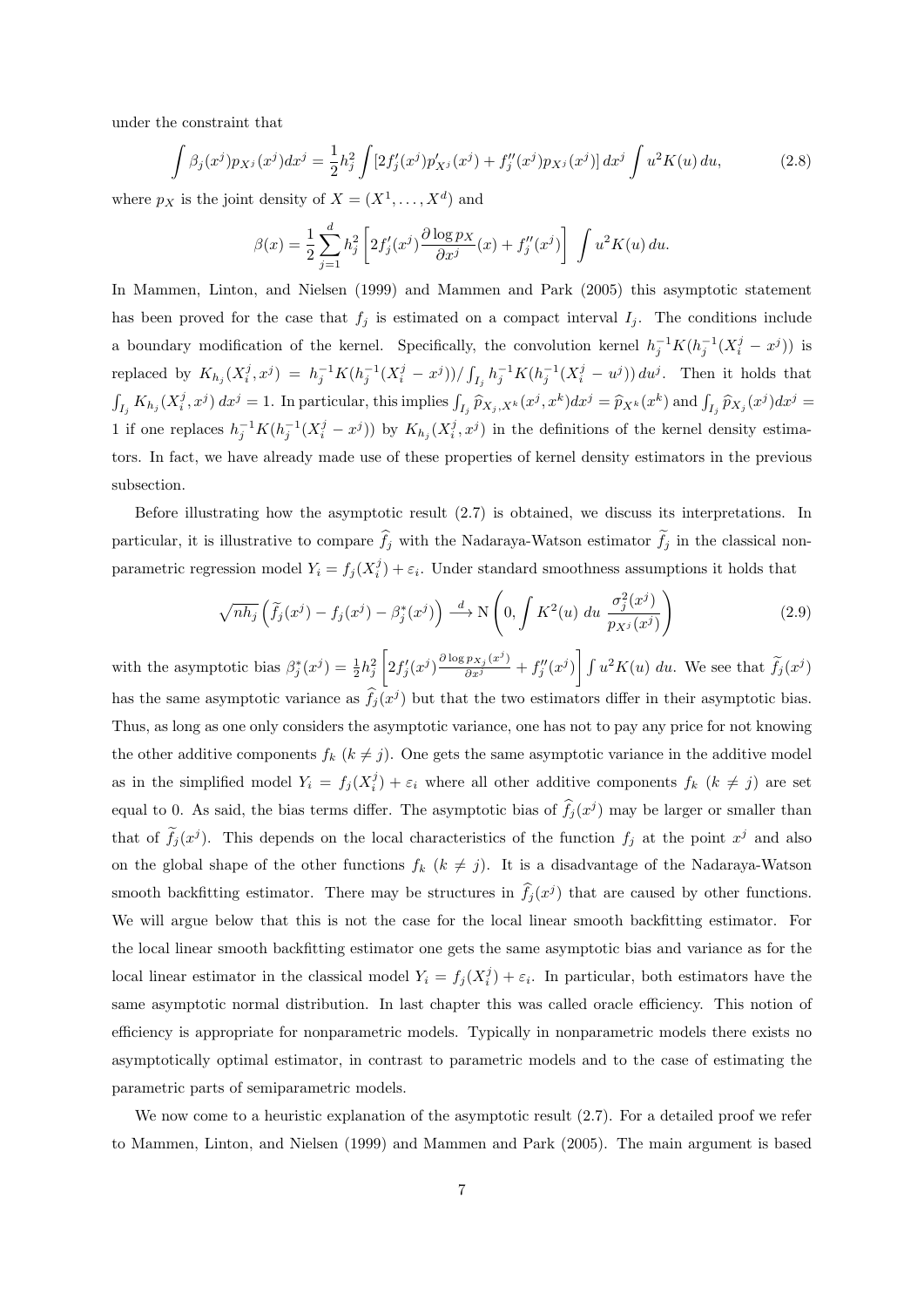on a decomposition of the estimator into a mean part and a variance part. For this purpose one applies smooth backfitting to the "data"  $(X^1, \ldots, X^d, f_1(X^1) + \cdots + f(X^d))$  and to  $(X^1, \ldots, X^d, \varepsilon)$ . We will argue below that  $\hat{f}_j(x^j)$  is the sum of these two estimators.

Justification of  $(2.7)$ : We start with a heuristic derivation of the asymptotic bias and variance of the smooth backfitting estimator  $\hat{f}_j(x^j)$ . For this purpose note first that the smooth backfitting estimators  $\widehat{\mu}, \widehat{f}_1, \ldots, \widehat{f}_d$  are the minimizers of

$$
(\mu, f_1, \dots, f_d) \rightsquigarrow \int [\widehat{f}(x) - \mu - f_1(x^1) - \dots - f_d(x^d)]^2 \widehat{p}_X(x) dx \tag{2.10}
$$

under the constraint (1.3), where  $\hat{p}_X$  is the kernel density estimator of  $p_X$  and  $\hat{f}$  is the Nadaraya-Watson estimator of the regression function  $f(x) = E(Y|X = x)$ :

$$
\widehat{p}_X(x) = \frac{1}{nh_1 \cdots h_d} \sum_{i=1}^n K\left(\frac{X_i^1 - x^1}{h_1}\right) \times \cdots \times K\left(\frac{X_i^d - x^d}{h_d}\right),
$$
  

$$
\widehat{f}(x) = \widehat{p}_X(x)^{-1} \frac{1}{nh_1 \cdots h_d} \sum_{i=1}^n K\left(\frac{X_i^1 - x^1}{h_1}\right) \times \cdots \times K\left(\frac{X_i^d - x^d}{h_d}\right) Y_i.
$$

One may show that this minimization problem leads to (2.3) and (2.4). We omit the details. For a geometric argument see also Mammen, Marron, Turlach, and Wand (2001).

For heuristics on the asymptotics of  $\hat{f}_j$ ,  $1 \leq j \leq d$ , we now decompose  $\hat{f}$  into its bias and variance component  $\widehat{f}(x) = \widehat{f}^{A}(x) + \widehat{f}^{B}(x)$ , where

$$
\widehat{f}^{A}(x) = \widehat{p}_{X}(x)^{-1} \frac{1}{nh_{1} \cdots h_{d}} \sum_{i=1}^{n} K\left(\frac{X_{i}^{1} - x^{1}}{h_{1}}\right) \times \cdots \times K\left(\frac{X_{i}^{d} - x^{d}}{h_{d}}\right) \varepsilon^{i},
$$
\n
$$
\widehat{f}^{B}(x) = \widehat{p}_{X}(x)^{-1} \frac{1}{nh_{1} \cdots h_{d}} \sum_{i=1}^{n} K\left(\frac{X_{i}^{1} - x^{1}}{h_{1}}\right) \times \cdots \times K\left(\frac{X_{i}^{d} - x^{d}}{h_{d}}\right) [\mu + f_{1}(x^{1}) + \cdots + f_{d}(x^{d})].
$$

Denote by  $(\widehat{\mu}^A, \widehat{f}^A_1, \dots, \widehat{f}^A_d)$  the minimizer of

$$
(\mu, f_1, \dots, f_d) \rightsquigarrow \int [\widehat{f}^A(x) - \mu - f_1(x^1) - \dots - f_d(x^d)]^2 \widehat{p}_X(x) dx
$$

under the constraint (1.3), and by  $(\hat{\mu}^B, \hat{f}_1^B, \dots, \hat{f}_d^B)$  the minimizer of

$$
(\mu, f_1, \dots, f_d) \rightsquigarrow \int [\widehat{f}^B(x) - \mu - f_1(x^1) - \dots - f_d(x^d)]^2 \widehat{p}_X(x) dx
$$

under the constraint (1.3). Then, we obtain  $\hat{\mu} = \hat{\mu}^A + \hat{\mu}^B$ ,  $\hat{f}_1 = \hat{f}_1^A + \hat{f}_1^B$ , ...,  $\hat{f}_d = \hat{f}_d^A + \hat{f}_d^B$ . By standard smoothing theory,  $\hat{f}^B(x) \approx \mu + f_1(x^1) + \cdots + f_d(x^d) + \beta(x)$ . This immediately implies that  $\hat{f}_j^B(x^j) \approx c_j + f_j(x^j) + \beta_j(x^j)$  with a random constant  $c_j$ . Our constraint (2.8) implies that  $c_j$  can be chosen equal to zero. This follows by some more lengthy arguments that we omit.

For an understanding of the asymptotic result (2.7) it remains to show that

$$
\sqrt{nh_j} \left( \hat{f}_j^A(x^j) - f_j(x^j) \right) \stackrel{d}{\longrightarrow} \mathcal{N} \left( 0, \int K^2(u) \ du \ \frac{\sigma_j^2(x^j)}{p_{X^j}(x^j)} \right). \tag{2.11}
$$

To see this claim we proceed similarly as in the derivation of  $(2.3)$ . Using essentially the same arguments as there one can show that

$$
\widehat{f}_{j}^{A}(x^{j}) = \widehat{f}_{j}^{A,*}(x^{j}) - \widehat{\mu}^{A} - \sum_{k \neq j} \int \frac{\widehat{p}_{X^{j}, X^{k}}(x^{j}, x^{k})}{\widehat{p}_{X^{j}}(x^{j})} \widehat{f}_{k}^{A}(x^{k}) dx^{k},
$$
\n(2.12)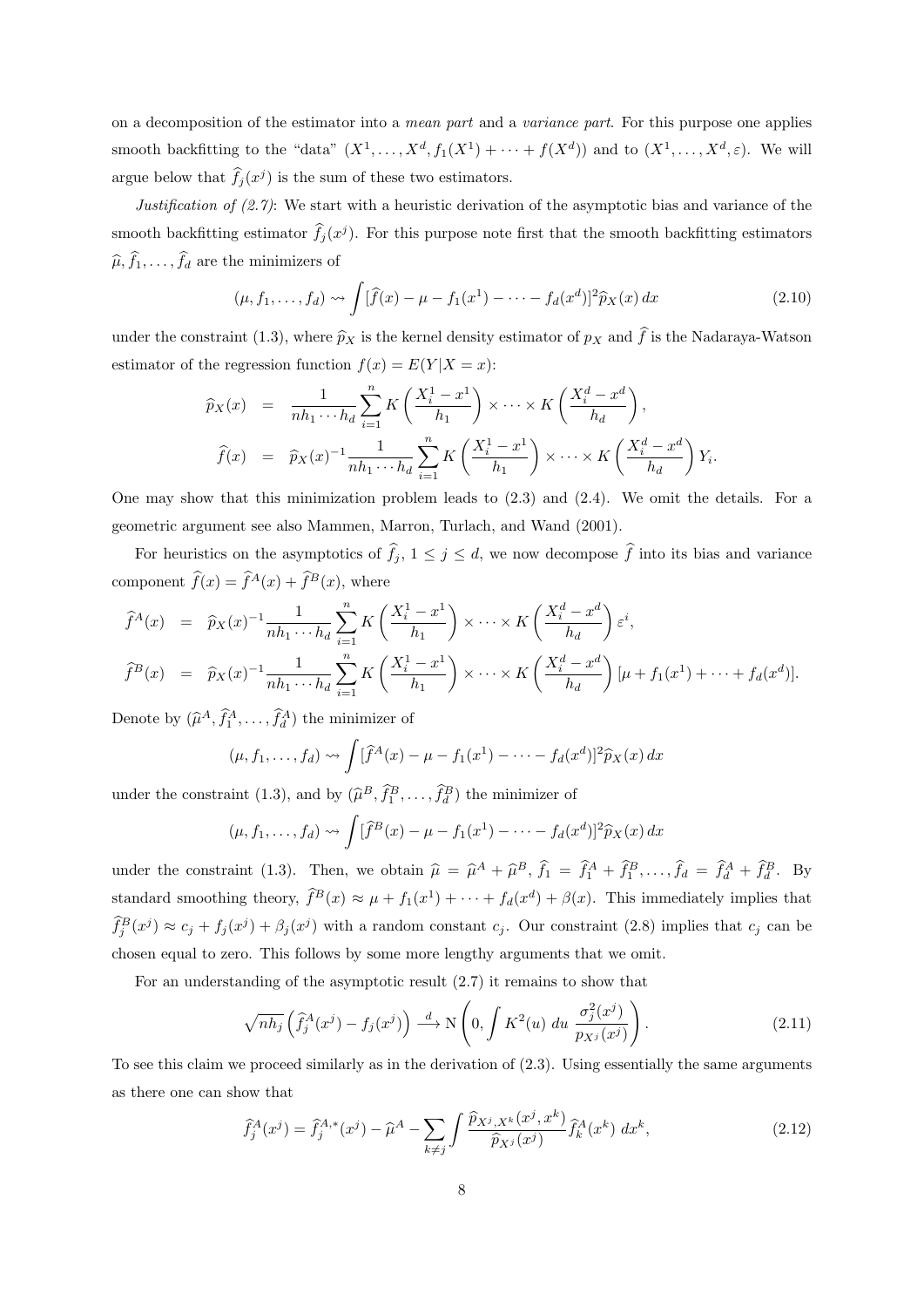where

$$
\widehat{f}_j^{A,*}(x^j) = \left[\sum_{i=1}^n K\left(\frac{X_i^j - x^j}{h_j}\right)\right]^{-1} \sum_{i=1}^n K\left(\frac{X_i^j - x^j}{h_j}\right) \varepsilon_i
$$

is the stochastic part of the marginal Nadaraya-Watson estimator  $\hat{f}_j^*(x^j)$ . We now argue that

$$
\int \frac{\widehat{p}_{X^j,X^k}(x^j,x^k)}{\widehat{p}_{X^j}(x^j)} \widehat{f}_k^A(x^k) dx^k \approx \int \frac{p_{X^j,X^k}(x^j,x^k)}{p_{X^j}(x^j)} \widehat{f}_k^A(x^k) dx^k \approx 0.
$$

The basic argument for the second approximation is that a global average of a local average behaves like a global average, or more explicitly, consider e.g., the local average  $\hat{r}_j(x^j) = (nh_j)^{-1} \sum_{i=1}^n K\left(\frac{X_i^j - x^j}{h_j}\right)$  $\left(\frac{i-x^j}{h_j}\right)\varepsilon_i.$ This local average is of order  $O_p(n^{-1/2}h_j^{-1/2})$ . For a smooth weight function w we now consider the global average  $\hat{\rho}_j = \int_{I_j} w(x^j) \hat{r}_j(x^j) dx^j$  of the local average  $\hat{r}_j(x^j)$ . This average is of order  $O_p(n^{-1/2}) =$  $o_p(n^{-1/2}h_j^{-1/2})$  because of

$$
\widehat{\rho}_j = \int_{I_j} w(x^j) \widehat{r}_j(x^j) dx^j
$$
  
\n
$$
= \int_{I_j} w(x^j) (nh_j)^{-1} \sum_{i=1}^n K\left(\frac{X_i^j - x^j}{h_j}\right) \varepsilon_i dx^j
$$
  
\n
$$
= n^{-1} \sum_{i=1}^n w_{h_j}(X_i^j) \varepsilon_i
$$

with  $w_{h_j}(X_i^j) = \int_{I_j} w(x^j) h_j^{-1} K\left(\frac{X_i^j - x^j}{h_j}\right)$  $\left(\frac{j-x^j}{h_j}\right) dx^j.$ 

#### 2.3 Smooth backfitting local linear estimator

In the additive model (1.1) the smooth backfitting local linear estimators  $\hat{\mu}, \hat{f}_1, \hat{f}_1^{\dagger}, \dots, \hat{f}_d, \hat{f}_d^{\dagger}$  are defined as the minimizers of the smoothed least squares criterion

$$
\int \sum_{i=1}^{n} \left[ Y_i - \mu - f_1(x^1) - f_1^{\dagger}(x^1)(X_i^1 - x^1) - \dots - f_d(x^d) - f_d^{\dagger}(x^d)(X_i^d - x^d) \right]^2 \tag{2.13}
$$
\n
$$
\times K \left( \frac{X_i^1 - x^1}{h_1} \right) \times \dots \times K \left( \frac{X_i^d - x^d}{h_d} \right) dx^1 \dots dx^d
$$

under the constraint (1.3). This is a natural generalization of the local linear estimator. For the case  $d = 1$  the minimization gives the classical local linear estimator as the minimization of  $(1.4)$  leads to the classical Nadaraya-Watson estimator. The estimators,  $\hat{f}_j^{\dagger}$ ,  $1 \leq j \leq d$ , are estimators of the derivatives of the additive components  $f_i$ .

The smooth backfitting local linear estimator is given as the solution of a random integral equation. Similarly to Eq. (2.3), the tuples  $(\hat{f}_j, \hat{f}_j^{\dagger})$  fulfill now a two-dimensional integral equation. This integral equation can be used for the iterative calculation of the estimators. For details we refer to Mammen, Linton, and Nielsen (1999). We only mention the following asymptotic result from Mammen, Linton, and Nielsen (1999) for the smooth backfitting local linear estimator that holds under appropriate conditions: for  $1 \leq j \leq d$ 

$$
\sqrt{nh_j}\left(\hat{f}_j(x^j) - f_j(x^j) - \beta_j(x^j)\right) \stackrel{d}{\longrightarrow} \mathcal{N}\left(0, \int K^2(u) \ du \ \frac{\sigma_j^2(x^j)}{p_{X^j}(x^j)}\right),\tag{2.14}
$$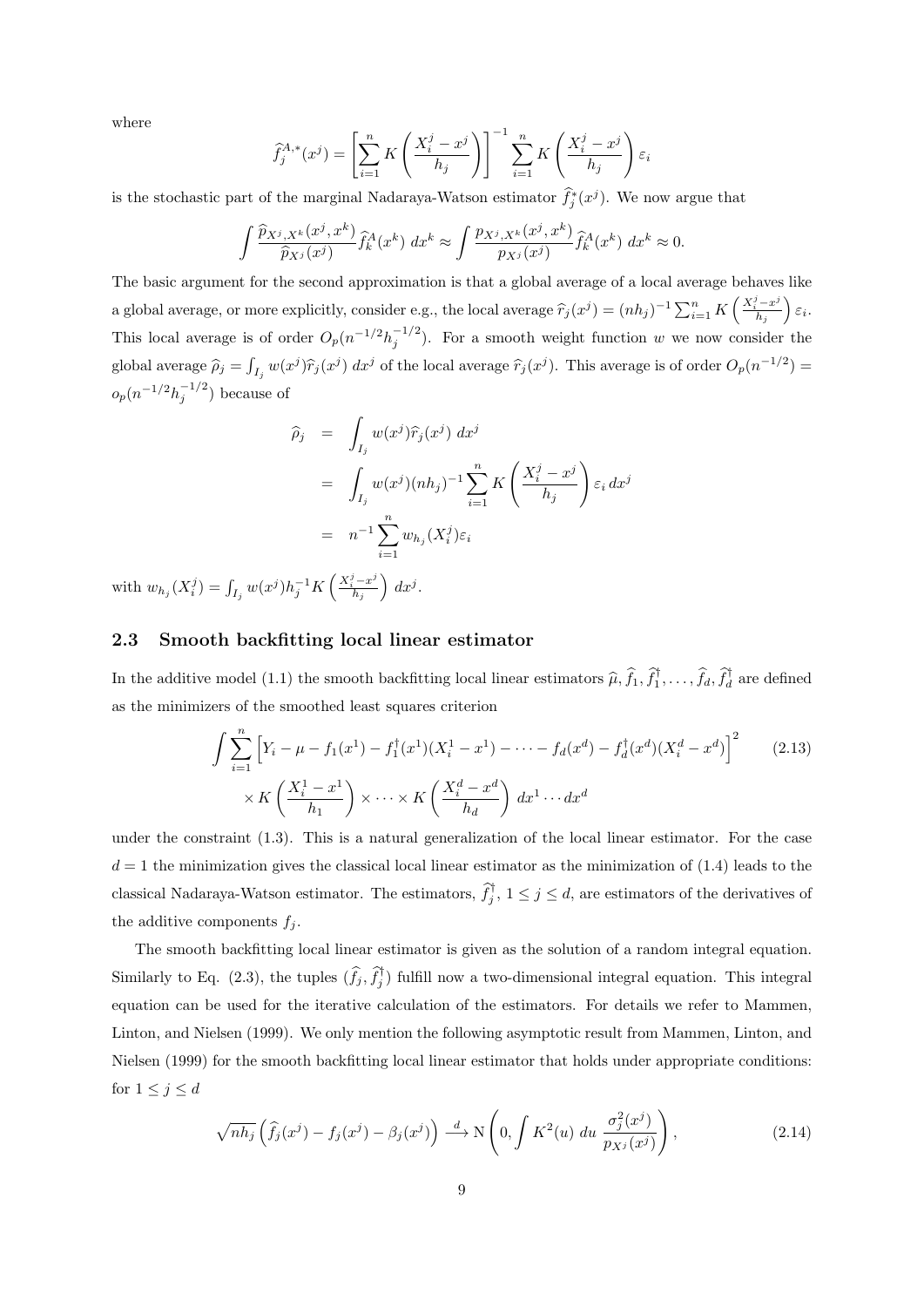where now the asymptotic bias terms  $\beta_j(x^j)$  are defined as

$$
\beta_j(x^j) = \frac{1}{2} h_j^2 \left[ f''_j(x^j) - \int f''_j(u^j) p_{X^j}(u^j) \, du^j \right] \int u^2 K(u) \, du.
$$

Up to an additive norming term, the asymptotic bias of  $\hat{f}_j(x^j)$  coincides with the asymptotic bias of local linear estimator  $\tilde{f}_j$  in the classical nonparametric regression model  $Y_i = f_j(X_i^j) + \varepsilon_i$ . Moreover, we get the same asymptotic distribution for both estimators (up to an additive norming term). Asymptotically one does not lose any efficiency by not knowing the additive components  $f_k : k \neq j$  compared to the oracle model where these components are known. This is an asymptotic optimality result for the local linear smooth backfitting. It achieves the same asymptotic bias and variance as in the oracle model. As discussed above, the Nadaraya-Watson smooth backfitting estimator achieves only the asymptotic variance of the oracle model. For an alternative implementation of local linear smooth backfitting, see Mammen and Park (2006).

#### 2.4 Smooth backfitting as solution of a noisy integral equation

We write the smooth backfitting estimators as solutions of an integral equation. We discuss this briefly for Nadaraya-Watson smoothing. Put  $\hat{\mathbf{f}}(x_1, \ldots, x_d) = (\hat{f}_1(x_1), \ldots, \hat{f}_d(x_d))^{\top}$  and  $\hat{\mathbf{f}}^*(x_1, \ldots, x_d) =$  $(\widehat{f}_1^*(x_1), \ldots, \widehat{f}_d^*(x_d))^{\top}$ . With this notation we can rewrite (2.3) as

$$
\widehat{\mathbf{f}}(x) = \widehat{\mathbf{f}}^*(x) - \int \widehat{\mathcal{H}}(x, z) \widehat{\mathbf{f}}(z) dz,
$$
\n(2.15)

where for each value of  $x, z \in \mathbb{R}$  the integral kernel  $\hat{\mathcal{H}}(x, z)$  is a matrix with element  $(j, k)$  equal to  $\widehat{p}_{X^j, X^k}(x^j, x^k) / \widehat{p}_{X^j}(x^j)$ . This representation motivates an alternative algorithm. One can use a discrete approximation of the integral equation and approximate the integral equation (2.15) by a finite linear equation. This can be solved by standard methods of linear algebra. Eq. (2.15) can also be used as an alternative starting point for an asymptotic analysis of the estimator  $\hat{f}$ . We will come back to this in Section 5 after having discussed further on those models in Section 3 whose estimation can be formulated as solving an integral equation.

#### 2.5 Relations to classical backfitting and two-stage estimation

Smooth backfitting (2.5) is related to classical backfitting and to two-stage estimation. In the classical backfitting, the j-th step of the lth iteration cycle (2.5) of the smooth backfitting is replaced by

$$
\widehat{f}_j^{[l]}(X_i^j) = \widehat{p}_{X^j}(x^j)^{-1} \frac{1}{nh_j} \sum_{i=1}^n K\left(\frac{X_i^j - x^j}{h_j}\right) \left[ Y_i - \widehat{\mu} - \sum_{k=1}^{j-1} \widehat{f}_k^{[l]}(X_i^k) - \sum_{k=j+1}^d \widehat{f}_k^{[l-1]}(X_i^k) \right] \tag{2.16}
$$

for  $1 \leq j \leq d$  and  $1 \leq i \leq n$ . This iteration equation can be interpreted as a limiting case of (2.5) where one lets the second bandwidth  $h_k$  in the definition of the kernel density estimator  $\hat{p}_{X^j, X^k}(x^j, x^k)$ converge to zero.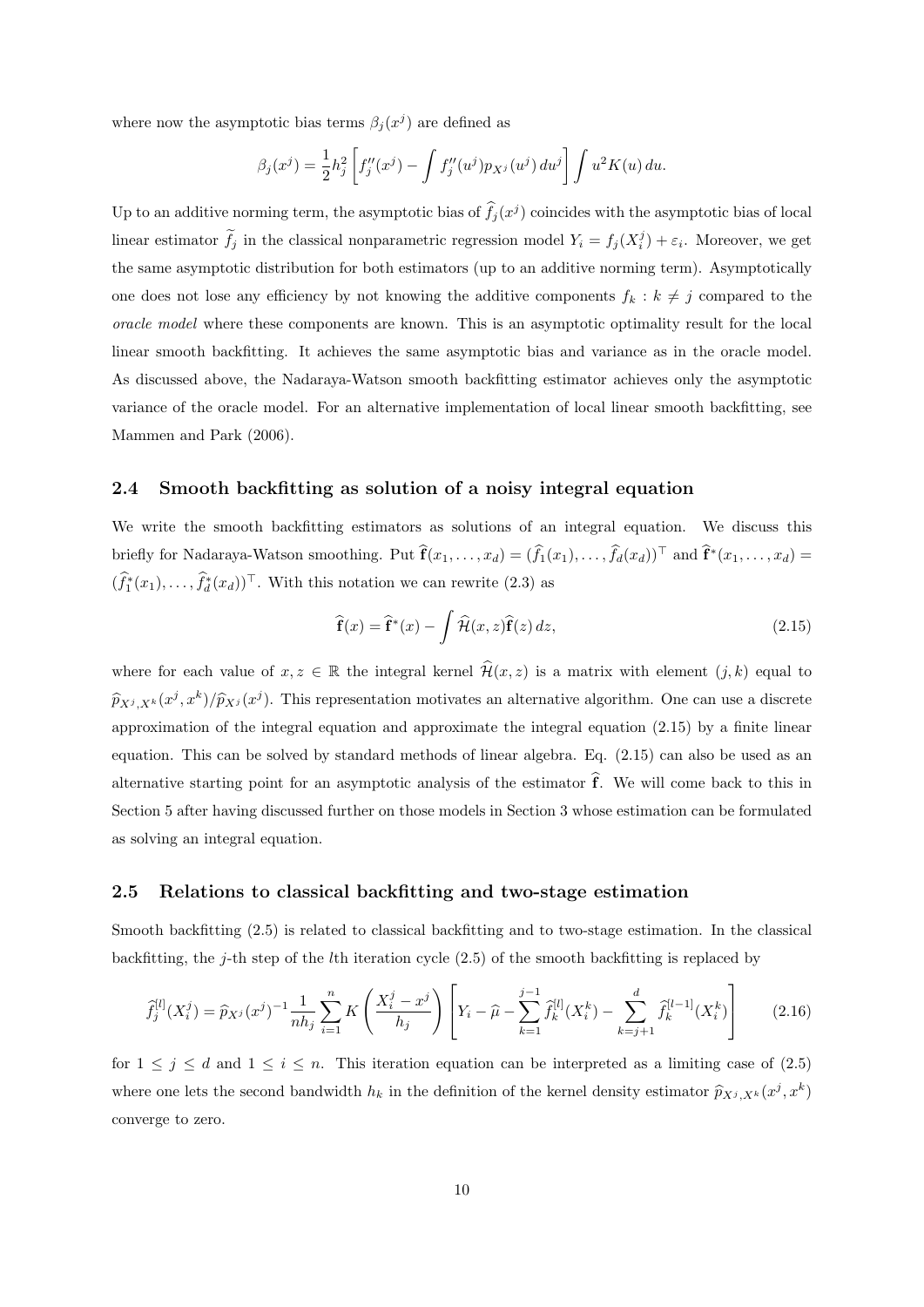If the backfitting algorithm runs through  $O(\log n)$  cycles, the algorithm needs  $O(n \log n)$  calculation steps. This is slightly faster than the smooth backfitting. In contrast to the smooth backfitting, the backfitting estimator is only defined as the limit of the iterative algorithm (2.16). Note that the smooth backfitting is explicitly defined as minimizer of the smoothed least squares criterion (1.2). The fact that backfiitng estimators are only implicitly defined as limit of an iterative algorithm complicates the asymptotic mathematical analysis. Note also that the algorithm runs in  $\mathbb{R}^n$ , i.e., in spaces with increasing dimension. An asymptotic treatment of the classical backfitting can be found in Opsomer (2000) and Opsomer and Ruppert (1997). Nielsen and Sperlich (2005) illustrated by simulation that smooth backfitting, in comparison with the classical backfitting, is more robust against degenerated designs and a large number of additive components. The reason behind this is that the iteration equation (2.5) is a smoothed version of (2.16). The smoothing stabilizes the "degenerated integral equation" (2.16). In Opsomer (2000) and Opsomer and Ruppert (1997) stronger assumptions are made on the joint density of the covariates than are needed for the study of the smooth backfitting. This may be caused by the same reasons, but there has been made no direct theoretical argument that supports the empirical finding that the classical backfitting is more sensitive to degenerate designs than smooth backfitting. For another modification of the classical backfitting that takes care of correlated covariates, see Jiang, Fan, and Fan (2010).

Two-stage estimation differs from smooth backfitting in several respects. First of all, only two steps are used instead of an iterative algorithm that runs until a convergence criterion is fulfilled. Furthermore, different bandwidths are used in different steps: undersmoothing is done in the first-step, but an optimal bandwidth is chosen in the second-step. The algorithm of two-step estimation is as simple as that of backfitting. On the other hand, choice of the bandwidth in the first-step is rather complex. Asymptotically, optimal choices will not affect the first order properties of the outcomes of the secondstep. But for finite samples the influence of the first-step bandwidth is not clear. The calculation of theoretically optimal values would require a second-order optimal theory that is not available and, as other higher-order theory, may not be accurate for small to moderate sample sizes. In particular, in models with many nonparametric components, backfitting may be preferable because it does not require an undersmoothing step.

Another kernel smoothing method that can be applied to additive models is marginal integration. It has been discussed in last chapter that marginal integration only achieves optimal rates for low dimensional additive models but that it does not work in higher-dimensional models. This drawback is not shared by backfitting, smooth backfitting and two-stage estimation. There is also another aspect in which smooth backfitting and marginal integration differ. If the additive model is not correct smooth backfitting as a weighted least squares estimator estimates the best additive fit to the non-additive model. On the other side, marginal integration estimates a weighted average effect for each covariate. This follows because marginal integration is based on a weighted average of the full dimensional regression function. Thus, the methods estimate quite different quantities if the model is not additive.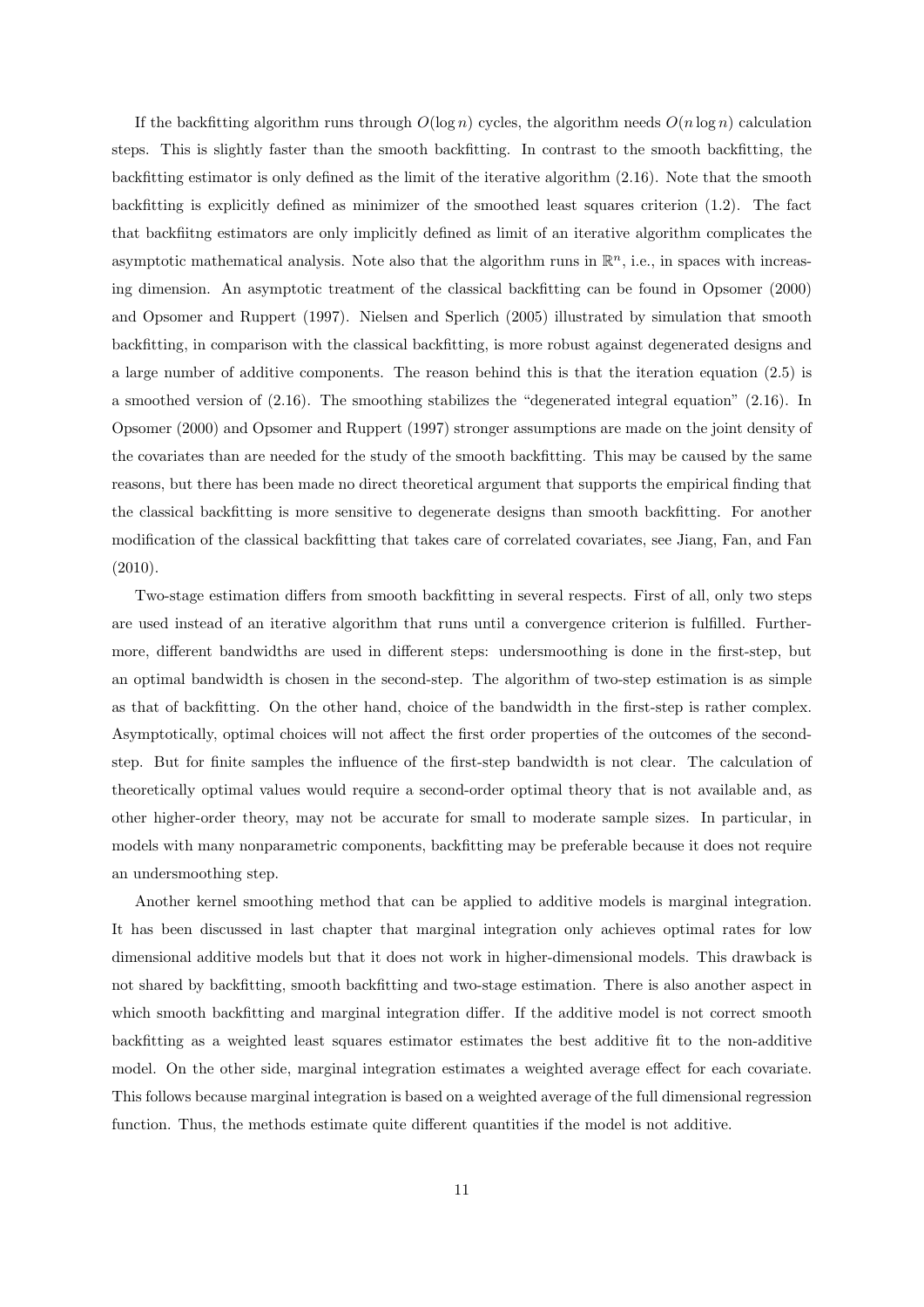#### 2.6 Bandwidth choice and model selection

Bandwidth selection for additive models has been discussed in Mammen and Park (2005). There, consistency has been shown for bandwidth selectors based on plug-in and penalized least squares criteria. Nielsen and Sperlich (2005) discusses practical implementations of cross validation methods. Because an additive model contains several nonparametric functions there exist two types of optimal bandwidths: bandwidths that are optimal for the estimation of the sum of the additive components and bandwidths that optimize estimation of a single additive component. While the former criterion may be in particular appropriate in prediction, the latter is more motivated in data analytic oriented inference. Whereas all three bandwidth selectors (cross validation, penalized least squares and plug-in) can be designed for the former criterion, only plug-in based approaches can be used. For a further discussion we refer to the above two papers. For the models that will be discussed in the next section bandwidth selection has been only partially studied. The asymptotic results for the estimators that will be discussed can be used to design plug-in methods. For cross validation it is questionable if for all models algorithms can be found that run in reasonable time.

In very high dimensional additive models backfitting methods will suffer from the complexity of the models, in statistical performance and in computational costs. For this reason component selection is an important step to control the size of the model. Recently, some proposals have been made that are influenced by the study of high dimensional models with sparsity constraints. We refer to Lin and Zhang (2006), Meier, van de Geer, and Bühlmann (2009), and Huang, Horowitz, and Wei (2010).

### 2.7 Generalized additive models

We now discuss nonlinear extensions of the additive models. In a generalized additive model a link function  $q$  is introduced and it is assumed that the following equation holds for the regression function  $E(Y | X_1, \ldots, X_d)$ 

$$
E(Y|X_1,\ldots,X_d) = g^{-1}\{\mu + f_1(X^1) + \cdots + f_d(X^d)\}.
$$

It has been considered that the link function is known or that it is unknown and has to be estimated. An important example where generalized additive models make sense is the case of binary responses Y . If Y is  $\{0,1\}$ -valued, the function  $g^{-1}$  maps the additive function onto the interval [0,1]. In the generalized additive model, the additive functions  $f_1, \ldots, f_d$  can be estimated by smoothed least squares. An alternative approach for heterogenous errors is a smoothed quasi-likelihood criterion. Quasi-likelihood is motivated for regression models where the conditional variance of the errors is equal to  $V(\mu)$  with  $\mu$ equal to the conditional expectation of  $Y$ . Here,  $V$  is a specified variance function. Quasi-likelihood coincides with classical likelihood if the conditional error distribution is an exponential family. It also leads to consistent estimators if the conditional variances have another form. The quasi-likelihood criterion  $Q(\mu, y)$  is defined as:

$$
\frac{\partial}{\partial \mu} Q(\mu, y) = \frac{y - \mu}{V(\mu)}.
$$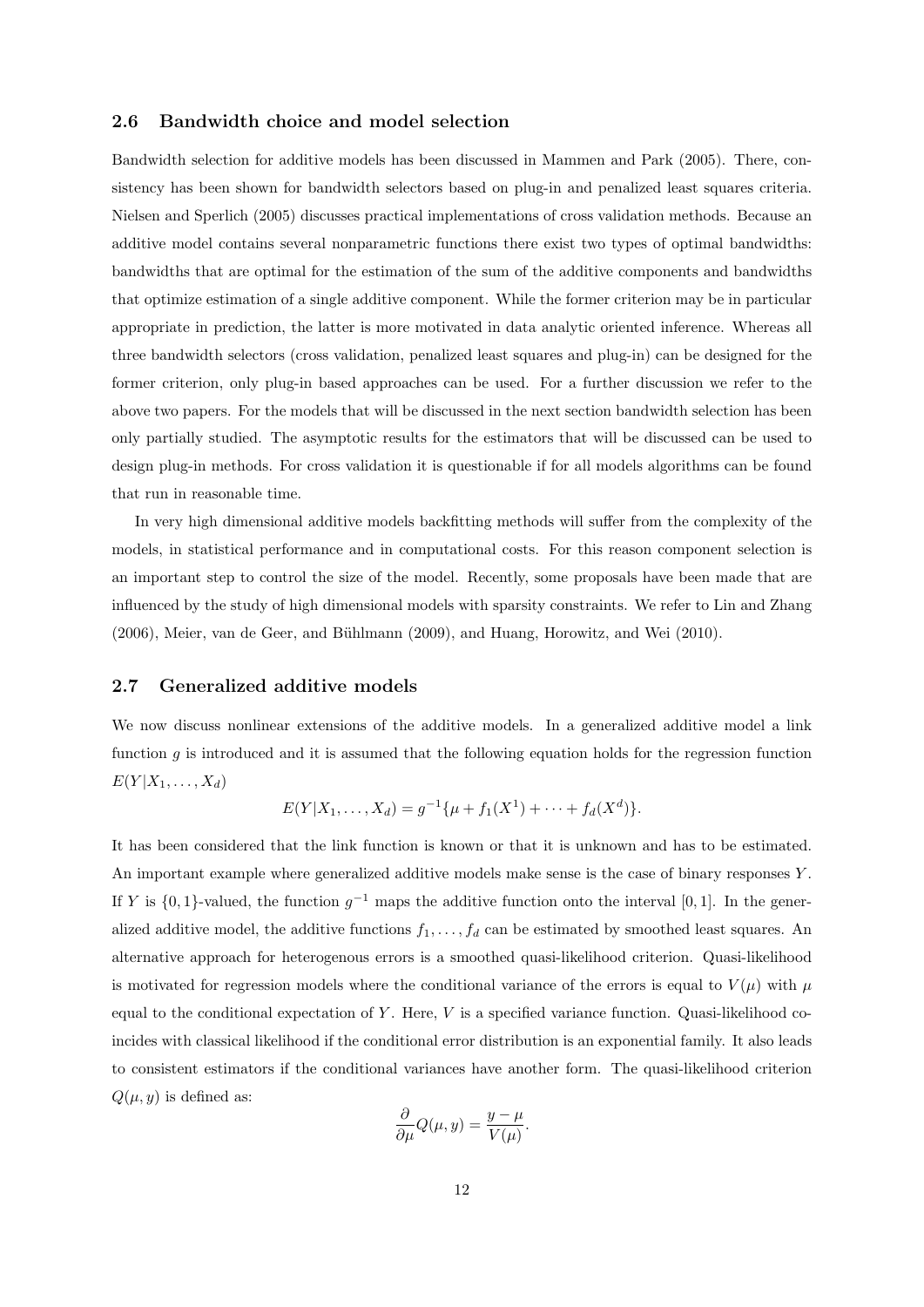An early reference to quasi-likelihood approaches in additive models is Hastie and Tibshirani (1990). For the discussion of local linear smoothing in generalized partially linear models see also Fan, Heckman, and Wand (1995). For a discussion of the asymptotics of classical backfitting in generalized additive model. see Kauermann and Opsomer (2003). The Smoothed Quasi-Likelihood criterion is defined as follows: Minimize for  $\mathbf{f} = (\mu, f_1, \dots, f_d)^\top$ 

$$
SQ(\mathbf{f}) = \int \sum_{i=1}^{n} Q(g^{-1}(f^+(x)), Y_i) K\left(\frac{X_i^1 - x^1}{h_1}\right) \times \cdots \times K\left(\frac{X_i^d - x^d}{h_d}\right) dx^1 \cdots dx^d.
$$

where  $f^+(x) = \mu + f_1(x^1) + \cdots + f_d(x^d)$ . Minimization of the smoothed quasi-likelihood criterion over f results in the smoothed maximum quasi-liklihood estimator. Algorithms for the calculation of this estimator were discussed in Yu, Park, and Mammen (2008). In that paper an asymptotic theory for this estimator was also developed. In other applications the quasi-likelihood criterion may be replaced by other M-functionals. We do not discuss this here. An example is quantile regression. For a discussion of backfitting and smooth backfitting in additive quantile models, see Lee, Mammen, and Park (2010).

### 3 Some models that are related to additive models.

In linear regression, the standard least squares method produces consistent estimators when the errors are uncorrelated. When the errors are correlated, the method may not give consistent or efficient estimators of the regression parameters. In the latter case it is often appropriate to take a linear transformation of the response variable in such a way that it corrects for the correlations between the errors. Linear transformations may be also used to remove some unobserved effects in a regression model that are correlated with the regressors or errors. Taking a linear transformation in parametric linear models does not alter the linear structure of the model, so that conventional methods still work with the transformed data. In nonparametric regression models, however, it often yields an additive model where classical smoothing methods can not be applied, as we illustrate on several cases in this section. Some of the models of this section were also discussed in the overview papers Linton and Mammen (2003) and Mammen and Yu (2009). A general discussion of smooth least squares in a general class of nonparametric models can also be found in Mammen and Nielsen (2003).

#### 3.1 Nonparametric regression with time series errors

Suppose we observe  $(X_t, Y_t)$  for  $1 \le t \le T$  such that  $Y_t = f(X_t) + u_t$ , where the errors  $u_t$  have an AR(1) time series structure so that  $\varepsilon_t = u_t - \rho u_{t-1}$  is a sequence of uncorrelated errors. The transformed model  $Z_t(\rho) \equiv Y_t - \rho Y_{t-1} = f(X_t) - \rho f(X_{t-1}) + \varepsilon_t$  has uncorrelated errors, but has an additive structure in the mean function. For simplicity, assume that the errors  $u_t$  are independent of the covariates  $X_t$ . Then, the target function f minimizes

$$
Q_T(m) = \frac{1}{T} \sum_{t=1}^{T} E \left[ Z_t(\rho) - m(X_t) + \rho m(X_{t-1}) \right]^2
$$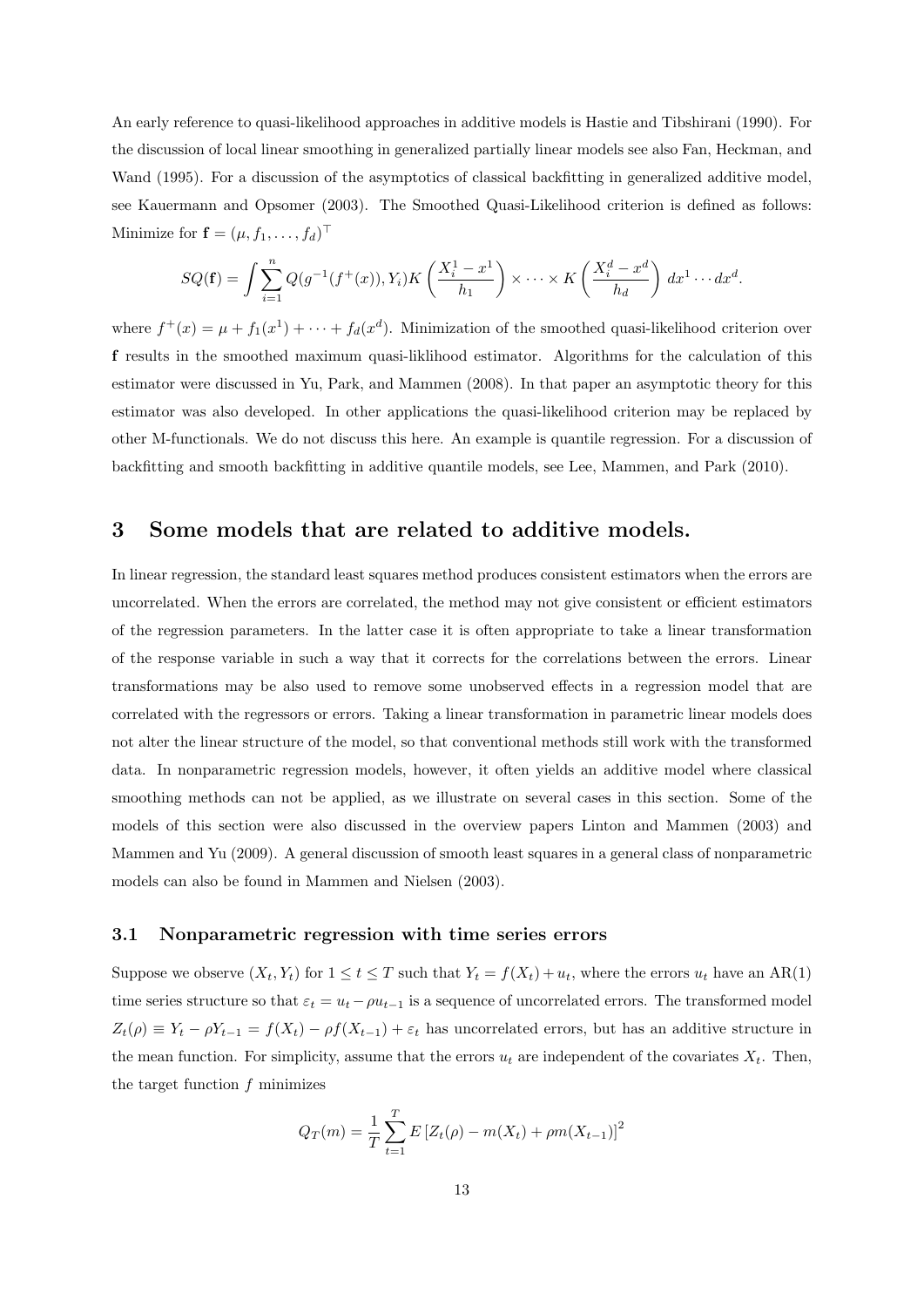over  $m$ , so that it satisfies

$$
\int \left[ E(Z_t(\rho)|X_t = x, X_{t-1} = y) - f(x) + \rho f(y) \right] \left[ g(x) - \rho g(y) \right] f_{0,1}(x, y) \, dx \, dy = 0 \tag{3.1}
$$

for all square integrable functions g. Here  $f_{0,1}$  denotes the joint density of  $(X_t, X_{t-1})$  and  $f_0$  is the density of  $X_t$ . The equation (3.1) holds for all square integrable functions g if and only if

$$
f(x) = f_{\rho}^*(x) - \int \mathcal{H}_{\rho}(x, y) f(y) dy
$$
\n(3.2)

where

$$
f_{\rho}^*(x) = \frac{1}{1+\rho^2} \left[ E(Z_t(\rho)|X_t = x) - \rho E(Z_t(\rho)|X_{t-1} = x) \right],
$$
  

$$
\mathcal{H}_{\rho}(x, y) = -\frac{\rho}{1+\rho^2} \left[ \frac{f_{0,1}(x, y)}{f_0(x)} + \frac{f_{0,1}(y, x)}{f_0(x)} \right].
$$

An empirical version of the integral equation (3.2) may be obtained by estimating  $f_0$ ,  $f_{0,1}$ ,  $E(Z_t(\rho)|X_t =$ ·) and  $E(Z_t(\rho)|X_{t-1} = \cdot)$ . Let  $\widehat{f}(\cdot, \rho)$  denotes the solution of the latter integral equation. In case  $\rho$  is known,  $\hat{f}(\cdot, \rho)$  can be used as an estimator of f. Otherwise, the parameter  $\rho$  can be estimated by  $\hat{\rho}$  that minimizes

$$
\frac{1}{T}\sum_{t=1}^T \left[ Z_t(\rho) - \widehat{f}(X_t,\rho) + \rho \widehat{f}(X_{t-1},\rho) \right]^2,
$$

and then f by  $\hat{f} = \hat{f}(\cdot, \hat{\rho})$ . We note that the estimator  $\hat{f}(\cdot, \rho)$  is consistent even if the autoregressive coefficient  $\rho = 1$ . In contrast, smoothing of the original untransformed data  $(Y_t, X_t)$  leads to an inconsistent estimator. We mentioned this example already in the introduction.

The above discussion may be extended to a general setting where the errors  $u_t$  admit a time series structure such that  $\varepsilon_t = \sum_{j=0}^{\infty} a_j u_{t-j}$  is a sequence of uncorrelated errors. In this general case, if we take the transformation  $Z_t(a_0, a_1, \ldots) = \sum_{j=0}^{\infty} a_j Y_{t-j}$ , then the transformed model  $Z_t(a_0, a_1, \ldots) =$  $\sum_{j=0}^{\infty} a_j f(X_{t-j}) + \varepsilon_t$  has an additive structure with uncorrelated errors. For a discussion of this general case, see Linton and Mammen (2008). There weaker assumptions are made on the errors  $u_t$ . In particular, it is not assumed that the errors  $u_t$  are independent of the covariates  $X_t$ .

#### 3.2 Nonparametric regression with repeated measurements.

Suppose that one has J repeated measurements on each of n subjects. Let  $(X_{ij}, Y_{ij})$  be the jth observation on the *i*th subject. Write  $\mathbf{X}_i = (X_{i1},...,X_{iJ})^\top$  and  $\mathbf{Y}_i = (Y_{i1},...,Y_{iJ})^\top$ . Assume that  $(X_i, Y_i), i = 1, \ldots, n$ , are i.i.d. copies of  $(X, Y)$ . Consider the simple nonparametric regression model

$$
Y_{ij} = f(X_{ij}) + \epsilon_{ij},\tag{3.3}
$$

where the errors  $\epsilon_{ij}$  have zero conditional mean, but are allowed to be correlated within each subject. Let  $\boldsymbol{\epsilon}_i = (\epsilon_{i1}, \ldots, \epsilon_{iJ})^\top$  and  $\boldsymbol{\Sigma} = \text{cov}(\boldsymbol{\epsilon}_i)$ . The kernel regression estimator based on the ordinary least squares criterion is consistent even in this case where  $\Sigma$  is not the identity matrix. However, we may find a better estimator which is based on a weighted least squares criterion. This is in line with parametric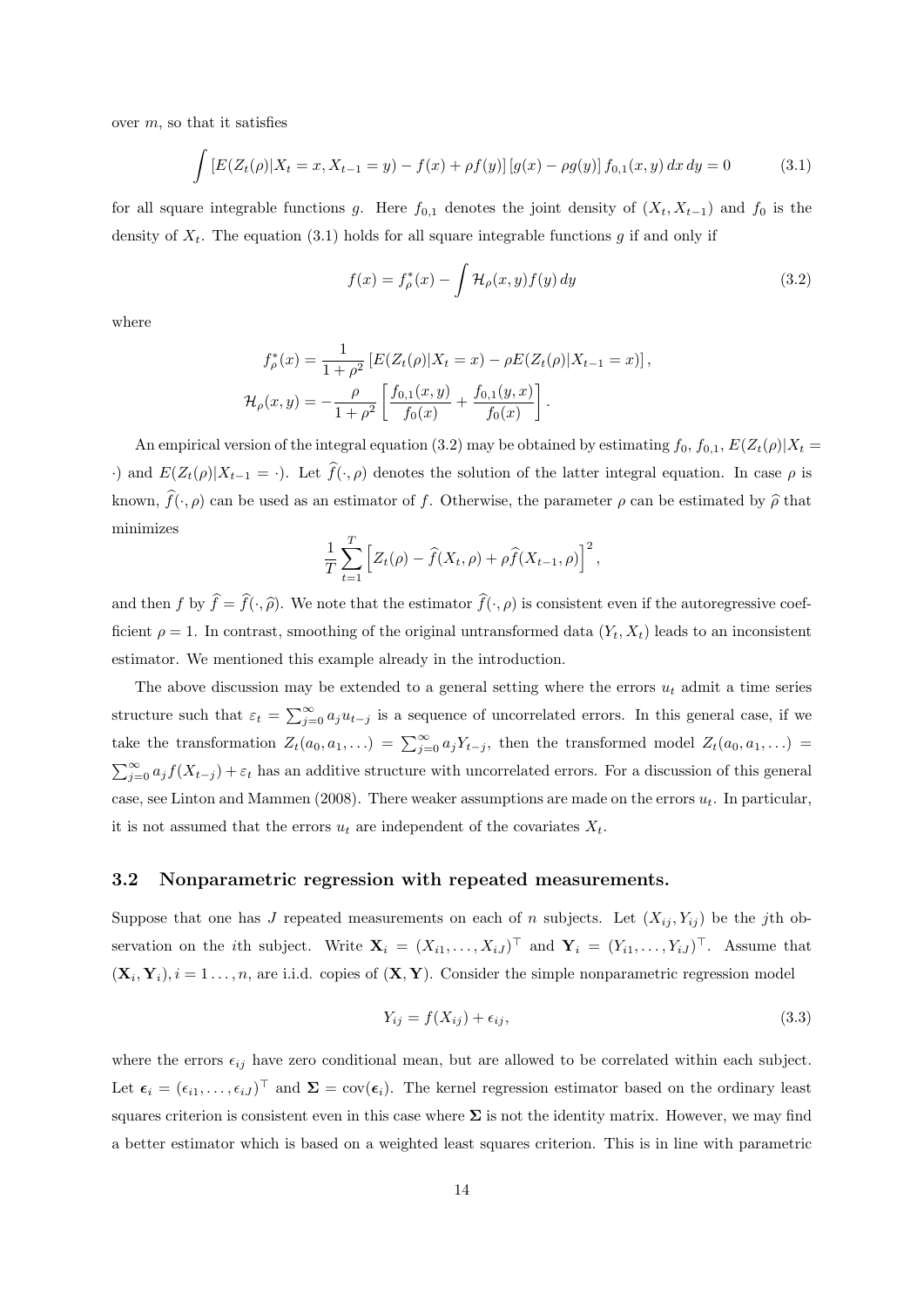linear regression with repeated measurements, where a weighted least squares estimator outperforms the ordinary least squares estimator. A weighted least squares estimation is equivalent to taking a linear transformation of the response and then applying the ordinary least squares criterion to the transformed model. In contrast to the parametric case, introducing weights in the nonparametric model (3.3) leads to a more complicated estimation problem, as is demonstrated below.

Let  $\mathbf{f}(x_1,\ldots,x_J) = (f(x_1),\ldots,f(x_J))^{\top}$ . The regression function f at (3.3) minimizes

$$
E[\{\mathbf{Y} - \mathbf{m}(X_1, \dots, X_J)\}^{\top} \mathbf{\Sigma}^{-1} \{\mathbf{Y} - \mathbf{m}(X_1, \dots, X_J)\}]
$$
\n(3.4)

over all square integrable functions m, where  $\mathbf{m}(x_1,\ldots,x_J) = (m(x_1),\ldots,m(x_J))^T$ . Note that the transformed response vector  $\Sigma^{-1/2}Y$  admits an additive model and the variance of the transformed error vector  $\Sigma^{-1/2} \epsilon$  equals the identity matrix. The minimizer f satisfies

$$
\sum_{j=1}^{J} \sum_{k=1}^{J} \sigma^{jk} E\{[Y_j - f(X_j)]g(X_k)\} = 0
$$

for all square integrable functions g, where  $\sigma^{jk}$  denotes the  $(j,k)$ th entry of the matrix  $\Sigma^{-1}$ . This gives the following integral equation for  $f$ ;

$$
f(x) = f^*(x) - \int \mathcal{H}(x, z) f(z) dz,
$$
\n(3.5)

where

$$
f^*(x) = \left[\sum_{j=1}^J \sigma^{jj} p_j(x)\right]^{-1} \sum_{j=1}^J \sum_{k=1}^J \sigma^{jk} E(Y_k | X_j = x) p_j(x),
$$
  

$$
\mathcal{H}(x, z) = \left[\sum_{j=1}^J \sigma^{jj} p_j(x)\right]^{-1} \sum_{j=1}^J \sum_{k \neq j}^J \sigma^{jk} p_{jk}(x, z).
$$

Here,  $p_j$  and  $p_{jk}$  denote the densities of  $X_j$  and  $(X_j, X_k)$ , respectively. The quantities  $f^*, p_j$  and  $p_{jk}$  can be estimated by the standard kernel smoothing techniques. Plugging these into (3.5) gives an integral equation for estimating f.

One may apply other weighting schemes replacing  $\Sigma^{-1}$  at (3.4) by a weight matrix W. It can be shown the choice  $W = \Sigma^{-1}$  leads to an estimator with the minimal variance, see Carroll, Maity, Mammen, and Yu (2009) for details. The foregoing weighted least squares regression may be extended to the additive regression model  $Y_{ij} = \sum_{d=1}^{D} f_d(X_{ij}^d) + \epsilon_{ij}$  with covariates  $\mathbf{X}_{ij} = (X_{ij}^1, \dots, X_{ij}^D)^\top$ . Details are also given in Carroll, Maity, Mammen, and Yu (2009).

#### 3.3 Panels with individual effects

Suppose we have panel data  $(X_{ij}, Y_{ij})$  for  $i = 1, ..., n$  and  $j = 1, ..., J$ . We assume that

$$
Y_{ij} = f(X_{ij}) + \alpha_i + \epsilon_{ij},\tag{3.6}
$$

where  $\alpha_i$  are the unobserved random or nonrandom individual effects that are invariant over time j, and  $\epsilon_{ij}$  are errors such that  $E(\epsilon_{ij} | X_{i1}, \ldots, X_{iJ}) = 0$ . The individual effect  $\alpha_i$  can be uncorrelated or correlated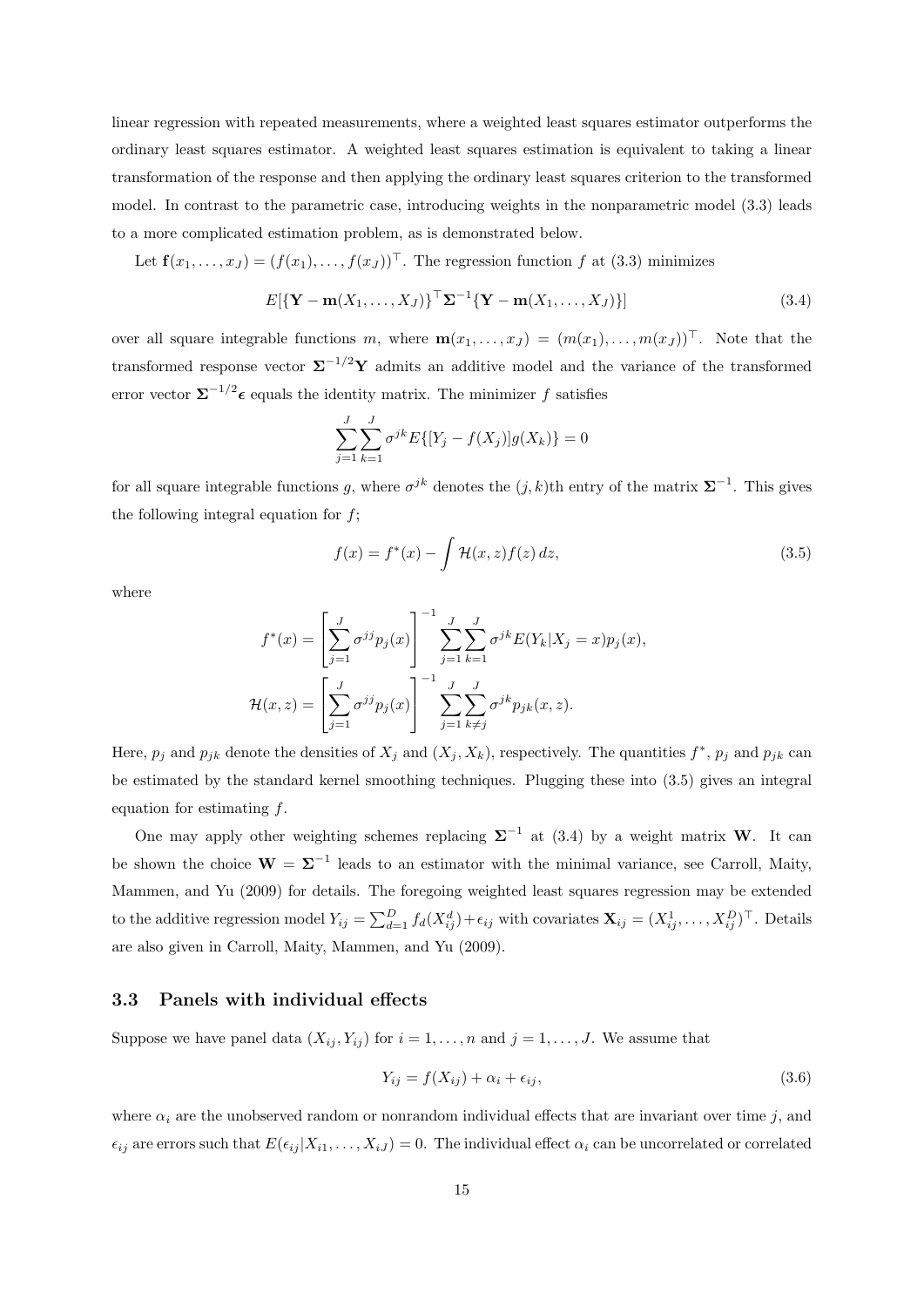with the regressors  $X_{i1}, \ldots, X_{iJ}$  and the error variables  $\epsilon_{ij}$ . If  $E(\alpha_i | X_{i1}, \ldots, X_{iJ}) = 0$ , then the model reduces to the model considered in Subsection 3.2. An interesting case is when the individual effect is correlated with the regressors so that  $E(\alpha_i | X_{i1},...,X_{iJ}) \neq 0$ . In this case, the ordinary nonparametric kernel regression fails to obtain a consistent estimator. Recall that the latter is also the case with parametric linear regression.

Here again, we may use a simple linear transformation to remove the unobserved individual effect from the regression model. Let  $Z_i = \sum_{j=1}^J a_j Y_{ij}$  for some constants  $a_j$  such that  $\sum_{j=1}^J a_j = 0$ . Examples include

(i)  $a_1 = \cdots = a_{k-2} = 0, a_{k-1} = -1, a_k = 1, a_{k+1} = \cdots = a_J = 0$  for some  $1 \le k \le J$ ;

(ii) 
$$
a_1 = \cdots = a_{k-1} = -J^{-1}
$$
,  $a_k = 1 - J^{-1}$ ,  $a_{k+1} = \cdots = a_J = -J^{-1}$  for some  $1 \le k \le J$ .

For the transformed response variables  $Z_i$ , we obtain

$$
Z_i = \sum_{j=1}^{J} a_j f(X_{ij}) + u_i,
$$
\n(3.7)

where  $u_i = \sum_{j=1}^J a_j \epsilon_{ij}$  has zero conditional mean given  $X_{i1}, \ldots, X_{iJ}$ . Let Z and  $X_j$  denote the generics of  $Z_i$  and  $X_{ij}$ , respectively. Since f minimizes the squared error risk  $E[Z - \sum_{j=1}^{J} a_j m(X_j)]^2$  over m, it satisfies

$$
E\left\{ \left[ Z - \sum_{j=1}^{J} a_j f(X_j) \right] \sum_{j=1}^{J} a_j g(X_j) \right\} = 0
$$
\n(3.8)

for all square integrable functions  $g$ . The equation  $(3.8)$  is equivalent to

$$
\int \left[ \sum_{j=1}^{J} a_j E(Z|X_j = x) p_j(x) - \sum_{j=1}^{J} \sum_{k \neq j}^{J} a_j a_k E[f(X_k)|X_j = x] p_j(x) - f(x) \sum_{j=1}^{J} a_j^2 p_j(x) \right] g(x) dx = 0,
$$

where  $p_j$  and  $p_{jk}$  denote the density of  $X_j$  and  $(X_j, X_k)$ , respectively. This gives the following integral equation

$$
f(x) = f^*(x) - \int \mathcal{H}(x, z) f(z) dz,
$$
\n(3.9)

where

$$
f^*(x) = \left[\sum_{j=1}^J a_j^2 p_j(x)\right]^{-1} \sum_{j=1}^J a_j E(Z|X_j = x) p_j(x),
$$
  

$$
\mathcal{H}(x, z) = \left[\sum_{j=1}^J a_j^2 p_j(x)\right]^{-1} \sum_{j=1}^J \sum_{k \neq j}^J a_j a_k p_{jk}(x, z).
$$

As in the additive regression model we need a norming condition for identification of  $f$  in the transformed model (3.7). The reason is that in the transformed model we have  $\sum_{j=1}^{J} a_j f(X_{ij}) =$  $\sum_{j=1}^{J} a_j [c+f(X_{ij})]$  for any constant c since  $\sum_{j=1}^{J} a_j = 0$ . We may also see this from the integral equation (3.9) since  $\int \mathcal{H}(x, z) dz = -1$ . For a norming condition, we may define  $\alpha_i$  such that  $E(Y_{ij}) = Ef(X_{ij})$ .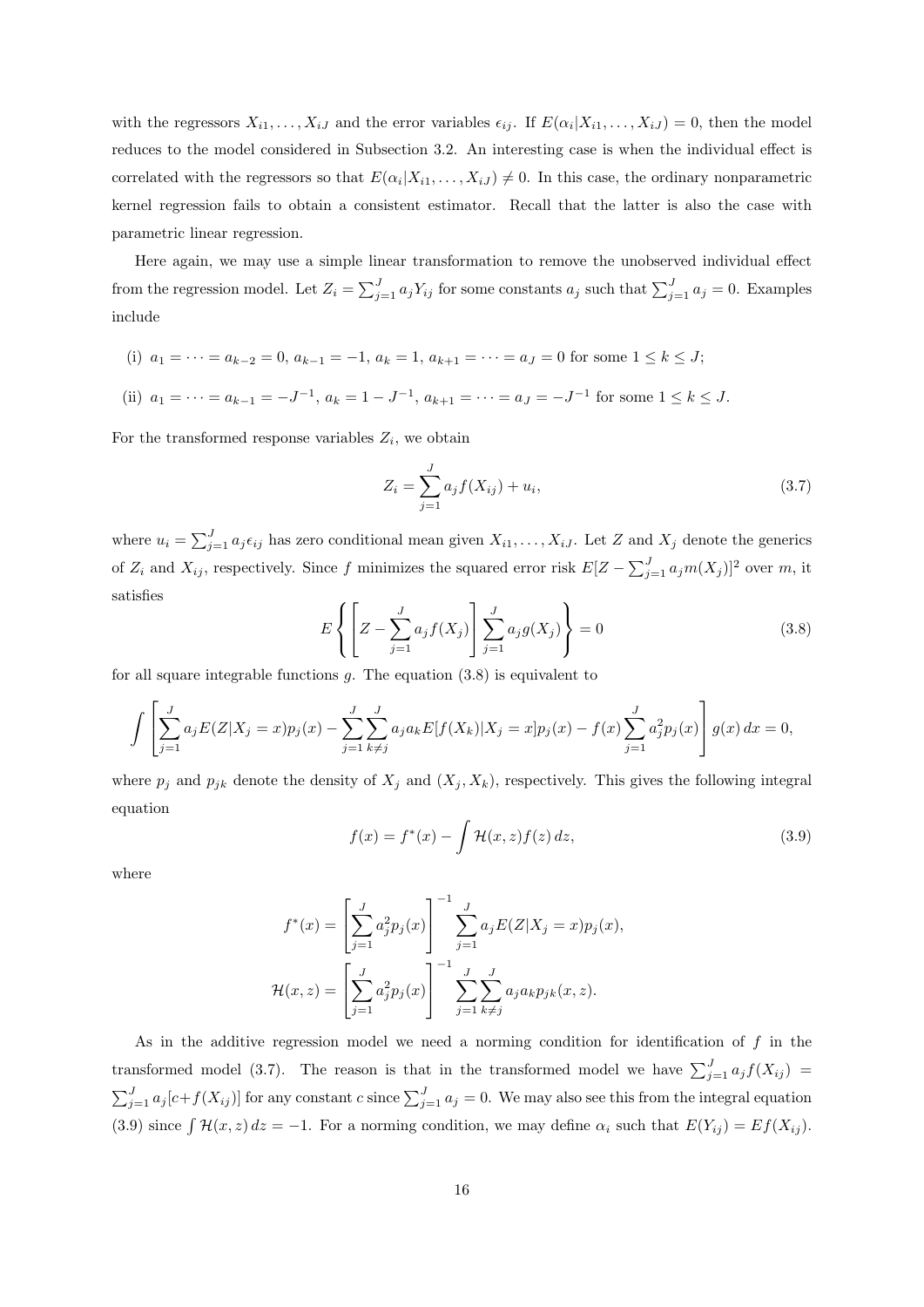This motivates the normalizing constraint

$$
J^{-1} \sum_{j=1}^{J} \int \hat{f}(x)\hat{p}_j(x) dx = n^{-1}J^{-1} \sum_{i=1}^{n} \sum_{j=1}^{J} Y_{ij}
$$

for an estimator  $\widehat{f}$  of f. For a kernel estimator based on differencing see also Henderson, Carroll and Li (2008).

The differencing technique we have discussed above may also be applied to a more general setting that allows for discrete response variables. For example, consider a binary response model where each of the  $n$ subjects has matched observations  $(X_{ij}, Y_{ij})$  such that the responses  $Y_{ij}$ , conditionally on the regressors  $X_{i1}, \ldots, X_{iJ}$  and the individual effect  $\alpha_i$ , are independent across j and have Bernoulli distributions with success probabilities  $p(X_{ij}, \alpha_i)$ , respectively. Assume that

$$
\log\left[\frac{p(X_{ij}, \alpha_i)}{1 - p(X_{ij}, \alpha_i)}\right] = f(X_{ij}) + \alpha_i
$$

and consider the case where  $J = 2$  for simplicity. Let  $Z_i = I(Y_{i1} = 1)$  and  $N_i = Y_{i1} + Y_{i2}$ , where I denotes the indicator function. Then, it can be shown that

$$
\log\left[\frac{E(Z_i|X_{i1}, X_{i2}, N_i=1)}{1 - E(Z_i|X_{i1}, X_{i2}, N_i=1)}\right] = f(X_{i1}) - f(X_{i2}).
$$
\n(3.10)

This follows from the equation

$$
E(Z_i|X_{i1}, X_{i2}, N_i = 1) = \frac{E\left[p(X_{i1}, \alpha_i)(1 - p(X_{i2}, \alpha_i))|X_{i1}, X_{i2}\right]}{E\left[p(X_{i1}, \alpha_i)(1 - p(X_{i2}, \alpha_i)) + p(X_{i2}, \alpha_i)(1 - p(X_{i1}, \alpha_i))|X_{i1}, X_{i2}\right]}
$$

and the fact that

$$
\frac{p(X_{i1}, \alpha_i)[1 - p(X_{i2}, \alpha_i)]}{p(X_{i1}, \alpha_i)[1 - p(X_{i2}, \alpha_i)] + p(X_{i2}, \alpha_i)[1 - p(X_{i1}, \alpha_i)]} = \frac{\exp[f(X_{i1}) - f(X_{i2})]}{1 + \exp[f(X_{i1}) - f(X_{i2})]}
$$

does not involve  $\alpha_i$ . This generalizes an observation that has been made for parametric conditional maximum likelihood estimation in panel logit models, see Rasch (1960),Rasch (1961), Andersen (1970), and Chamberlain (1994). For extensions of the conditional logit approach see Magnac (2004).

Let  $Z, X_j, Y_j$  denote the generics for  $Z_i, X_{ij}, Y_{ij}$ , respectively. The function f in the transformed model (3.10) maximizes the expected log-likelihood, so that it satisfies

$$
E I(N = 1) [Z - \eta(X_1, X_2; f)] [g(X_1) - g(X_2)] = 0
$$

for all square integrable function  $g$ , where

$$
\eta(x, y; m) = \frac{\exp[m(x) - m(y)]}{1 + \exp[m(x) - m(y)]}.
$$

It can be shown that f satisfies  $F(f) = 0$ , where F is a nonlinear operator defined by

$$
F(m)(x) = E[I(N = 1)(Z - \eta(X_1, X_2; m))]X_1 = x] p_1(x) - E[I(N = 1)(Z - \eta(X_1, X_2; m))]X_2 = x] p_2(x)
$$

and  $p_j$  denotes the density of  $X_j$ ,  $j = 1, 2$ . Here, we also need a norming condition for identifiability of f. The integral equation  $F(m) = 0$  is nonlinear, but it can be linearized in the same way as the nonlinear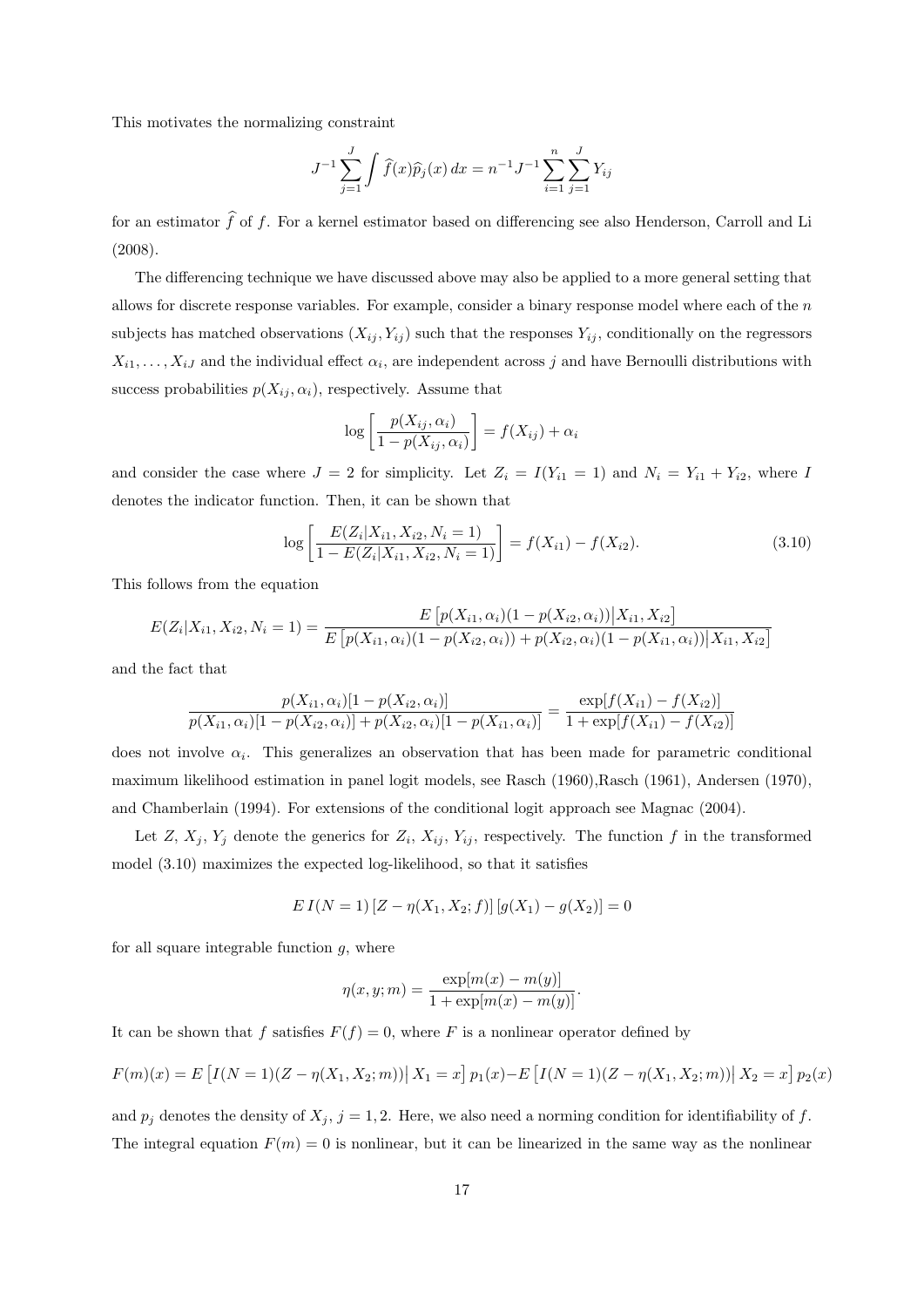equation in Section 2. The linear approximation basically puts the problem back to the framework for the model (3.6). To detail this, define  $\eta_1(x, y; m) = [1 + \exp(m(x) - m(y))]^{-2}$ , let  $f^{[0]}$  be an a function  $f^{[0]}$  close to f. Note that  $F(m) \simeq F(f^{[0]}) + F_1(f^{[0]})(m - f^{[0]})$  where  $F_1(f^{[0]})$  is a linear operator and  $F_1(f^{[0]})(g)$  denotes the Fréchet differential of F at  $f^{[0]}$  with increment g. Put  $\delta = f - f^{[0]}$  and

$$
\mathcal{H}_0(x, y) = E[I(N = 1)|X_1 = x, X_2 = y] \eta_1(x, y; f^{[0]}) p_{12}(x, y)
$$

$$
+ E[I(N = 1)|X_1 = y, X_2 = x] \eta_1(y, x; f^{[0]}) p_{12}(y, x),
$$

where  $p_{12}$  denotes the density of  $(X_1, X_2)$ . Then, the approximating linear integral equation  $F(f^{[0]})$  +  $F_1(f^{[0]})(\delta) = 0$  is equivalent to

$$
\delta(x) = \delta^*(x) - \int \mathcal{H}(x, y)\delta(y) \, dy,\tag{3.11}
$$

where

$$
\delta^*(x) = \left[ \int \mathcal{H}_0(x, y) dy \right]^{-1} F(f^{[0]})(x),
$$
  

$$
\mathcal{H}(x, y) = - \left[ \int \mathcal{H}_0(x, z) dz \right]^{-1} \mathcal{H}_0(x, y).
$$

We may estimate F and  $\mathcal{H}_0$  by kernel methods. Plugging the estimators  $\hat{F}$  and  $\hat{\mathcal{H}}_0$  into (3.11) gives an integral equation for the update  $\hat{f}^{[1]}$  of the starting estimator  $\hat{f}^{[0]}$ . The statistical properties of the resulting backfitting algorithm and the limit of the algorithm  $\hat{f}$  which satisfies  $\hat{F}(\hat{f}) = 0$  have been studied by Hoderlein, Mammen, and Yu (2011).

#### 3.4 Additive models for panels of time series and factor models

Similar to (3.6), one can consider models with an unobserved time effect  $\eta_t$  instead of an individual effect. We now denote time by t. Suppose that we have panel data  $(X_{it}^1, \ldots, X_{it}^d, Y_{it})$  for individuals  $1 \le i \le n$ and time points  $1 \leq T$ . We assume that

$$
Y_{it} = \sum_{j=1}^{d} m_j (X_{it}^j) + \eta_t + \varepsilon_{it}.
$$
\n(3.12)

This model naturally generalizes linear panel data models. It has been studied in Mammen, Støve, and Tjøstheim (2009) for two asymptotic frameworks:  $n \to \infty$ , T fixed and  $n, T \to \infty$ . Their asymptotic analysis includes the case where  $\{X_{it}^j\}, j = 1, \ldots, p$ , are time lagged values of  $Y_{it}$ . No assumptions are made on the unobserved temporary effects  $\eta_t$ . They may be deterministic or random, and they may be correlated with covariates or error terms. The basic idea of Mammen, Støve, and Tjøstheim (2009) is to use difference schemes that cancel out the time effects  $\eta_t$ , similar to the approaches in the last subsection that cancel out individual effects. Here, the values  $\eta_t$  are nuissance parameters.

In Linton and Nielsen (2009) also the model (3.12) is considered, but the statistical aim there is inference on the structure of  $\eta_t$ . It is assumed that  $\eta_t$  is a random process following a parametric specification. A two-step procedure is proposed where the process  $\eta_t$  is fitted in the first-step. In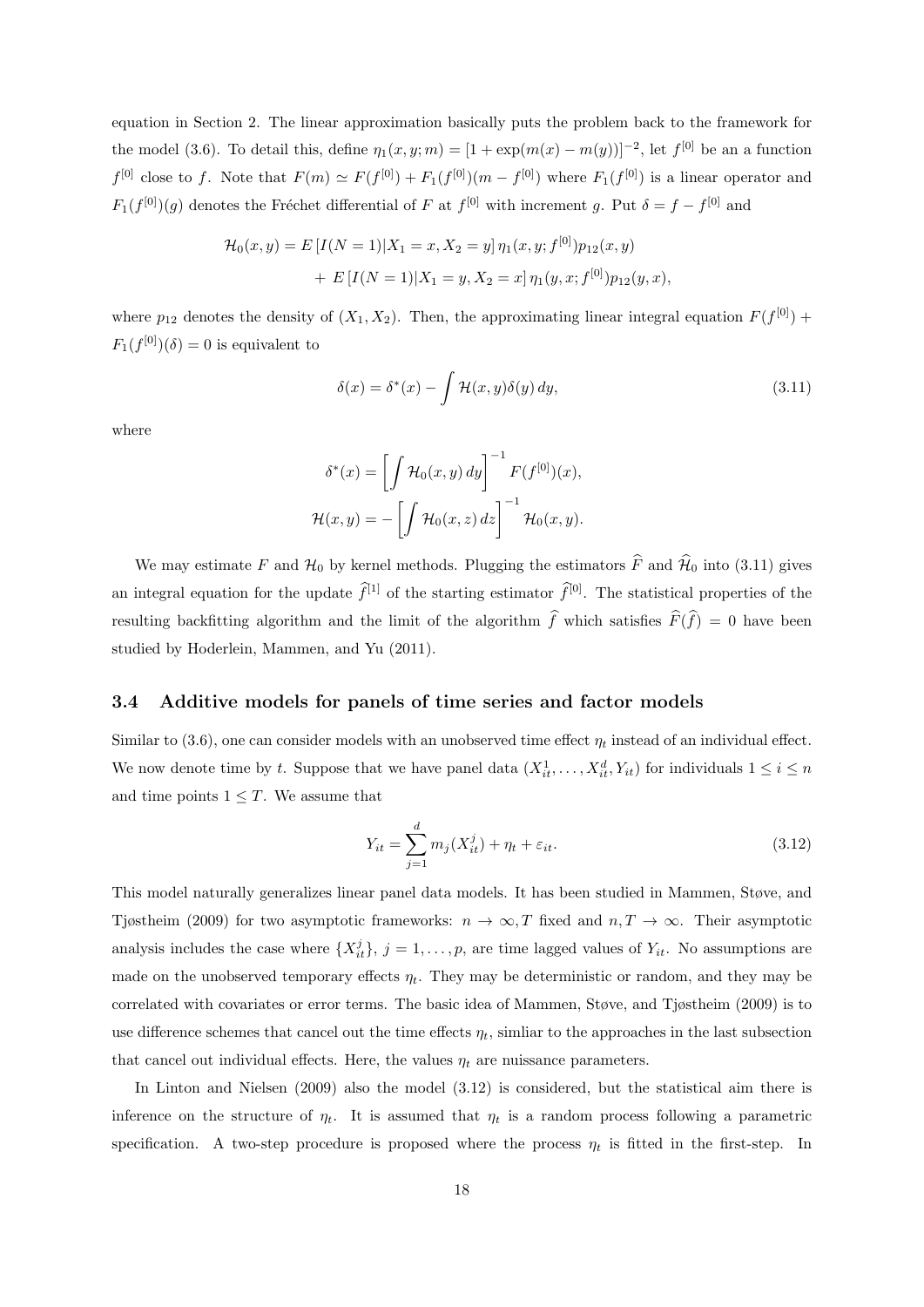their mathematics they compare parametric inference based on the fitted values of  $\eta_t$  with an infeasible statistical inference that is based on the unobserved  $\eta_t$ . The main result is that these two approaches are asymptotically equivalent. This can be interpreted as an oracle property and it can be used to construct efficient estimators of the parameters.

Another modification of model (3.12) is the factor model

$$
Y_{tl} = m_0(X_{tl}^0) + \sum_{j=1}^d Z_t^j m_j(X_{tl}^j) + \varepsilon_{tl}
$$
\n(3.13)

for  $l = 1, \ldots, L$ . Here, the dynamics of the L-dimensional process  $Y_t$  is approximated by the unobserved d-dimensional time series  $Z_t$ . The basic idea is that elements  $Y_{tl}$  of  $Y_t$  with similar characteristics  $(X_{tl}^j : 1 \leq j \leq d)$  show similar dynamics and that the dynamics of  $Y_t$  can be accurately modeled by choices of  $d$  that are much smaller than  $L$ . This model has been applied in Connor, Hagmann, and Linton (2012) to the analysis of stock returns  $Y_{tl}$  with characteristics  $(X_{tl}^j : 1 \le j \le d)$ . Again, a two-step procedure is proposed where in the first-step the unobserved process  $Z_t$  is fitted. Also, an oracle property applies: inference based on estimates  $\hat{Z}_t$  of  $Z_t$  is asymptotically equivalent to infeasible inference based on the unobserved  $Z_t$ .

In Fengler, Härdle, and Mammen (2007) and Park, Mammen, Härdle, and Borak (2009) the following model has been considered

$$
Y_{tl} = m_0(X_{tl}) + \sum_{j=1}^d Z_t^j m_j(X_{tl}) + \varepsilon_{tl}.
$$

This model differs from  $(3.13)$  because now the nonparametric components  $m_j$  are functions of a single characteristic  $X_{tl}$ . As a result, the multivariate time series  $Z_t$  is only identified up to linear transformations. Again, an oracle property for parametric inference based on fitted values has been shown in Park, Mammen, Härdle, and Borak (2009). The model has been used in functional principal component analysis. One application in Fengler, Härdle, and Mammen (2007) and Park, Mammen, Härdle, and Borak (2009) is for implied volatility surfaces that develop over time. The surfaces are approximated by a finite-dimensional process and the random movement of the surfaces is then analyzed by a VAR representation of the finite-dimensional process.

#### 3.5 Semiparametric GARCH models

Another example that leads to an additive model is a semiparametric GARCH model. In this model we observe a process  $Y_t$  such that  $E(Y_t|\mathcal{F}_{t-1}) = 0$ , where  $\mathcal{F}_{t-1}$  denotes the sigma field generated by the entire past history of the Y process, and  $\sigma_t^2 \equiv E(Y_t^2 | \mathcal{F}_{t-1})$  assumes a semiparametric model

$$
\sigma_t^2 = \theta \sigma_{t-1}^2 + f(Y_{t-1}). \tag{3.14}
$$

This model is a natural generalization of the GARCH(1,1) model of Bollerslev (1986) where a parametric assumption is made on f such that  $f(x) = \alpha + \beta x$ . The generalization was introduced by Engle and Ng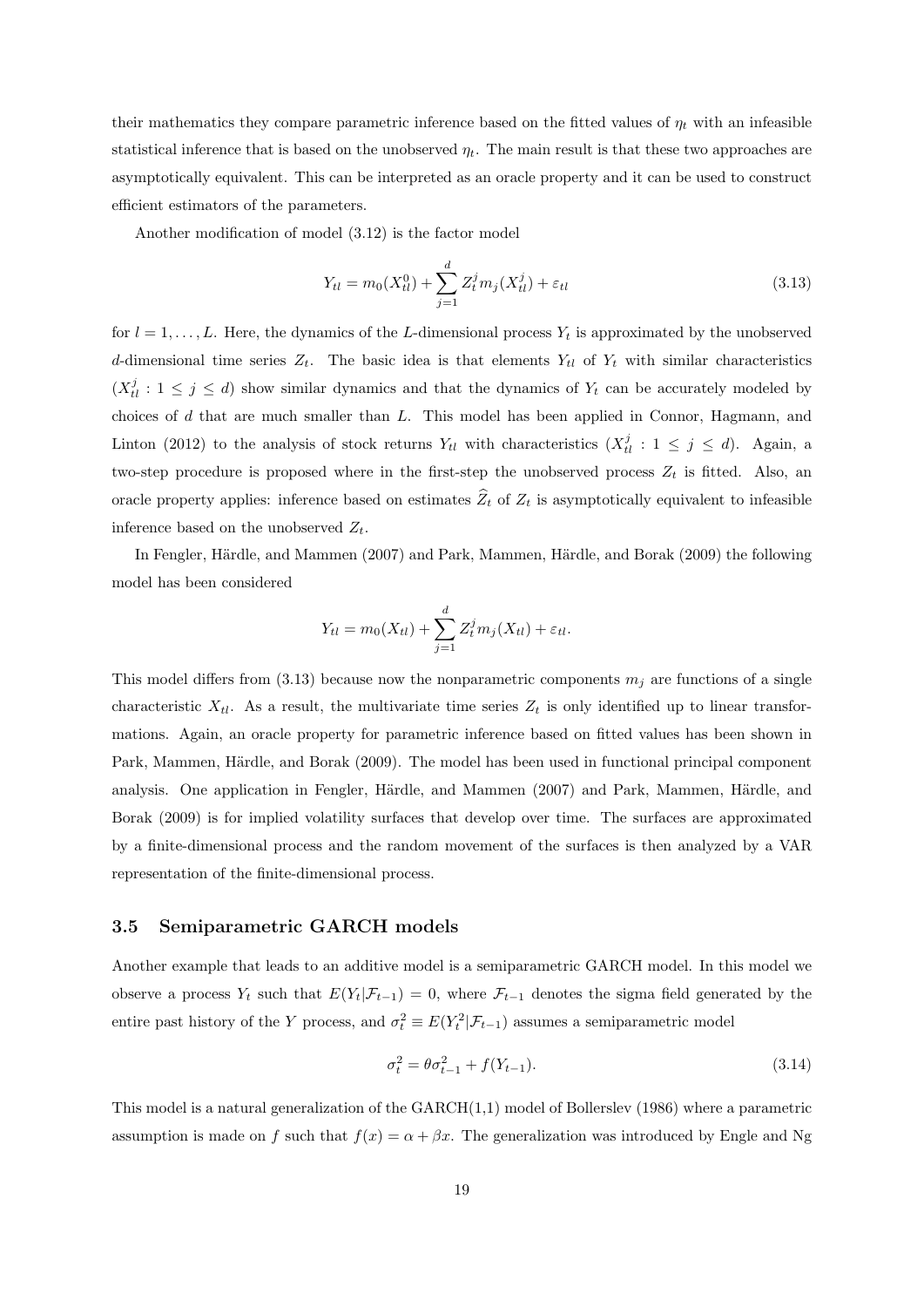(1993) to allow for more flexibility in the 'news impact curve', i.e., the function  $f$ , which measures the effect of news onto volatilities in financial markets.

The parameters  $\theta$  and the function f in the semiparametric model (3.14) are unknown.  $E(Y_t^2|\mathcal{F}_{t-1}) = \sum_{j=1}^{\infty} \theta^{j-1} f(Y_{t-j}),$  the parameter  $\theta$  and the function  $f(\cdot,\theta)$  together minimize  $E[Y_0^2 \sum_{j=1}^{\infty} \theta^{j-1} f(X_{-j})^2$ . For each  $\theta$ , let  $f_{\theta}$  denote the minimizer of the criterion. Then, it satisfies

$$
\sum_{j=1}^{\infty} \sum_{k=1}^{\infty} \theta^{j+k-2} f_{\theta}(Y_{-k}) g(Y_{-j}) = \sum_{j=1}^{\infty} E[Y_0^2 \theta^{j-1} g(Y_{-j})]
$$

for all square integrable functions g. This gives the following integral equation.

$$
f_{\theta}(x) = f_{\theta}^{*}(x) - \int \mathcal{H}_{\theta}(x, y) f_{\theta}(y) dy,
$$
\n(3.15)

where

$$
f_{\theta}^{*}(x) = (1 - \theta^{2}) \sum_{j=1}^{\infty} \theta^{j-1} E(Y_{0}^{2}|Y_{-j} = x),
$$
  

$$
\mathcal{H}_{\theta}(x, y) = \sum_{j=1}^{\infty} \theta^{j} \left[ \frac{p_{0,-j}(x, y) + p_{0,j}(x, y)}{p_{0}(x)} \right],
$$

 $p_0$  and  $p_{0,j}$  are the densities of  $Y_0$  and  $(Y_0, Y_j)$ , respectively. For an asymptotic and empirical analysis of the estimators based on the integral equation (3.15), we refer to Linton and Mammen (2005). For a recent extension of the model, see also Chen and Ghysels (2011).

#### 3.6 Varying coefficient models

Suppose we are given a group of covariates  $X^1, \ldots, X^d$  and a response Y. The most general form of varying coefficient model was introduced and studied by Lee, Mammen, and Park (2012a). It is given by

$$
E(Y|X^1, \dots, X^d) = g^{-1} \left( \sum_{k \in I_1} X^k f_{k1}(X^1) + \dots + \sum_{k \in I_p} X^k f_{kp}(X^p) \right), \tag{3.16}
$$

where g is a link function and  $p \leq d$ . The index sets  $I_j$  may intersect with each other, but each  $I_j$  does not include j. It is also allowed that the two groups of covariates,  $\{X^j : 1 \le j \le p\}$  and  $\{X^k : k \in \bigcup_{j=1}^p I_j\}$ may have common variables. The coefficient functions are identifiable if we put the following constraints: for nonnegative weight functions  $w_j$ , (i)  $\int f_{kj}(x^j)w_j(x^j) dx^j = 0$  for all  $k \in \bigcup_{j=1}^p I_j$  and  $1 \le j \le p$ ; (ii)  $\int x^j f_{kj}(x^j) w_j(x^j) dx^j = 0$  for all  $j, k \in \{1, ..., p\} \cap \left(\bigcup_{j=1}^p I_j\right)$ . In this model, the effect of the covariate  $X^k$  for  $k \in \bigcup_{j=1}^p I_j$  is set in a nonparametric way as  $\sum_{j:I_j\supset k} f_{kj}(X^j)$ . The model is flexible enough to include various types of varying coefficient models as special cases. For example, it is specialized to the generalized additive model discussed in Section 2.7 if one takes  $I_1 = \cdots = I_p = \{p+1\}$  and set  $X^{p+1} \equiv 1$ . The model also reduces to the varying coefficient model studied by Lee, Mammen, and Park (2012b) and Yang, Park, Xue, and Härdle (2006) if the two groups,  $\{X^j : 1 \le j \le p\}$  and  $\{X^k : k \in \bigcup_{j=1}^p I_j\}$ , are disjoint and the sets  $I_j$  contain only one element  $(1 \leq j \leq p)$ . In this case one can rewrite model (3.16)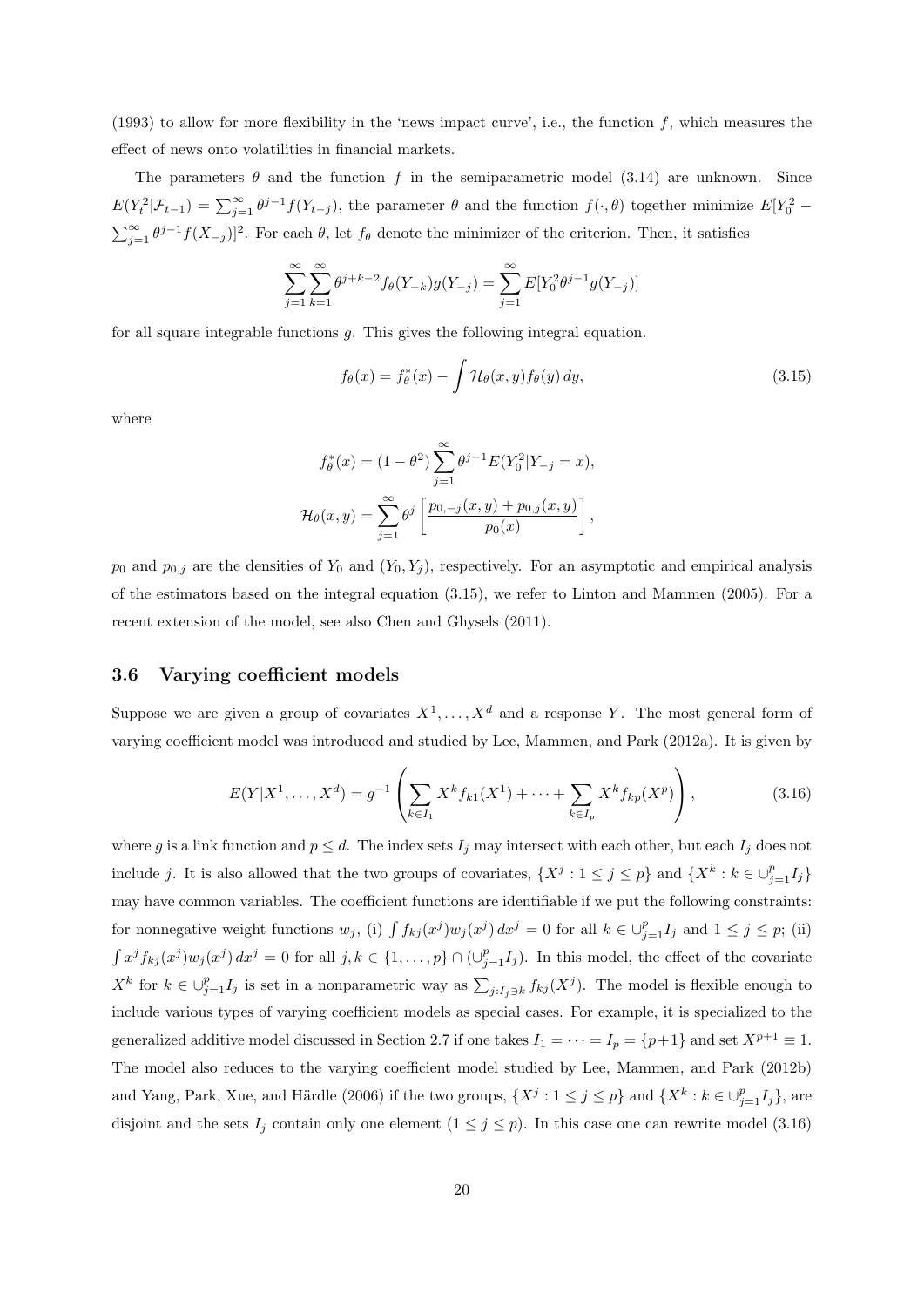as

$$
Y_i = g^{-1}\left(\sum_{j=1}^p Z_i^j f_j(X_i^j)\right) + \varepsilon_i.
$$

With an identity link g and with the additional constraint  $f_j \equiv f$ , this model has been used in Linton, Mammen, Nielsen, and Tanggaard (2001) for nonparametric estimation of yield curves by smoothed least-squares. There,  $Y_i$  was the trading price of a coupon bond,  $Z_i^j$  denotes the payment returned to the owner of bond i at date  $X_i^j$  and f is the discount function. In case  $p = 1$  and  $I_1 = \{2, ..., d\}$ , the approach with disjoint sets of covariates results in the model studied, for example, by Fan and Zhang (1999).

For simplicity, suppose that the link  $g$  is the identity function. In this case, the coefficient functions  $f_{kj}$  minimize  $E\left[Y-\sum_{k\in I_1}X^kf_{k1}(X^1)-\cdots-\sum_{k\in I_p}X^kf_{kp}(X^p)\right]^2$ . This gives the following system of integral equations for  $f_{kj}$ : for  $1 \leq j \leq p$ ,

$$
\mathbf{f}_j(x^j) = E(\mathbf{X}_j \mathbf{X}_j^\top | X^j = x^j)^{-1} E(\mathbf{X}_j Y | X^j = x^j) - E(\mathbf{X}_j \mathbf{X}_j^\top | X^j = x^j)^{-1}
$$

$$
\times \sum_{l=1, \neq j}^p \int E\left[\mathbf{X}_j \mathbf{X}_l^\top | X^j = x^j, X^l = x^l\right] \mathbf{f}_l(x^l) \frac{p_{jl}(x^j, x^l)}{p_j(x^j)} dx^l,
$$

where  $\mathbf{X}_j = (X^k : k \in I_j)$  and  $\mathbf{f}_j = (f_{kj} : k \in I_j)$ . Note that  $\mathbf{X}_j$  does not contain  $X^j$  as its entry. To get an empirical version of the above integral equations, one may replace the conditional expectations, the joint density  $p_{jl}$  of  $(X^j, X^l)$  and the marginal density  $p_j$  of  $X^j$ , by kernel estimators. Lee, Mammen, and Park (2012a) presented complete theory for the estimation of the general model (3.16). Their theory includes sieve and penalized quasi-likelihood estimation as well as the smooth backfitting method described above.

#### 3.7 Missing observations

Additive models can also be consistently estimated if the tuples  $(Y_i, X_i^1, ..., X_i^d)$  are only partially observed. We will discuss this for the following simple scheme of missing observations.

Denote

- by  $\mathcal{N}_{jk}$  the set of indices i where  $X_i^j$  and  $X_i^k$  are observed,
- by  $\mathcal{N}_j$  the set of indices i where  $X_i^j$  is observed,
- by  $\mathcal{N}_{0j}$  the set of indices i where  $X_i^j$  and  $Y_i$  are observed, and
- by  $\mathcal{N}_0$  the set of indices i where  $Y_i$  is observed.

These sets may be random or nonrandom. We denote the number of elements of these sets by  $N_{jk}$ ,  $N_j$ ,  $N_{0j}$  or  $N_0$ , respectively. We assume that the observations  $\{(X_i^j, X_i^k) : i \in \mathcal{N}_{jk}\},\{X_i^j : i \in \mathcal{N}_j\},\$  $\{(X_i^j, Y_i) : i \in \mathcal{N}_{0j}\}\$ and  $\{Y_i : i \in \mathcal{N}_0\}$  are i.i.d. This assumption holds under simple random missingness schemes and also in the case of pooling samples where different subsets of covariates were observed.

Then, under the assumption that  $N_{jk} \to \infty$ ,  $N_j \to \infty$ ,  $N_{0j} \to \infty$  and  $N_0 \to \infty$ , the estimators of  $p_{X^j, X^k}$ ,  $p_{X^j}$ ,  $f_j^*$  and  $\mu$  that are based on the subsamples  $\mathcal{N}_{jk}$ ,  $\mathcal{N}_j$ ,  $\mathcal{N}_{0j}$  or  $\mathcal{N}_0$ , respectively, are consistent.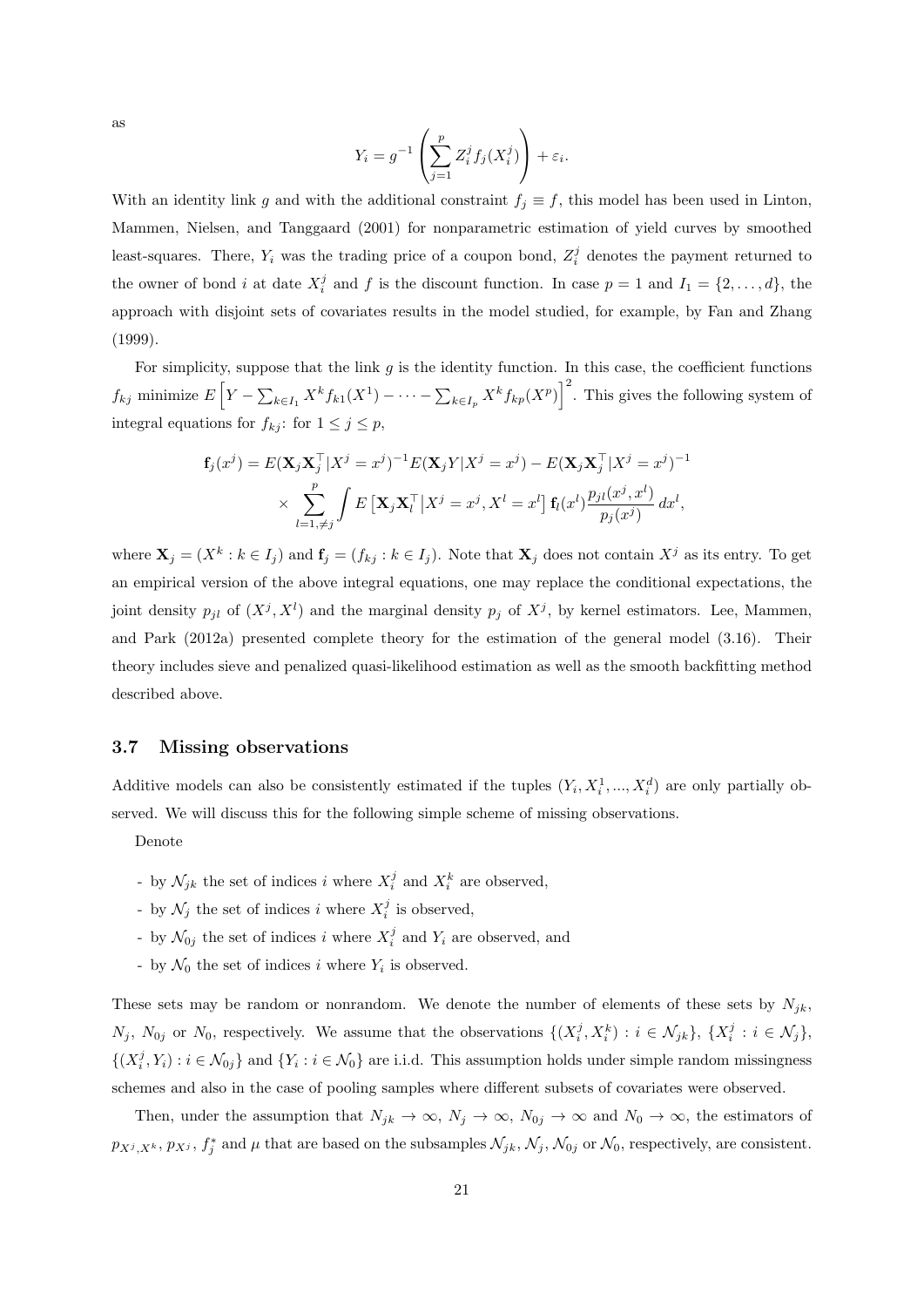More precisely, for  $1 \leq j \neq k \leq d$ , put

$$
\widetilde{p}_{X^j, X^k}(x^j, x^k) = \frac{1}{N_{jk}h_jh_k} \sum_{i \in \mathcal{N}_{jk}} K\left(\frac{X_i^j - x^j}{h_j}\right) K\left(\frac{X_i^k - x^k}{h_k}\right),
$$
\n
$$
\widetilde{p}_{X^j}(x^j) = \frac{1}{N_jh_j} \sum_{i \in \mathcal{N}_j} K\left(\frac{X_i^j - x^j}{h_j}\right),
$$
\n
$$
\widetilde{f}_j^*(x^j) = \widetilde{p}_{X^j}(x^j)^{-1} \frac{1}{N_{0j}h_j} \sum_{i \in \mathcal{N}_{0j}} K\left(\frac{X_i^j - x^j}{h_j}\right) Y_i,
$$
\n
$$
\widetilde{\mu} = \frac{1}{N_0} \sum_{i \in \mathcal{N}_0}^n Y_i.
$$

Under appropriate conditions on the bandwidths  $h_j$  these estimators converge to  $p_{X^j, X^k}(x^j, x^k)$ ,  $p_{X^j}(x^j)$ ,  $f_j^*(x^j)$  and  $\mu$ , respectively, in probability. Similarly as in Eq. (2.2), we consider the solutions  $\tilde{f}_1, \ldots, \tilde{f}_d$ of the equations

$$
\widetilde{f}_j(x^j) = \widetilde{f}_j^*(x^j) - \widetilde{\mu} - \sum_{k \neq j} \int \frac{\widetilde{p}_{X^j, X^k}(x^j, x^k)}{\widetilde{p}_{X^j}(x^j)} \widetilde{f}_k(x^k) dx^k.
$$

Using the stochastic convergence of  $\tilde{p}_{X^j, X^k}(x^j, x^k)$ ,  $\tilde{p}_{X^j}(x^j)$ ,  $\tilde{f}_j^*(x^j)$  and  $\tilde{\mu}$ , one can show that  $\tilde{f}_j(x^j)$ converges in probability to  $f_j(x^j)$  for  $1 \leq j \leq d$ . These consistency proofs can be generalized to more complex missingness schemes. Furthermore, under appropriate conditions one can study normal distribution limits of these estimators. We remark that these identification, consistency and asymptotic normality results are not available for the full-dimensional model specification:  $Y = f(X^1, \ldots, X^d) + \varepsilon$ .

#### 3.8 Additive diffusion models

Some multivariate diffusion models are based on additive parametric specifications of the mean. Nonparametric generalizations of such models were considered in Haag (2006). There also nonparametric specifications of the volatility term were considered.

### 3.9 Simultaneous nonparametric equation models

Additive models also naturally occur in economic models, where some covariates are correlated with the disturbance. Despite these so-called endogenous regressors, such models can be identified via a control function approach. In particular, Newey, Powell, and Vella (1999) proposed the following model with additive error terms

$$
Y = f(X^1, Z^1) + e
$$

where  $X^1$  and  $Z^1$  are observed covariates and Y is a one-dimensional response. While  $Z^1$  is independent of the error variable e, no assumptions are made on the dependence between  $X<sup>1</sup>$  and e at this stage. For identification, however, assume that the following control equation holds for the endogenous variable  $X<sup>1</sup>$ 

$$
X^1 = h(Z^1, Z^2) + V,
$$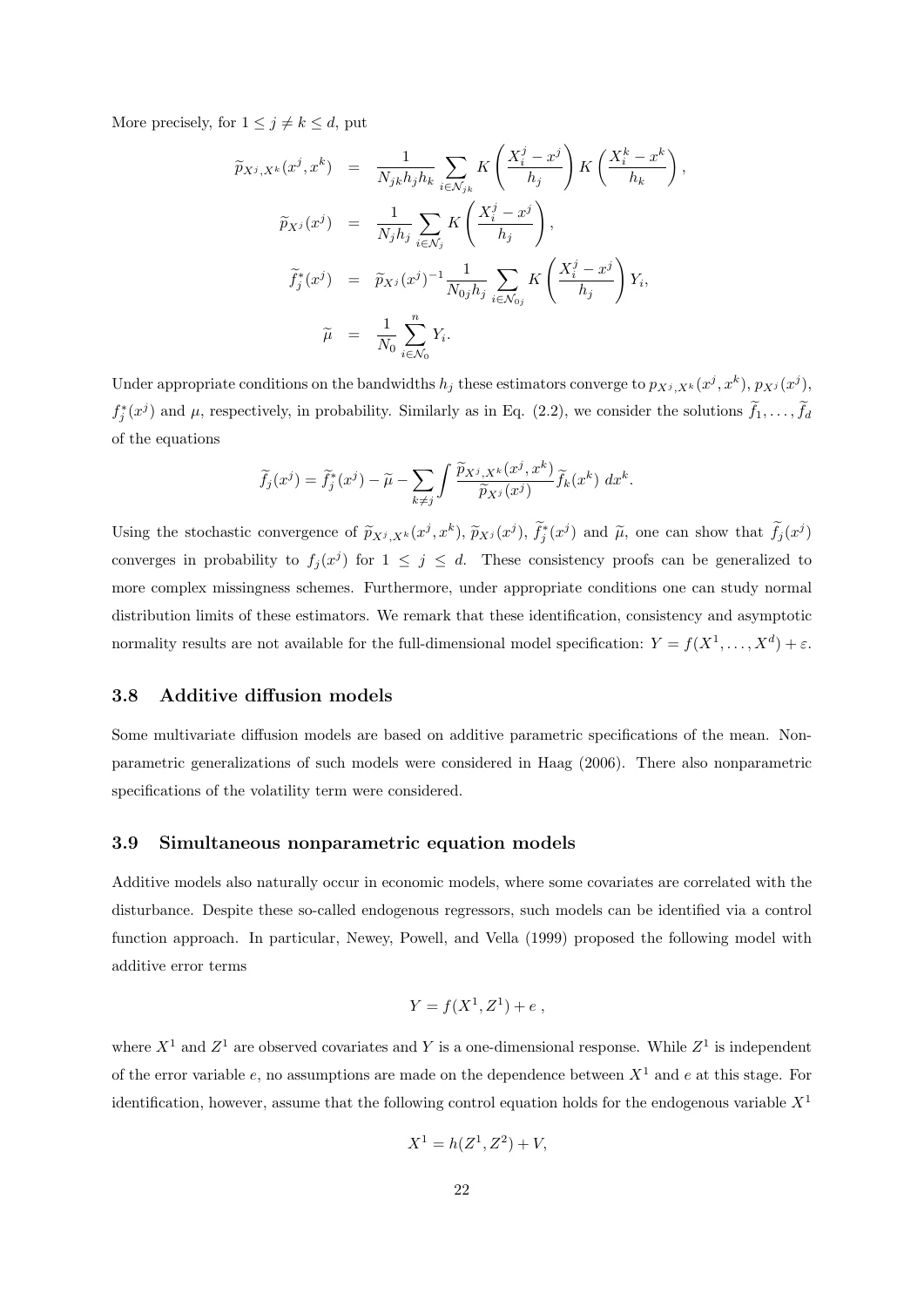where  $Z^2$  is an observed covariate not contained in the original equation and  $(Z^1, Z^2)$  is independent of the joint vector of errors  $(e, V)$ .

Under the stated independence conditions, it follows that

$$
E(Y|X^1, Z^1, Z^2) = f(X^1, Z^1) + \lambda(V) = E[Y|X^1, Z^1, V]
$$
\n(3.17)

with  $\lambda(V) = E(e|V)$ . Thus, we get an additive model where the regressor in the second additive component is not observed but can be estimated as residual of the control equation. This additive model can be also obtained under slightly weaker conditions than the above independence conditions, namely under the assumption that  $E(e|Z^1, Z^2, V) = E(e|V)$  and  $E(V|Z^1, Z^2) = 0$ . The corresponding system of integral equations to be solved for (3.17) is

$$
f(x^1, z^2) = f^*(x^1, z^2) - \int \frac{p_{X_1, Z_2, V}(x^1, z^2, v)}{p_{X_1, Z_2}(x^1, z^2)} \lambda(v) dv
$$
  

$$
\lambda(v) = \lambda^*(v) - \int \frac{p_{X_1, Z_2, V}(x^1, z^2, v)}{p_V(v)} f(x^1, z^2) d(x^1, z^2)
$$

where  $f^*(z^1, z^2) = E[Y|(X^1, Z^1) = (x^1, z^2)]$  and  $\lambda^*(v) = E(Y|V = v)$ . Note that some ingredients of the smooth backfitting iteration algorithm thus require nonparametric pre-estimates of marginal objects with the nonparametrically generated regressor  $\hat{V} = X^1 - \hat{h}(Z^1, Z^2)$ . The paper Mammen, Rothe, and Schienle (2012) studies how asymptotic theory in nonparametric models has to be adjusted to take care of nonparametrically generated regressors.

### 4 Nonstationary observations

Additive models are a powerful tool in case of stochastically nonstationary covariates. For this data generality, consistent estimation of a fully nonparametric model requires that the whole compound vector fulfills a specific recurrence condition, i.e., it has to be guaranteed that the full dimensional process X returns infinitely often to local neighborhoods (See e.g. Karlsen and Tjøstheim (2001), Wang and Phillips (2009), and Karlsen, Myklebust, and Tjøstheim (2007)). For an additive model, however, recurrence conditions are only needed for two-dimensional subvectors of X. An illustrative example is a multivariate random walk. A fully nonparametric model cannot be consistently estimated for dimensions greater two, since beyond dimension two random walks become transient and do not fulfill the above recurrence property. For an additive model, however, there is no dimension restriction, as any pair of bivariate random walks is recurrent. Here we briefly outline the main ideas. The detailed theory of additive models for nonstationary covariates is developed in Schienle (2008).

The setting is as follows: Suppose we want to estimate a standard additive model (1.1) where covariates and response are potentially nonstationary Markov chains but satisfy a pairwise recurrence condition, and the residual is stationary mixing. Instead of a stationary data generating process density function, a nonstationary pairwise recurrent Markov chain can be characterized by the densities of pairwise bivariate invariant measures  $\pi_{jk}$  with  $j, k \in \{1, ..., d\}$ . For the specific kind of recurrence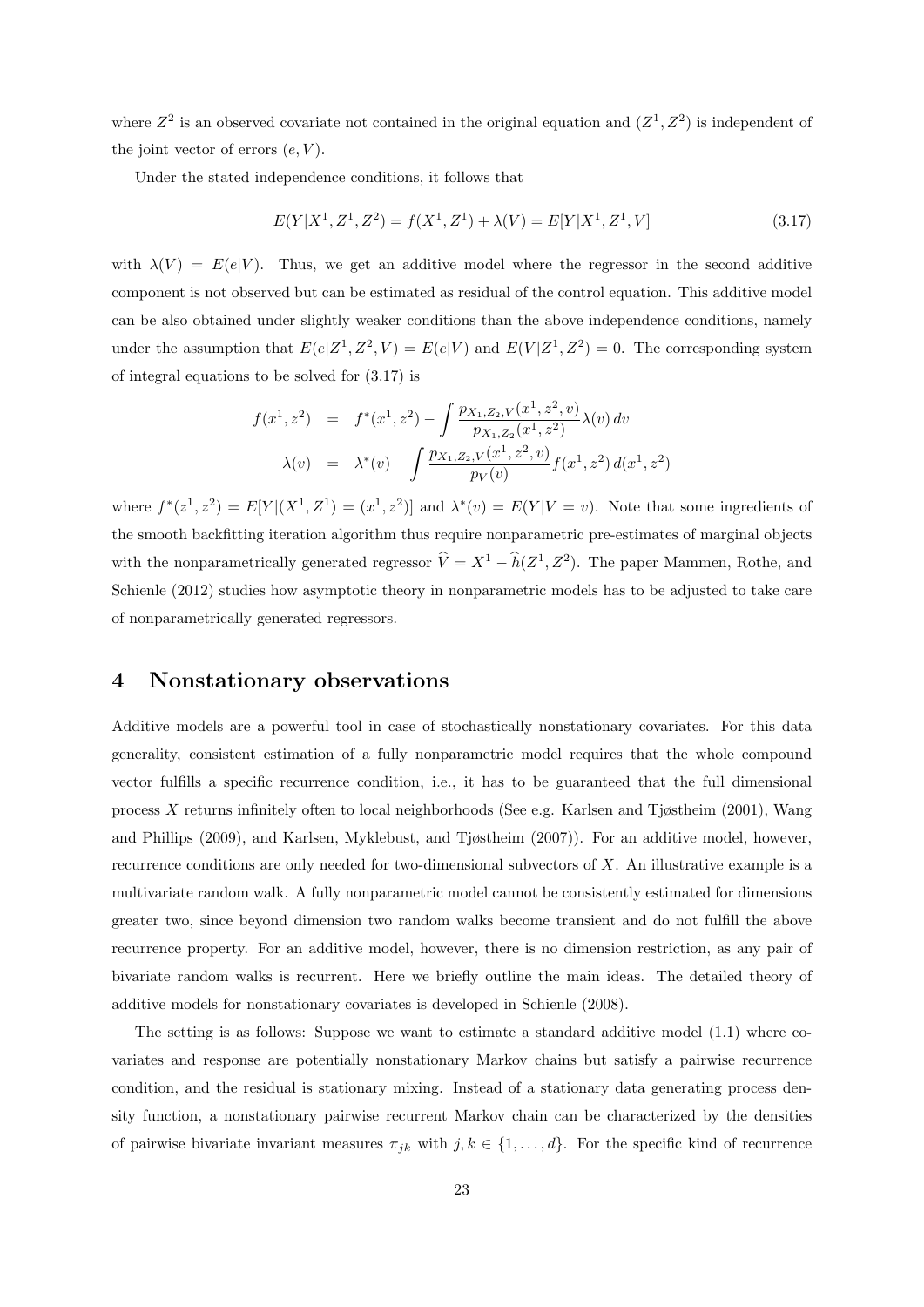imposed, it is guaranteed that such a bivariate invariant measure exists for each pair and is unique up to a multiplicative constant; but it is generally only finite on so-called small sets and only  $\sigma$ -finite on the full support. Note that e.g., for random walks any compact set is small.

Furthermore, under the type of pairwise recurrence imposed, bivariate component Markov chains  $(X^{j}, X^{k}) = (X^{jk})$  can be decomposed into i.i.d. parts of random length depending on the recurrence times of the chain. In particular, the stochastic number of recurrence times  $T^{jk}(n)$  characterizes the amount of i.i.d. block observations and thus corresponds to the effective sample size available for inference with the particular pair of components. Thus for different components and pairs of components available effective sample sizes are path dependent and generally vary depending on the recurrence frequency being smaller for more nonstationary processes and closer to the stationary deterministic full sample size  $n$  for more stationary processes. Correspondingly, consistent kernel type estimators are weighted averages of  $T^{jk}(n)$  i.i.d. block elements

$$
\widehat{\pi}_{jk}(x^{jk}) = \frac{1}{T^{jk}(n)} \sum_{i \in I_{jk}} K\left(\frac{X_i^{jk} - x^{jk}}{h_{jk}}\right),
$$
\n
$$
\widehat{f}_j(x^j) = \left[\sum_{i \in I_j} K\left(\frac{X_i^j - x^j}{h_j}\right)\right]^{-1} \sum_{i \in I_j} K\left(\frac{X_i^j - x^j}{h_j}\right) Y_i,
$$
\n
$$
\widehat{\pi}_j^{(k)}(x^j) = \frac{1}{T^{jk}(n)} \sum_{i \in I_{jk}} K\left(\frac{X_i^j - x^j}{h_j}\right),
$$
\n
$$
\widehat{f}_j^{(k)}(x^j) = \left[\sum_{i \in I_{jk}} K\left(\frac{X_i^j - x^j}{h_j}\right)\right]^{-1} \sum_{i \in I_{jk}} K\left(\frac{X_i^j - x^j}{h_j}\right) Y_i.
$$
\n(4.2)

The estimators in (4.1) provide pointwise consistent estimates of the corresponding bivariate invariant measure density  $\pi_{jk}$  and a general nonparametric link function  $f_j$ , respectively (see Karlsen, Myklebust, and Tjøstheim (2007)). Their rates of convergence are driven by respective recurrence frequencies and occupation times  $\widehat{L}_{jk}(x^{jk}) = \sum_{i \in I_{jk}} K_{x^{jk},h^{jk}}(X_i^{jk})$  and  $\widehat{L}_j$ , respectively, which are generally of different order on average over all sample paths. Asymptotically in both cases, they are on average of size  $(n^{\beta^{j k}}h)^{-1/2}$  and  $(n^{\beta^{j}}h)^{-1/2}$ , respectively, where the global  $\beta^{j k}$ -parameter  $\in [0,1]$  characterizes the underlying type of nonstationarity of the corresponding recurrent chain as the tail index on the distribution of recurrence times. For a bivariate random walk we have  $\beta^{jk} = 0$ , for a stationary process  $\beta^{jk} = 1$  recovering standard rates, and generally  $\beta^{jk} \leq \beta^j$ . The kernel estimators in (4.2) artificially "downgrade" their univariate speed of convergence to the respective bivariate one. Note that the index sets  $I_{jk}$  ensure that only  $T^{jk}(n)$  i.i.d. sub-blocks are considered of the  $T^{j}(n)$  original ones.

For balancing terms in the empirical version of the smooth backfitting integral equations, such potentially slower than standard estimators  $\hat{\pi}_j^{(k)}$ ,  $\hat{\pi}_{jl}^{(k)}$  and  $\hat{f}_j^{(k)}$  of bivariate nonstationary type  $\beta^{jk}$  are necessary. Also in the backfitting operator for component  $j$ , the impact of other directions on any pair of components containing  $X^j$  might now differ depending on respective occupation times of component pairs. Both aspects are reflected by a respectively generalized procedure ensuring consistent estimates.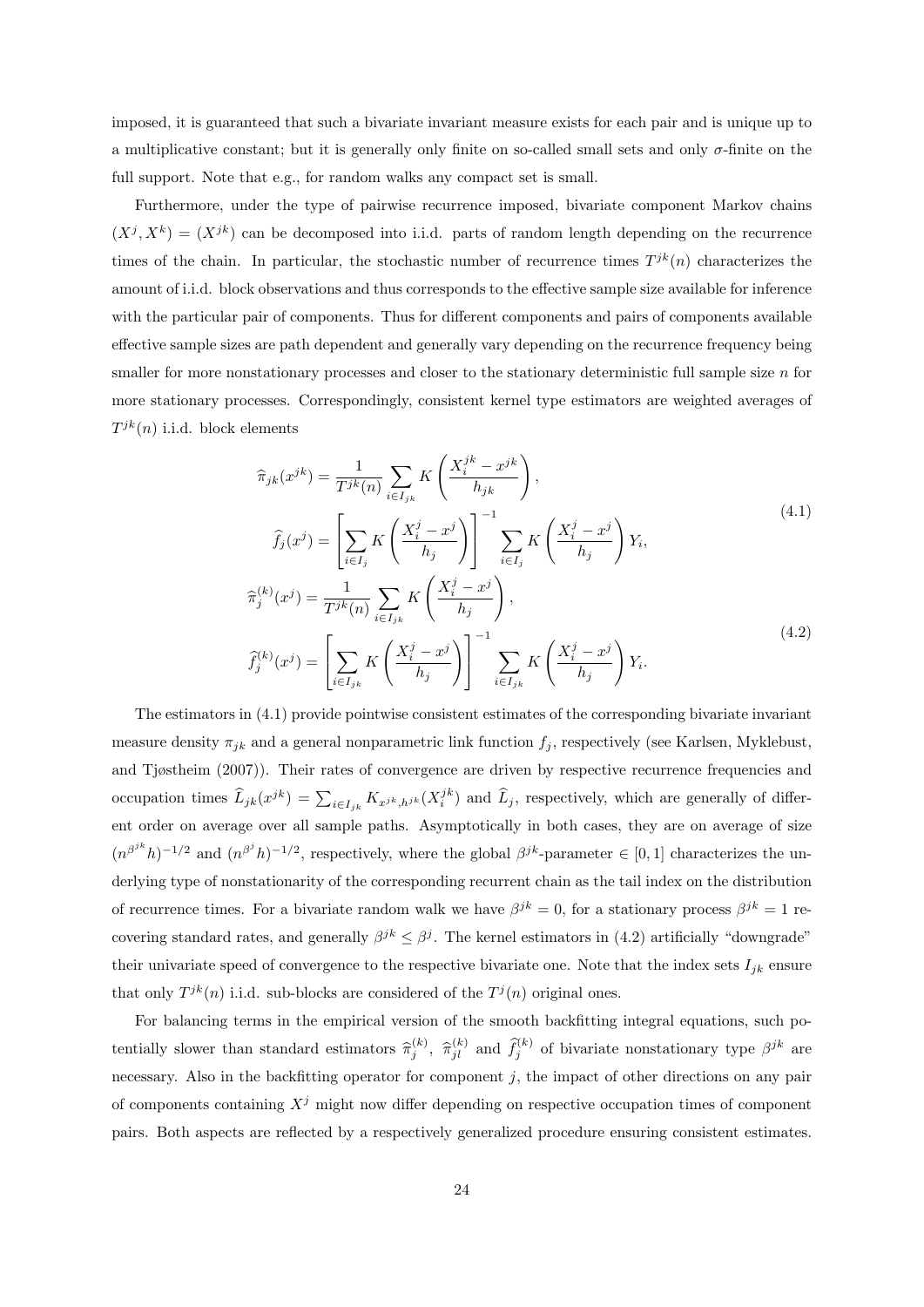The generalized smooth backfitting estimates  $(\hat{f}_j)_{j=1}^d$  are defined as

$$
\widehat{f}_j(x^j) = \frac{1}{d-1} \left[ \sum_{k \neq j} \left( \widehat{f}_j^{(k)*}(x^j) - \widehat{f}_{0,j}^{(k)*} \right) - \sum_{k \neq j} \frac{1}{\widehat{\lambda}_{jk}} \sum_{l \neq j} \int_{\mathcal{G}_l} \widehat{f}_l(x^l) \frac{\widehat{\pi}_{jl}^{(k)}(x^{jl})}{\widehat{\pi}_{j}^{(k)}(x^j)} dx^l \right],
$$
\n(4.3)

where  $\hat{f}_j^{(k)*}(x^j)$  are the marginal local constant estimates with bivariate speed of convergence as defined above and constants

$$
\widehat{f}_{0,j}^{(k)*} = \frac{\int_{\mathcal{G}_j} \widehat{f}_j^{(k)*}(x^j) \widehat{\pi}_j^{(k)}(x^j) dx^j}{\int_{\mathcal{G}_j} \widehat{\pi}_j^{(k)}(x^j) dx^j} = \frac{1}{T^{jk}(n)} \sum_{i \in I_{jk}} Y_i,
$$
\n(4.4)

which follow from appropriate analogues of the standard norming constraints

$$
\sum_{k \neq j} \int_{\mathcal{G}_j} f_j(x^j) \pi_j^{(k)}(x^j) dx^j = 0.
$$
\n(4.5)

Note that asymptotically in the projection part of (4.3) only those elements  $\hat{\pi}_{jl}$  prevail, where  $\beta^{jl} = \beta^{jk}$ while all others vanish. The projection property of standard backfitting only prevails in a generalized sense, since in general an invariant measure for the full-dimensional compound process does not exist for pairwise recurrent X. For each j and k,  $\hat{\lambda}_{jk}$  counts the number of such elements in the sample. In a nonstationary setting also the regions of integration  $G_i$  must be chosen with some care to ensure that integrals exist. Related to small sets, e.g., in a random walk case compact areas are appropriate. If all pairs of components of  $X$  have the same type of nonstationarity, the backfitting equations reduce to

$$
\widehat{f}_j(x^j) = \frac{1}{d-1} \sum_{k \neq j} \left( \widehat{f}_j^{(k)*}(x^j) - \widehat{f}_{0,j}^{(k)*} \right) - \sum_{k \neq j} \int_{\mathcal{G}_k} \widehat{f}_k(x^k) \frac{\widehat{\pi}_{jk}(x^{jk})}{\widehat{\pi}_{j}^{(k)}(x^j)} dx^k,
$$

since  $\lambda_{jk} = d - 1$  and  $\hat{\pi}_{jl}^{(k)} = \hat{\pi}_{jl}$  in this case. In particular, for the special case of identical one- and two-dimensional scales, generalized smooth backfitting reduces to the standard case. This usually occurs for sufficiently stationary data.

Asymptotic results for the generalized backfitting are univariate in form, i.e, the standard curse of dimensionality can be circumvented. However, they are driven by the worst case bivariate type of nonstationarity in the data. In particular, the difference between the true component function  $f_i$  and the backfitting estimate  $\hat{f}_j$  is asymptotically normal when inflated with the stochastic occupation time factor  $\sqrt{\min_{k\neq j}\hat{L}_{j}^{(k)}(x^{j})h}$ . As  $\hat{L}_{j}^{(k)}$  is asymptotically of the same order as  $T^{jk}(n)$ , the rate of convergence is on average of size  $\sqrt{n^{\beta^{j+}+\epsilon}h}$ , where  $\beta^{j+}$  is the highest degree of nonstationarity and thus the smallest number among the  $\beta^{jk}$ , and  $\epsilon > 0$  is very small. That means, if all components are random walks, i.e.,  $\beta^{jk} = 0$ , estimation of each component is possible, but with logarithmic rate. This should be compared to the fact that a fully nonparametric model cannot be estimated in this case where the compound vector is transient. If one component  $X^{j_0}$  follows a random walk and all others are stationary, all components are estimated at rate  $\sqrt{n^{\beta_{j_0}}h} = \sqrt{n^{\beta_{j_0}}}$  $n^{1/2}h$ .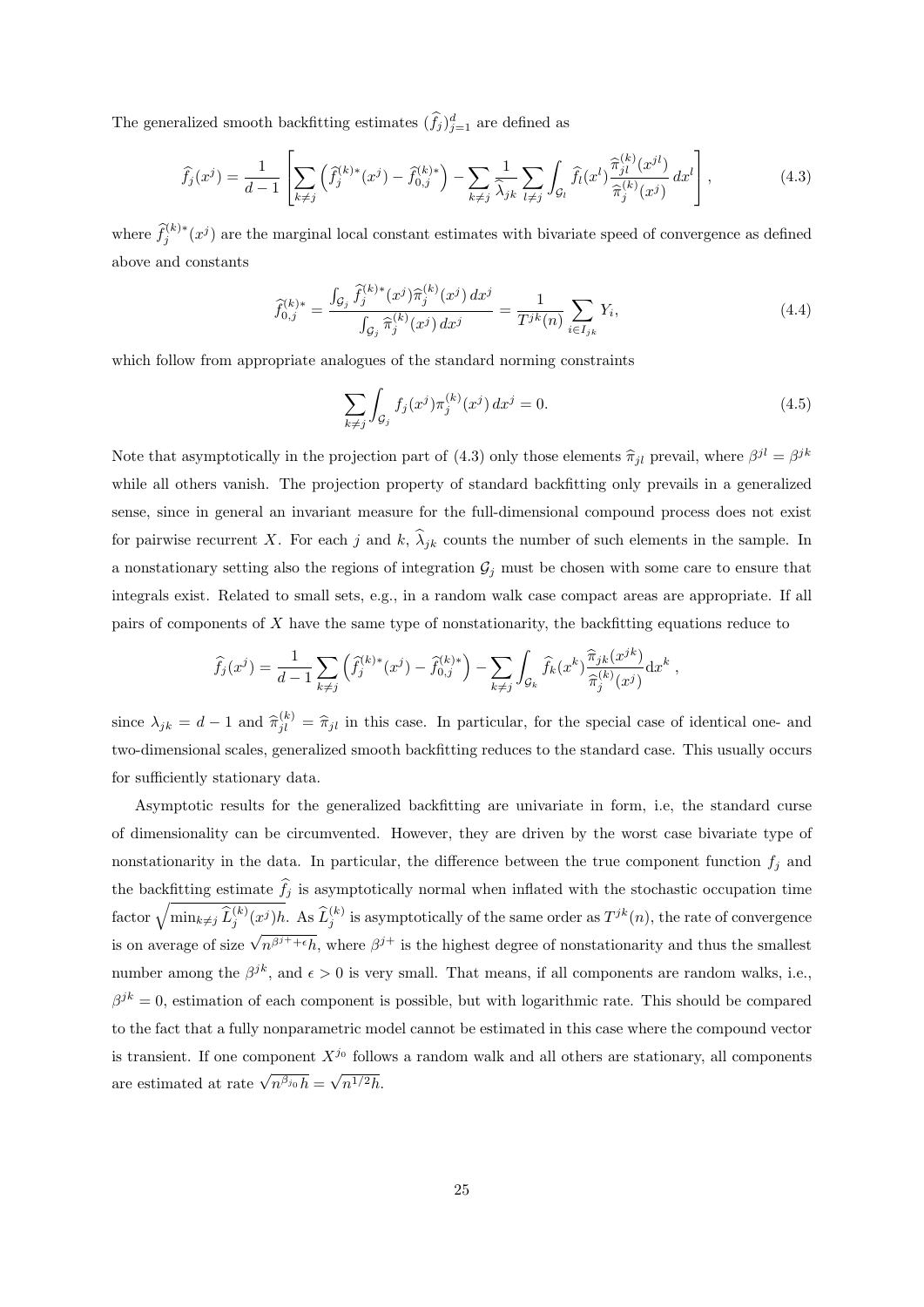# 5 Noisy Fredholm integral equations of second kind

As outlined in Subsection 2.4, we can define the smooth backfitting estimators in the additive models as solutions of an integral equation  $\hat{\mathbf{f}}(x) = \hat{\mathbf{f}}^*(x) - \int \hat{\mathcal{H}}(x, z)\hat{\mathbf{f}}(z) dz$ , where  $\hat{\mathbf{f}}(x_1, \dots, x_d) = (\hat{f}_1(x_1), \dots, \hat{f}_d(x_d))^{\top}$ ,  $\hat{\mathbf{f}}^*(x_1,\ldots,x_d)=(\hat{f}_1^*(x_1),\ldots,\hat{f}_d^*(x_d))^{\top}$  and the integral kernel  $\hat{\mathcal{H}}(x,z)$  equals to a matrix with elements  $\widehat{p}_{X^j, X^k}(x^j, x^k) / \widehat{p}_{X^j}(x^j)$ . We also rewrite this noisy integral equation as

$$
\widehat{\mathbf{f}} = \widehat{\mathbf{f}}^* - \widehat{\mathcal{H}}\widehat{\mathbf{f}}.
$$

In Section 3 we have also seen that smooth least squares for various models leads to estimators that are given as solutions of such noisy integral equations. There are several approaches to the numerical solution of the integral equation. As already mentioned in Subsection 2.4, one can use a discrete approximation of the integral equation for the numerical solution. This results in a finite system of linear equations that can be solved by standard methods. One approach would be based on a iterative scheme that uses a discrete approximation of the iteration steps:

$$
\widehat{\mathbf{f}}^{NEW} = \widehat{\mathbf{f}}^* - \widehat{\mathcal{H}} \widehat{\mathbf{f}}^{OLD}.
$$

If  $\hat{\mathbf{f}}$  is a d-dimensional vector of functions with  $d \geq 2$ , one can also use an iteration scheme that runs cyclically through component-wise updates

$$
\widehat{f}_j^{NEW} = \widehat{f}_j^* - \widehat{\mathcal{H}}_j \widehat{\mathbf{f}}^{OLD}, \ 1 \le j \le d
$$

with an obvious definition of  $\mathcal{H}_j$ . This was the algorithm we discussed in Subsection 2.1. Compare also the Gauss-Seidel method and the Jacobi method in numerical linear algebra.

We now use the definition of the estimators by a noisy integral equation for an asymptotic understanding of the distributional properties of the estimators. We consider the case of one-dimensional  $\hat{\mathbf{f}}$ and  $\hat{\mathbf{f}}^*$  and we rewrite the equation as  $\hat{f} = \hat{f}^* - \hat{\mathcal{H}}\hat{f}$ . We now suppose that  $\hat{f}^*$  is a smoothing estimator with

$$
\widehat{f}^* \approx \widehat{f}_A^* + f^* + f_B^*,
$$

where  $\hat{f}_A^*$  is the *stochastic part* of  $\hat{f}^*$  that is of order  $(nh)^{-1/2}$ . The function  $f^*$  is the stochastic limit of  $\hat{f}^*$  and  $f^*$  is a bias term that we suppose to be of the standard order  $h^2$ . Here, h is a bandwidth that is chosen of order  $n^{-1/5}$  so that the stochastic term and the bias term are of order  $n^{-2/5}$ . A similar discussion applies to  $\hat{H}f$ . This variable has stochastic limit  $Hf$  where H is the stochastic limit of  $\hat{\mathcal{H}}$ . We now get

$$
\widehat{\mathcal{H}}f \approx (\widehat{\mathcal{H}}f)_A + \mathcal{H}f + (\mathcal{H}f)_B,
$$

where  $(\hat{H}f)_A$  is the *stochastic part* of  $\hat{H}f$ . Again this term is of order  $(nh)^{-1/2}$ . Although  $\hat{H}$  is a higher dimensional smoother, all variables up to one are integrated out in  $\hat{\mathcal{H}}f$ . Furthermore,  $(\mathcal{H}f)_B$  is a bias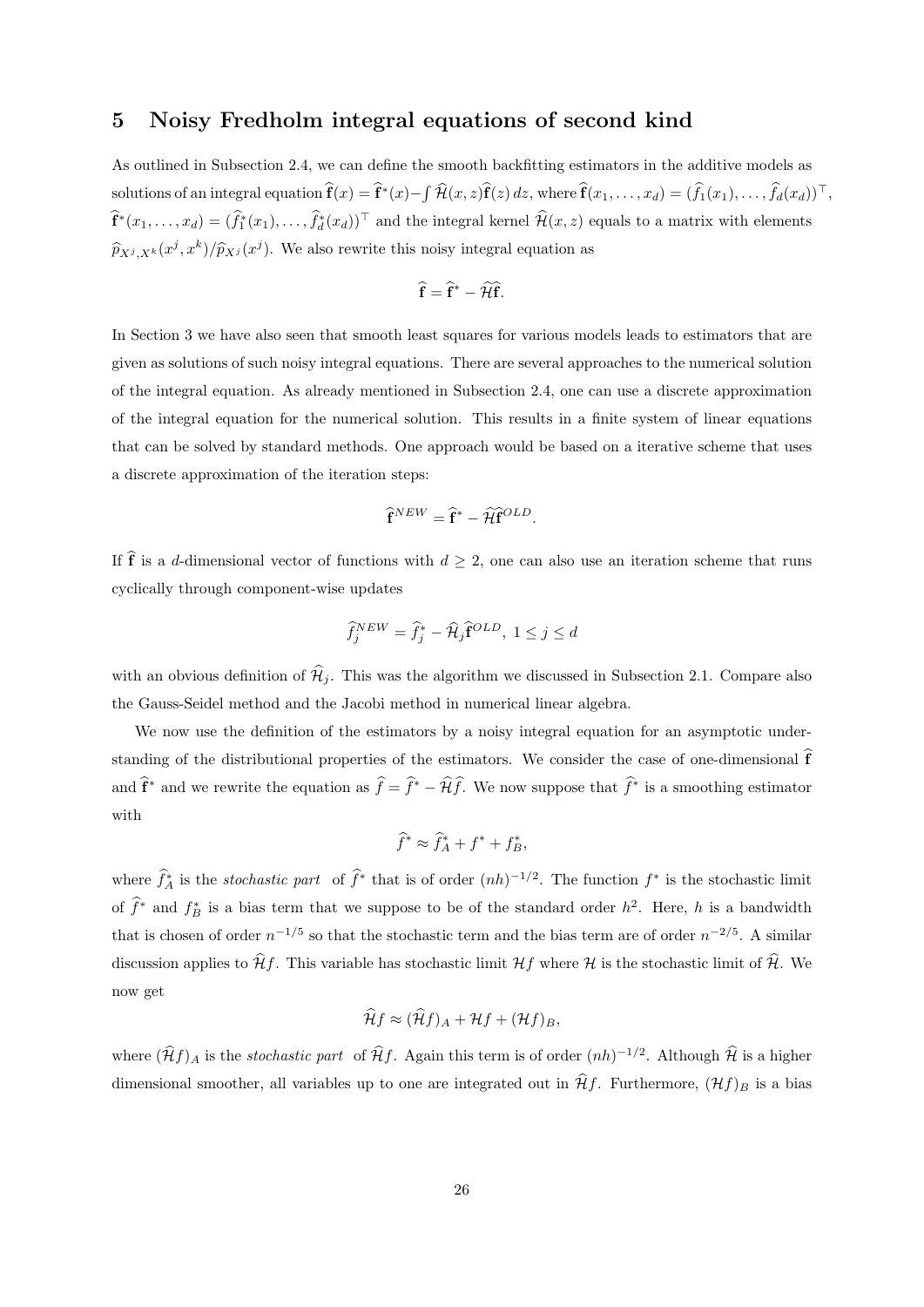term that is of order  $h^2$ . By subtracting  $f = f^* - \mathcal{H}f$  from  $\hat{f} = \hat{f}^* - \hat{\mathcal{H}}\hat{f}$  we get

$$
\hat{f} - f = \hat{f}^* - f^* - \hat{\mathcal{H}}\hat{f} + \mathcal{H}f
$$
  
= 
$$
\hat{f}^* - f^* - \mathcal{H}(\hat{f} - f) - (\hat{\mathcal{H}} - \mathcal{H})f - (\hat{\mathcal{H}} - \mathcal{H})(\hat{f} - f)
$$
  

$$
\approx \hat{f}^* - f^* - \mathcal{H}(\hat{f} - f) - (\hat{\mathcal{H}} - \mathcal{H})f.
$$

Now, simple algebra gives

$$
\widehat{f} - f \approx (I + \mathcal{H})^{-1} (\widehat{f}^* - f^* - (\widehat{\mathcal{H}} - \mathcal{H}) f)
$$
  
 
$$
\approx (I + \mathcal{H})^{-1} (\widehat{f}_A^* + f_B^* - (\widehat{\mathcal{H}}f)_A - (\mathcal{H}f)_B).
$$

We now argue that  $(I+\mathcal{H})^{-1}\hat{f}_A^* \approx \hat{f}_A^*$  and  $(I+\mathcal{H})^{-1}(\hat{\mathcal{H}}f)_A \approx (\hat{\mathcal{H}}f)_A$ . These claims follow immediately from  $(I + H)^{-1} = I - (I + H)^{-1}H$ ,  $H\hat{f}^*_A \approx 0$  and  $H(\hat{H}f)_A \approx 0$ . Here, the first equality can be easily seen by multiplying both sides of the equation with  $(I + H)$ . For the two approximations one notes that the integral, over an interval, of the stochastic part of a kernel smoother is typically of order  $n^{-1/2}$ . For example, one has  $\int w(x)n^{-1}\sum_{i=1}^n K_h(x-X_i)\varepsilon_i dx = n^{-1}\sum_{i=1}^n w_h(X_i)\varepsilon_i$  with  $w_h(u)$  $\int w(x)K_h(x-u) dx$ , which is of order  $n^{-1/2}$ . Using the above approximations we get that

$$
\hat{f} - f \approx (I + \mathcal{H})^{-1} (\hat{f}_A^* + f_B^* - (\hat{\mathcal{H}}f)_A - (\mathcal{H}f)_B)
$$
  
\n
$$
= \hat{f}_A^* - (\hat{\mathcal{H}}f)_A - (I + \mathcal{H})^{-1} \mathcal{H} (\hat{f}_A^* - (\hat{\mathcal{H}}f)_A) + (I + \mathcal{H})^{-1} (f_B^* - (\mathcal{H}f)_B)
$$
  
\n
$$
\approx \hat{f}_A^* - (\hat{\mathcal{H}}f)_A + (I + \mathcal{H})^{-1} (f_B^* - (\mathcal{H}f)_B)
$$

The expressions on the right hand side of this expansion can be easily interpreted. The first term  $\hat{f}_A^* - (\hat{\mathcal{H}}f)_A$  is of order  $(nh)^{-1/2}$  and asymptotically normal with mean zero. This can be shown as in classical kernel smoothing theory. The second term  $(I + H)^{-1}(f_B^* - (Hf)_B)$  is purely deterministic and it is of order  $h^2$  because already  $f_B^*(-(\mathcal{H}f)_B$  is of this order. For a more detailed discussion of the above arguments we refer to Mammen, Støve, and Tjøstheim (2009) and Mammen and Yu (2009).

We conclude this section by noting that the above noisy integral equations are quite different from integral equations of the form

$$
0=\widehat{\mathbf{f}}^*-\widehat{\mathcal{H}}\widehat{\mathbf{f}}.
$$

This is called an ill-posed inverse problem because, typically, the eigenvalues of the operator  $\hat{\mathcal{H}}$  accumulate at 0. For this reason the inverse of the operator  $\hat{\mathcal{H}}$  is not continuous. The integral equation studied in this chapter leads to the inversion of the operator  $(I+\hat{\mathcal{H}})$ . The eigenvalues of this operator accumulate around 1 and allow for a continuous inverse of  $(I + \hat{\mathcal{H}})$ . Thus our set-up is quite different from ill-posed problems. For a discussion of ill-posed problems we refer to Carrasco, Florens, and Renault (2006), Chen and Reiss (2011), Darolles, Florens, and Renault (2011), Donoho (1995), Engl and Neubauer (1996), Johnstone and Silverman (1990) and Newey and Powell (2003).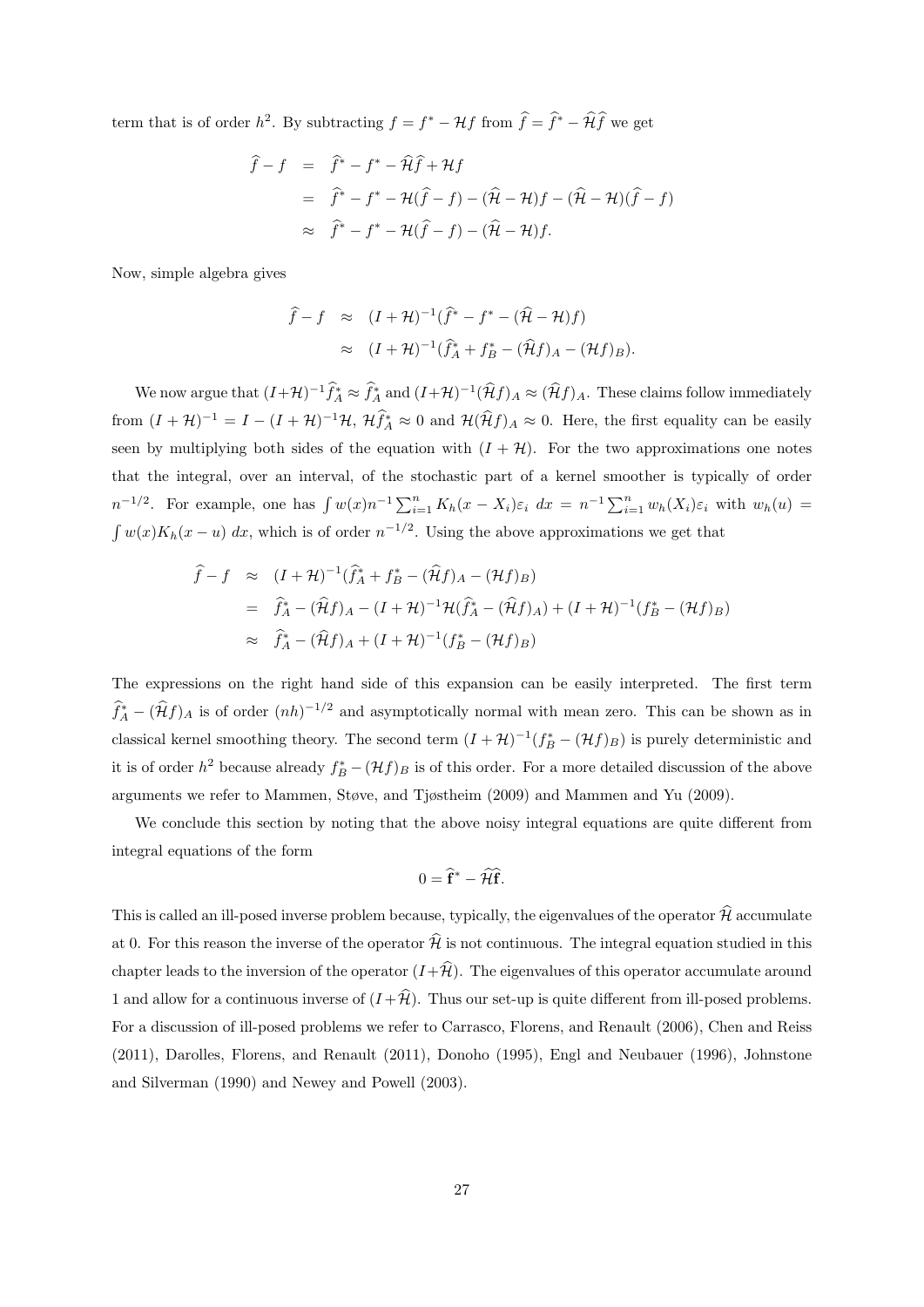# References

- Andersen, E. (1970): "Asymptotic Properties of Conditional Maximum Likelihood Estimators.," Journal of the Royal Statistical Society Series B, 32, 283–301.
- BOLLERSLEV, T. (1986): "Generalized autoregressive conditional heteroscedasticity," J. Econometrics, 31, 307–327.
- BUJA, A., T. HASTIE, AND R. TIBSHIRANI (1989): "Linear smoothers and additive models (with discussion)," Ann. of Statist., 17, 453–510.
- CARRASCO, M., J. FLORENS, AND E. RENAULT (2006): "Linear Inverse Problems in Structural Econometrics: Estimation Based on Spectral Decomposition and Regularization," in Handbook of Econometrics Vol. 6, ed. by J. Heckman, and E. Leamer. Elsevier.
- Carroll, R. J., A. Maity, E. Mammen, and K. Yu (2009): "Nonparametric additive regression for repeatedly measured data," Biometrika, 96, 383–398.
- Chamberlain, G. (1994): "Panel Data," in Handbook of Econometrics, ed. by Z. Griliches, and M. Intriligator, pp. 1247–1318. Elsevier.
- Chen, X. (2006): "Large Sample Sieve Estimation of Semi-nonparametric Models," in Handbook of Econometrics Vol. 6, ed. by J. Heckman, and E. Leamer, pp. 5549–5632. Elsevier.
- Chen, X., and E. Ghysels (2011): "News good or bad and its impact on volatility predictions over multiple horizons," Rev. Financ. Stud, 24, 46–81.
- CHEN, X., AND M. REISS (2011): "On rate optimality for ill-posed inverse problems in econometrics," Econometric Theory, 27, 497–52.
- CONNOR, G., M. HAGMANN, AND LINTON (2012): "Efficient estimation of a semiparametric characteristic-based factor model of security returns 18 730-754.," Econometrica, 18, 730–754.
- DAROLLES, S., J. P. FLORENS, AND E. RENAULT (2011): "Nonparametric instrumental regression," Econometrica, 79, 1541–1565.
- Donoho, D. L. (1995): "Nonlinear solutions of linear inverse problems by wavelet-vaguelette decomposition," J. Applied and Comput. Harmonic Anal., 2, 101–126.
- Eilers, P. H. C., and B. D. Marx (2002): "Generalized linear additive smooth structures," J. Comput. Graph. Statist., 11, 758–783.
- Engl, H.and Hanke, M., and A. Neubauer (1996): Regularization of Inverse Problems. Kluwer Academic Publishers, London.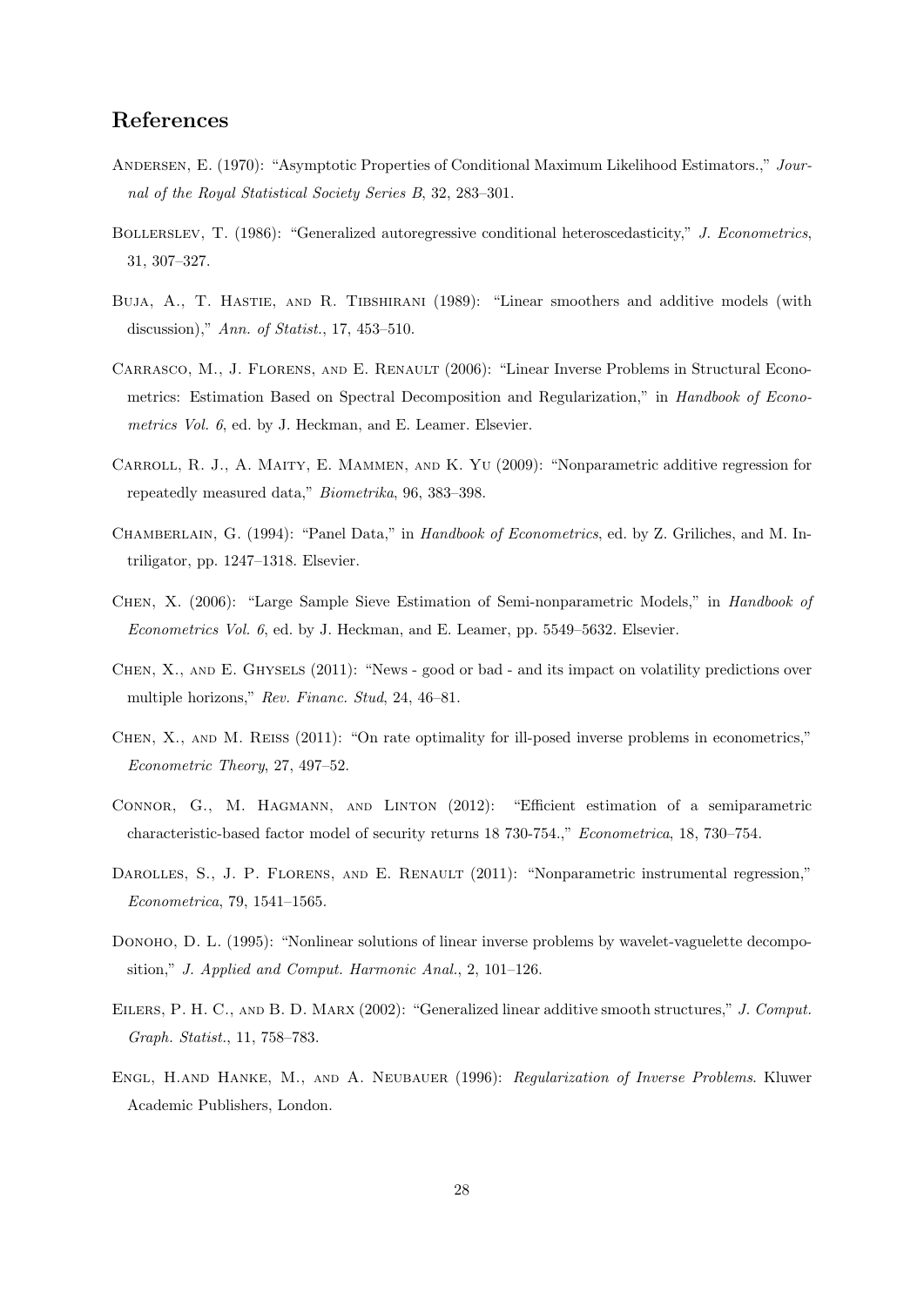- ENGLE, R. F., AND V. K. NG (1993): "Measuring and testing the impact of news on volatility," J. Finance, 48, 987–1008.
- FAN, J., N. HECKMAN, AND M. P. WAND (1995): "Local polynomial kernel regression for generalized linear models and quasi-likelihood functions," J. Amer. Statist. Assoc., 90, 141–150.
- Fan, J., and J. Jiang (2007): "Nonparametric inference with generalized likelihood ratio tests (with discussion)," Test,, 16, 409–478.
- Fan, J., Y. Wu, and Y. Feng (2009): "Local quasi-likelihood with a parametric guide," Ann. Statist., 27, 4153–4183.
- Fan, J., and W. Zhang (1999): "Statistical estimation in varying coefficient models," Ann. Statist., 27, 1491–1518.
- FENGLER, M., W. HÄRDLE, AND E. MAMMEN (2007): "A semiparametric factor model for implied volatility surface dynamics," J. Financial Econometrics, 5, 189–218.
- Haag, B. (2006): "Model Choice in Structured Nonparametric Regression and Diffusion Models," Ph.D. thesis, Mannheim University.
- Haag, B. (35): "Non-parametric regression tests using dimension reduction techniques," Scand. J. Statist., 2008, 719–738.
- HASTIE, T. J., AND R. J. TIBSHIRANI (1990): *Generalized Additive Models*. Chapman and Hall, London.
- HJORT, N. L., AND I. K. GLAD (1995): "Nonparametric density estimation with a parametric start," Ann. of Statist., 23, 882–904.
- HODERLEIN, S., E. MAMMEN, AND K. YU (2011): "Nonparametric models in binary choice fixed effects panel data," Econometrics J., 14, 351–367.
- HUANG, J., J. L. HOROWITZ, AND F. WEI (2010): "Variable selection in nonparametric additive models," Ann. Statist., 38, 2282–2313.
- Jiang, J., Y. Fan, and J. Fan (2010): "Estimation of additive models with highly or nonhighly correlated covariates," Ann. Statist., 38, 1403–1432.
- JOHNSTONE, I. M., AND B. W. SILVERMAN (1990): "Speed of estimation in positron emission tomography and related inverse problems," Ann. Statist., 18, 251–280.
- Karlsen, H. A., T. Myklebust, and D. Tjøstheim (2007): "Nonparametric estimation in a nonlinear cointegration type model," Ann. Statist., 35, 1–57.
- Karlsen, H. A., and D. Tjøstheim (2001): "Nonparametric Estimation in Null–Recurrent Time Series," Annals of Statistics, 29, 372-416.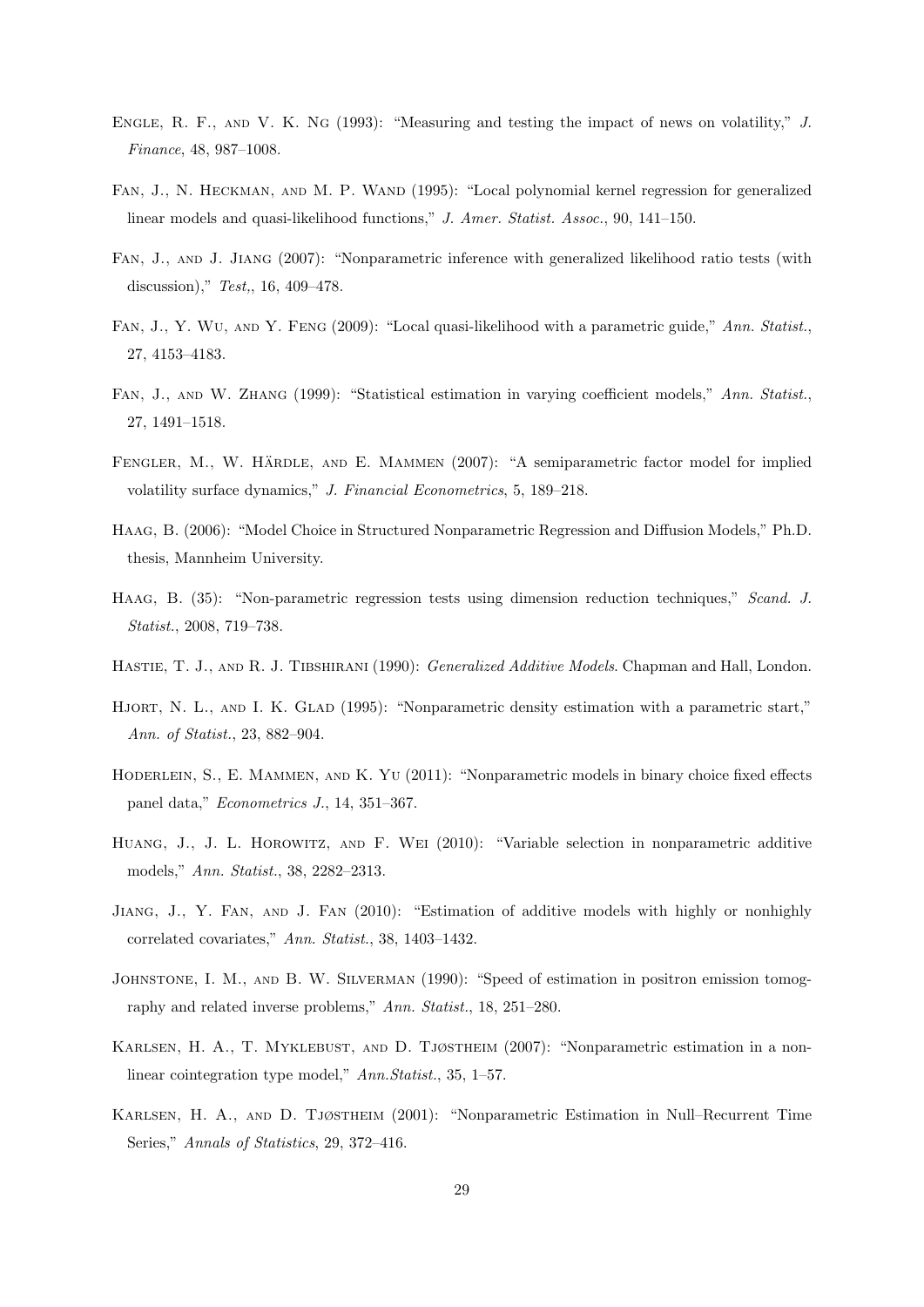- Kauermann, G., and J. D. Opsomer (2003): "Local likelihood estimation in generalized additive models," Scand. J. Statistics, 30, 317–337.
- LEE, Y. K., E. MAMMEN, AND B. U. PARK (2010): "Backfitting and smooth backfitting for additive quantile models," Ann. Statist., 38, 2857–2883.

 $-$  (2012a): "Flexible generalized varying coefficient regression models," Forthcoming in Ann. Statist.

- (2012b): "Projection-type estimation for varying coefficient regression models," *Bernoulli*, 18, 177–205.
- Lin, Y., and H. Zhang (2006): "Component selection and smoothing in multivariate nonparametric regression," Ann. Statist., 34, 2272–2297.
- Linton, O., and E. Mammen (2003): "Nonparametric smoothing methods for a class of non-standard curve estimation problems," in Recent advances and trends in nonparametric statistics, ed. by M. Akritas, and D. N. Politis. Elsevier.
- $-$  (2005): "Estimating semiparametric ARCH( $\infty$ ) models by kernel smoothing methods," *Econo*metrica, 73, 771–836.
- (2008): "Nonparametric transformation to white Noise," *J. Econometrics*, 142, 241–264.
- Linton, O., E. Mammen, J. Nielsen, and C. Tanggaard (2001): "Estimating yield curves by kernel smoothing methods," J. Econometrics, 105, 185–223.
- LINTON, O., AND J. NIELSEN (2009): "Nonparametric regression with a latent time series," *Econometrics* J., 12, 187–207.
- LUNDERVOLD, L., D. TJØ STHEIM, AND Q. YAO (2007): "Exploring spatial nonlinearity using additive approximation," Bernoulli, 13, 447–472.
- MAGNAC, T. (2004): "Panel binary variables and sufficiency: generalizing conditional logit," *Economet*rica, 72, 1859–1876.
- Mammen, E., O. Linton, and J. Nielsen (1999): "The existence and asymptotic properties of a backfitting projection algorithm under weak conditions," Ann. Statist., 27, 1443 – 1490.
- MAMMEN, E., J. S. MARRON, B. A. TURLACH, AND M. P. WAND (2001): "A general framework for constrained smoothing," Statist. Sci., 16, 232–248.
- Mammen, E., and J. Nielsen (2003): "Generalised structured models," Biometrika, 90, 551–566.
- MAMMEN, E., AND B. U. PARK (2005): "Bandwidth selection for smooth backfitting in additive models." Ann. Statist., 33, 1260–1294.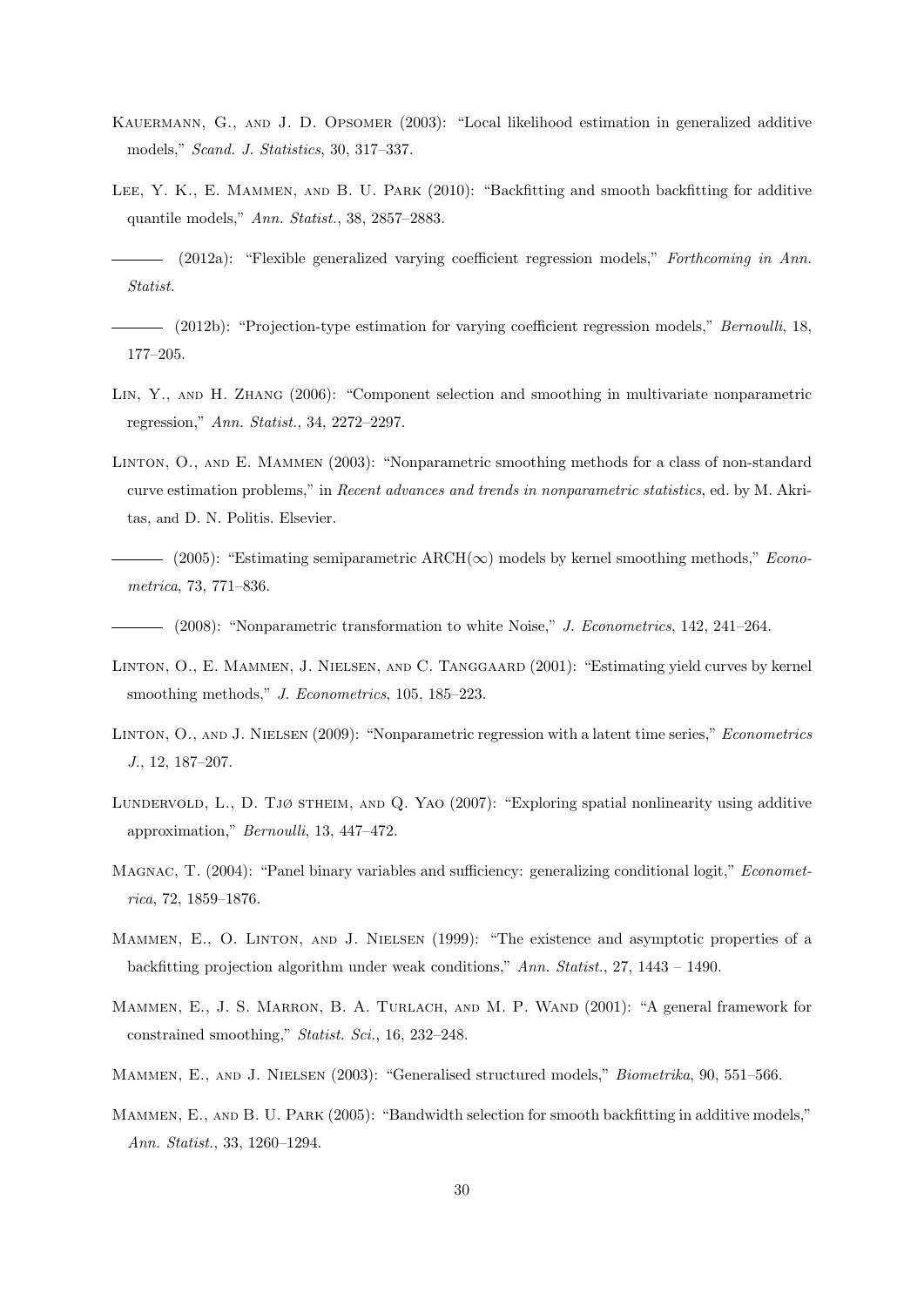$-$  (2006): "A simple smooth backfitting method for additive models," Ann. Statist., 34, 2252–2271.

- Mammen, E., C. Rothe, and M. Schienle (2012): "Nonparametric Regression with Nonparametrically Generated Covariates," the Annals of Statistics, 40,, 1132–1170.
- Mammen, E., B. Støve, and D. Tjøstheim (2009): "Nonparametric additive models for panels of time series," Econometric Theory, 25, 442–481.
- MAMMEN, E., AND K. YU (2009): "Nonparametric estimation of noisy integral equations of the second kind," J. Korean Stat. Soc., 38, 99–110.
- MEIER, L., S. VAN DE GEER, AND P. BÜHLMANN  $(2009)$ : "High-dimensional additive modeling," Ann. Statist., 37, 3779–3821.
- Newey, W., J. Powell, and F. Vella (1999): "Nonparametric estimation of triangular simultaneous equations models," Econometrica, 67(3), 565–603.
- Newey, W. K., and J. L. Powell (2003): "Instrumental variables estimation for nonparametric models," Econometrica, 71, 1565–1578.
- Nielsen, J., and S. Sperlich (2005): "Smooth backfitting in practice," J. Roy. Statist. Soc.B, 67, 43–61.
- Opsomer, J. D. (2000): "Asymptotic properties of backfitting estimators," J. Mult. Anal., 73, 166–179.
- Opsomer, J. D., and D. Ruppert (1997): "Fitting a bivariate additive model by local polynomial regression," Ann. Statist.,  $25, 186 - 211$ .
- PARK, B. U., W. C. KIM, AND M. JONES (2002): "On local likelihood density estimation," Ann. Statist., 30, 1480–1495.
- PARK, B. U., E. MAMMEN, W. HÄRDLE, AND S. BORAK (2009): "Time series modelling with semiparametric factor dynamics," J. Amer. Statist. Assoc., 104, 284–298.
- RASCH, G. (1960): Probabilistic Models for some Intelligence and Attainment Tests. University of Chicago Press.
- (1961): "On General Law and the Meaning of Measurement in Psychology," in Proceeding of the Fourth Berkeley Symposium on Mathematical Statistics and Probability, vol. 4. UC Press, Berkeley and Los Angeles.
- SCHICK, A. (1996): "Root-n-consistent and efficient estimation in semiparametric aditive regression models," Statist. Probab. Lett., 30, 45–51.
- SCHIENLE, M. (2008): "Nonparametric Nonstationary Regression," Ph.D. thesis, Universität Mannheim.
- Stone, C. J. (1985): "Additive regression and other nonparametric models," Ann. Statist., 13, 689–705.